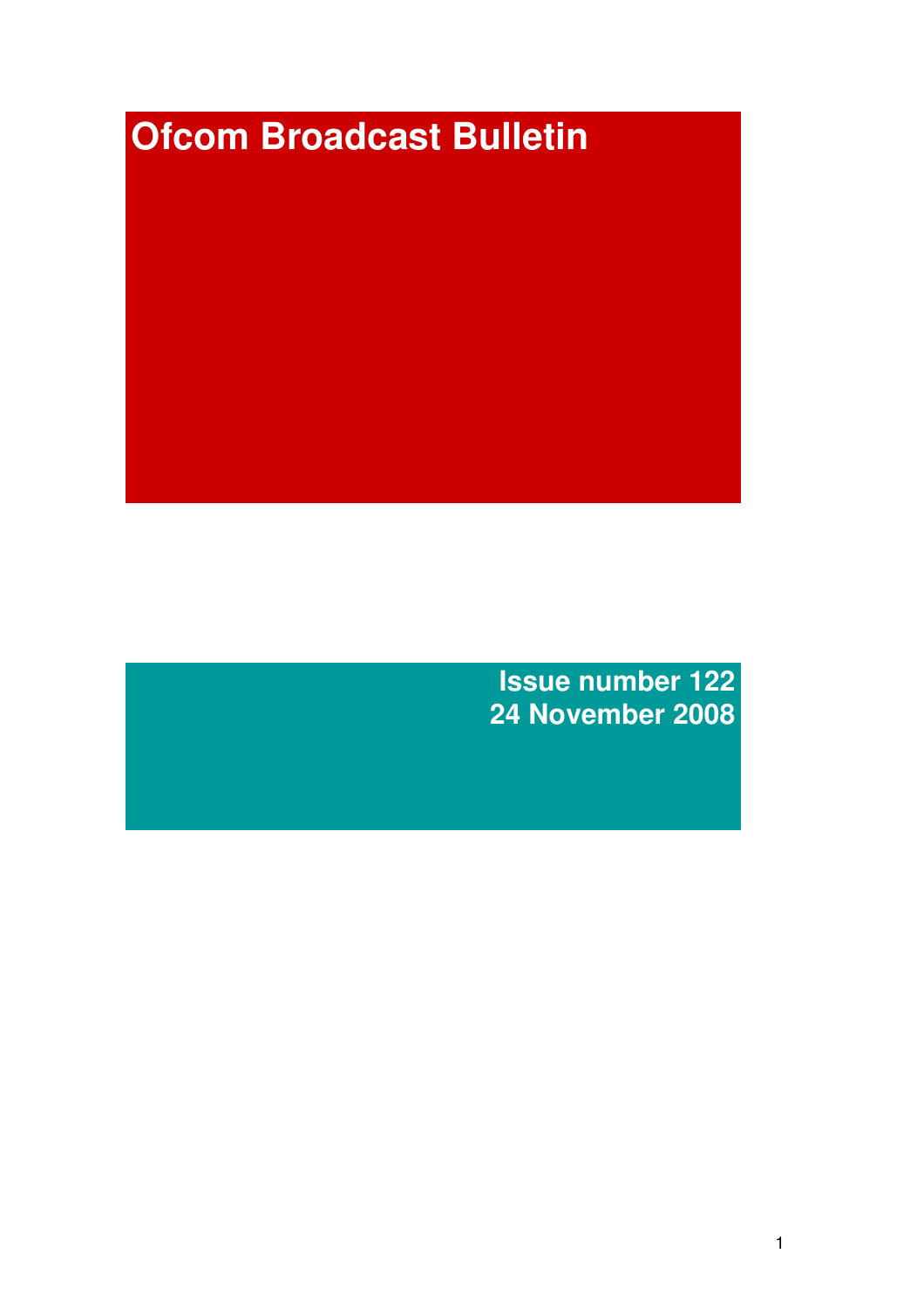# **Contents**

| <b>Standards cases</b>                                                                                                                                                                                                                                                                                                                       |    |
|----------------------------------------------------------------------------------------------------------------------------------------------------------------------------------------------------------------------------------------------------------------------------------------------------------------------------------------------|----|
| In Breach                                                                                                                                                                                                                                                                                                                                    |    |
| <b>News Bulletins</b> Nepali TV, various dates, August 2008<br>Closeup1 Nepali TV, 22 September 2008, 10:40<br>Amount of advertising Nepali TV, 22 September 2008, 11:00-12:00                                                                                                                                                               | 5  |
| Sponsorship of Super Scoreboard by Verve car dealership<br>News, Clyde 1 (Glasgow), 4 August 2008, 09:00<br>Super Scoreboard, Clyde 1 (Glasgow), 9 August 2008, 12:45                                                                                                                                                                        | 8  |
| Resolved                                                                                                                                                                                                                                                                                                                                     |    |
| <b>Faking It Changed My Life</b><br>UKTV People, 30 August 2008, 10:00                                                                                                                                                                                                                                                                       | 11 |
| Not in Breach                                                                                                                                                                                                                                                                                                                                |    |
| <b>Friday Plus</b><br>Bangla TV, 29 June 2007, 19:30                                                                                                                                                                                                                                                                                         | 12 |
| <b>Fairness &amp; Privacy cases</b>                                                                                                                                                                                                                                                                                                          |    |
| <b>Upheld and Partly Upheld</b>                                                                                                                                                                                                                                                                                                              |    |
| Complaint by Ms A made on her behalf by Ms B<br>Scotland Today, STV, 18 January 2008                                                                                                                                                                                                                                                         | 15 |
| Complaint by Dr Fazal Mahmood, Mr Gulam Robbani Rumi and<br>Mr Shah Hadi<br>Bangladesh Protideen, Bangla Television, 25 June 2007; News,<br>Bangla Television, 25, 28 and 29 June, 1, 4, 5, 6, 8, 9, 10, 11, 12,<br>20 and 27 July 2007; Friday Plus, Bangla Television, 29 June, 6, 13<br>and 20 July, 3 and 17 August and 7 September 2007 | 19 |
| <b>Complaint by Mr Nazrul Islam Bashon</b><br>News, Bangla Television, 28 June and 8 July 2007<br>Friday Plus, Bangla Television, 29 June 2007                                                                                                                                                                                               | 32 |
| <b>Complaint by Channel S Global Limited and Mr Mahee</b><br>Ferdahus made on their behalf by BACI Solicitors<br>News, Bangla Television, 1 July 2007<br>Friday Plus, Bangla Television, 29 June, 6 and 13 July 2007                                                                                                                         | 40 |
| Complaint by Dr Fazal Mahmood, Mr Gulam Robbani Rumi and<br>Mr Shah Hadi made on their behalf by G Adams & Co Solicitors<br>News, Channel S Plus Limited trading as ATN Bangla, 2 July 2007<br>Eyes of ATN, Channel S Plus Limited trading as ATN Bangla, 2 and<br>9 July 2007                                                               | 46 |

**Introduction** 4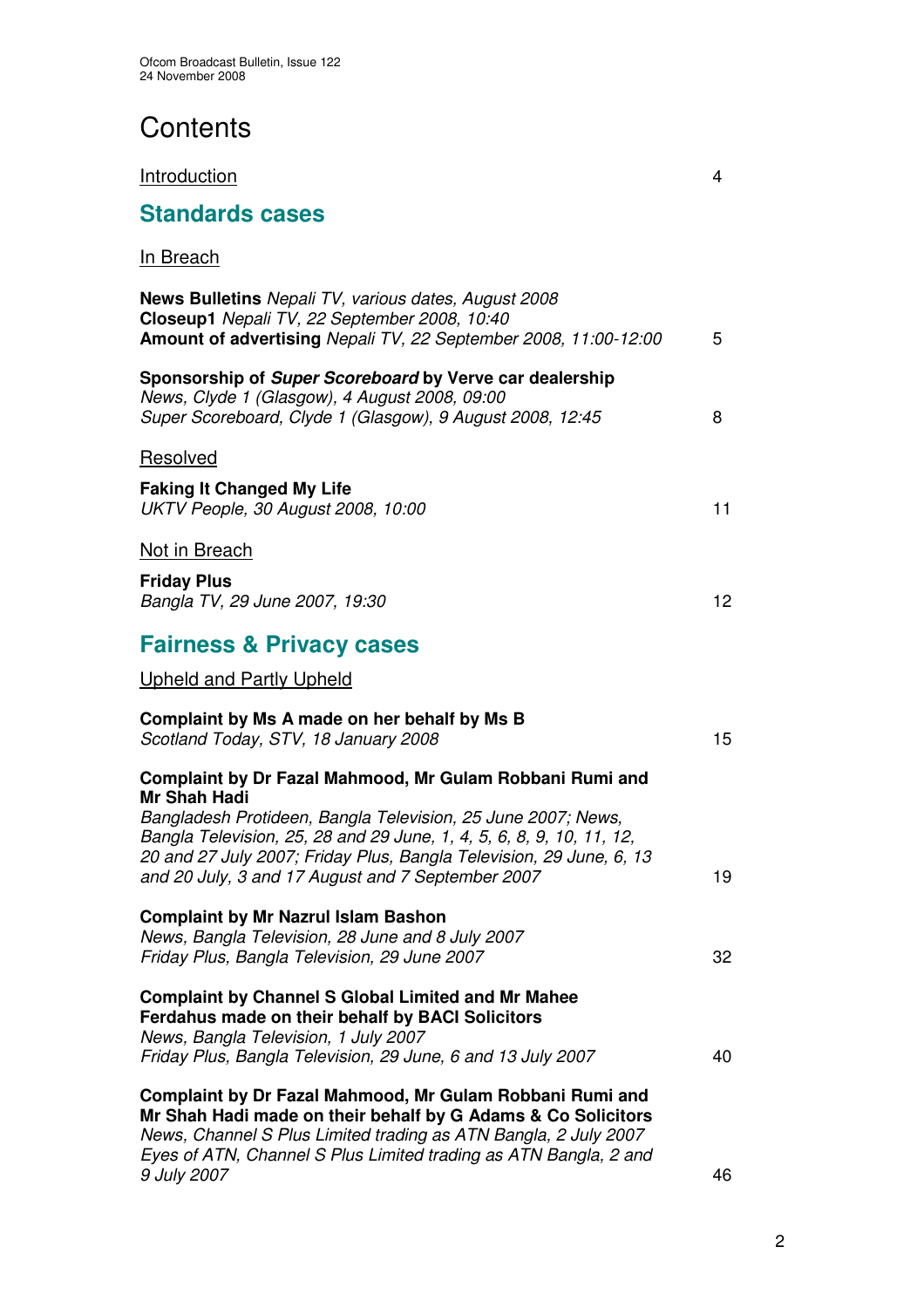# Not Upheld

| Complaint by Miss Tahmina Mahmood on her own behalf and<br>on behalf of Aysha Mahmood, Ishrat Mahmood (a minor),<br>Sanjida Mahmood (a minor) and Ridwan Mahmood (a minor)<br>Friday Plus, Bangla Television, 29 June, 6, 13 and 20 July, 3 and 17<br>August and 7 September 2007 |    |  |
|-----------------------------------------------------------------------------------------------------------------------------------------------------------------------------------------------------------------------------------------------------------------------------------|----|--|
| Other programmes not in breach/resolved                                                                                                                                                                                                                                           | 61 |  |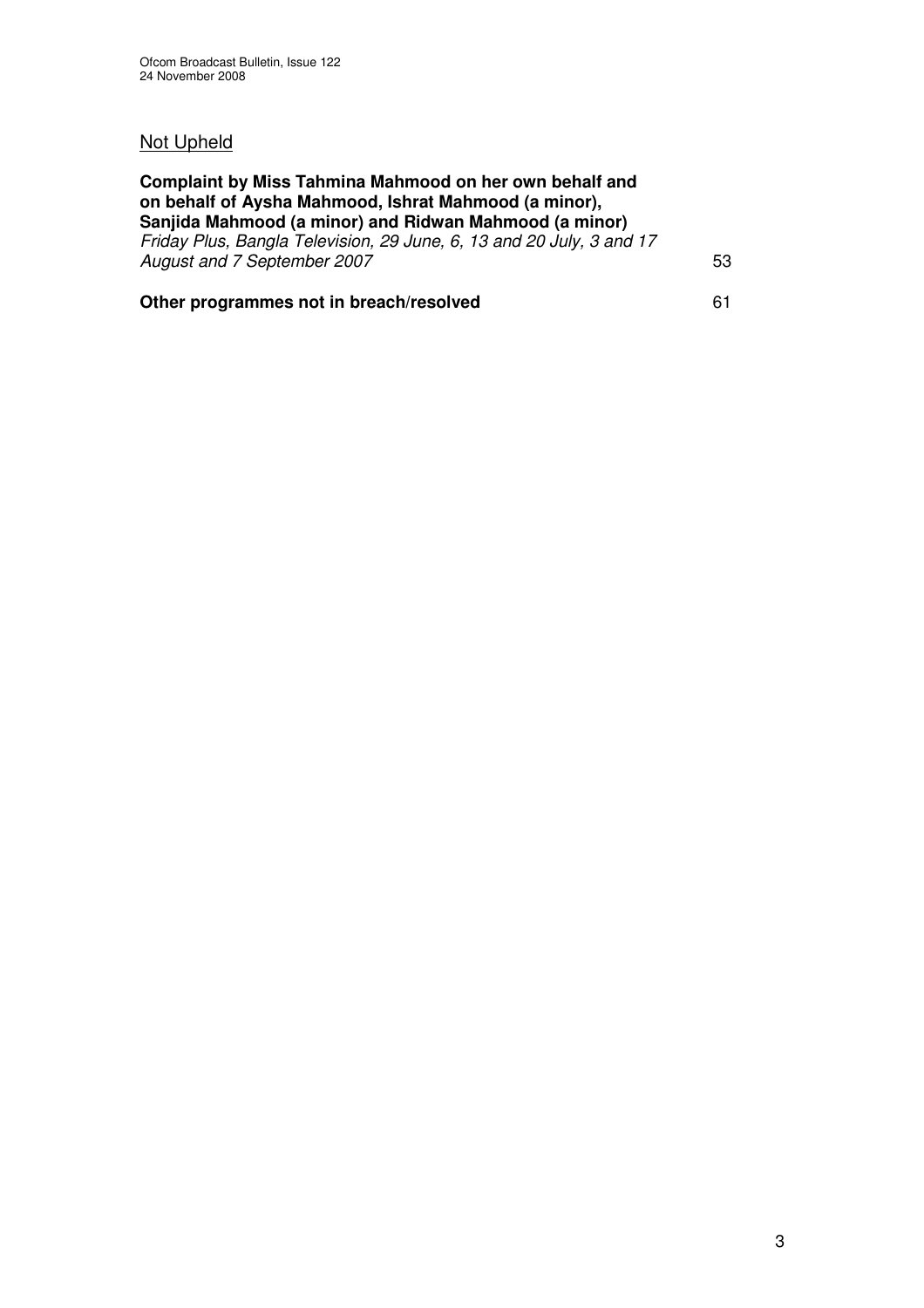# **Introduction**

The Broadcast Bulletin reports on the outcome of investigations into alleged breaches of those Ofcom codes which broadcasting licensees are required to comply. These include:

- a) Ofcom's Broadcasting Code ("the Code") which took effect on 25 July 2005 (with the exception of Rule 10.17 which came into effect on 1 July 2005). This Code is used to assess the compliance of all programmes broadcast on or after 25 July 2005. The Broadcasting Code can be found at http://www.ofcom.org.uk/tv/ifi/codes/bcode/
- b) the Code on the Scheduling of Television Advertising ("COSTA") which came into effect on 1 September 2008 and contains rules on how much advertising and teleshopping may be scheduled in programmes, how many breaks are allowed and when they may be taken. COSTA can be found at http://www.ofcom.org.uk/tv/ifi/codes/code\_adv/tacode.pdf.
- c) other codes and requirements that may also apply to broadcasters, depending on their circumstances. These include the Code on Television Access Services (which sets out how much subtitling, signing and audio description relevant licensees must provide), the Code on Electronic Programme Guides, the Code on Listed Events, and the Cross Promotion Code. Links to all these codes can be found at http://www.ofcom.org.uk/tv/ifi/codes/

From time to time adjudications relating to advertising content may appear in the Bulletin in relation to areas of advertising regulation which remain with Ofcom (including the application of statutory sanctions by Ofcom).

It is Ofcom policy to state the full language used on air by broadcasters who are the subject of a complaint where it is relevant to the case. Some of the language used in Ofcom Broadcast Bulletins may therefore cause offence.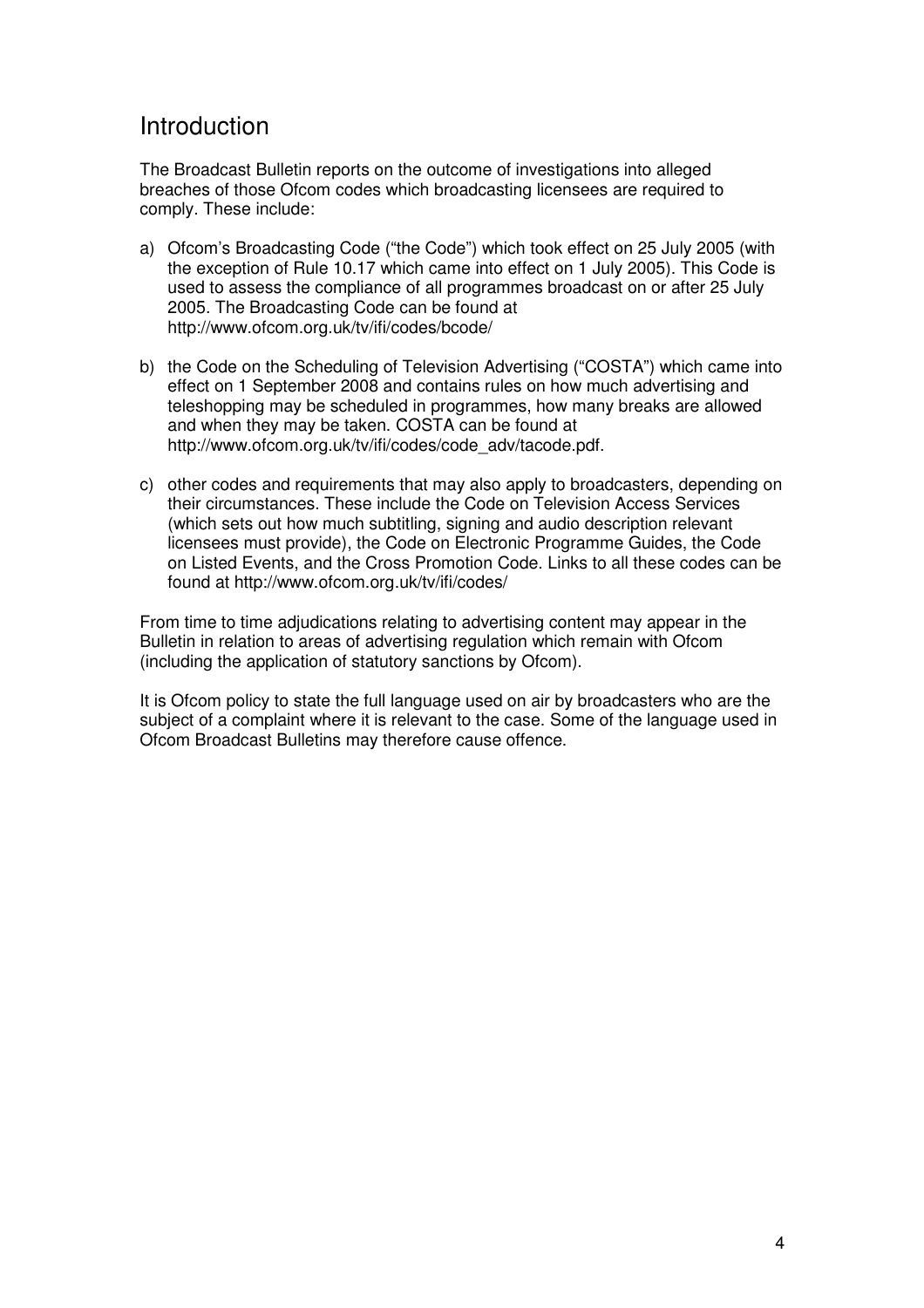# **Standards cases**

# **In Breach**

**News Bulletins** *Nepali TV, various dates, August 2008* **Closeup1** *Nepali TV, 22 September 2008, 10:40* **Amount of advertising** *Nepali TV, 22 September 2008, 11:00-12:00*

# **Introduction**

Nepali TV is a general entertainment channel aimed at a UK Bangladeshi audience.

Routine monitoring of Nepali TV by Ofcom in August and September 2008 indicated the following concerns over the content broadcast on the channel:

#### *News Bulletins*

The news bulletins broadcast on various dates during August 2008 appeared to be sponsored by National Bank Limited.

Ofcom asked Nepali TV for comments in relation to Rule 9.1 of the Code (news and current affairs programmes may not be sponsored).

# *Closeup1*

*Closeup1* is a talent show broadcast on Nepali TV. Ofcom noted that during the episode broadcast on 22 September 2008, the brand of the presenters' wardrobe and the name of the make-up artist were captioned on screen.

We asked Nepali TV for comments in relation to Rule 10.4 (no undue prominence may be given in any programme to a product or service).

#### *Amount of advertising*

Between 11:00 and 12:00 on 22 September 2008, Ofcom viewed 34 minutes of advertising on Nepali TV. In addition to advertising during the commercial breaks, advertisements were also displayed in a scrolling caption across the screen during programming.

Ofcom asked the broadcaster for its comments with regard to Rule 4(a) of the Code on the Scheduling of Television Advertising ("COSTA") (the total allowance for advertising and teleshopping spots on any channel in any one hour must not exceed 12 minutes).

# **Response**

Nepali TV told us that its content was supplied as a direct feed from the NTV Bangla channel from Bangladesh. The broadcaster explained that it required time to remove the content as it needed to contact NTV Bangla's head office. It subsequently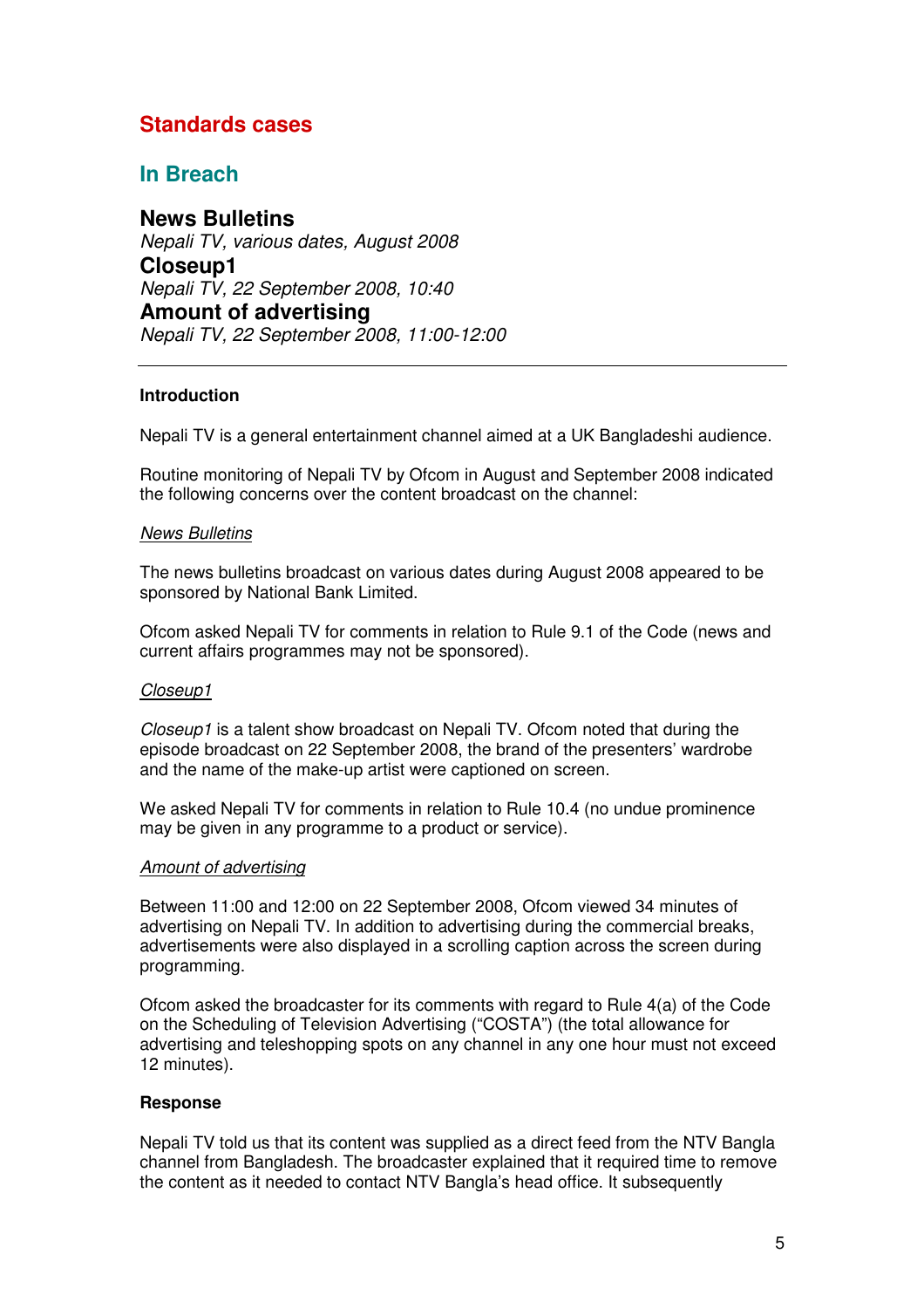reported to Ofcom that it had set up facilities in the UK to enable it to edit the content it acquired from NTV Bangla before broadcasting it.

The broadcaster responded with regard to each individual issue, as follows:

#### *News bulletins*

Once Nepali TV had set up facilities for editing the content it received from Bangladesh, it ceased the broadcast of sponsored news bulletins.

#### *Closeup1*

The broadcaster did not provide any response to our request for comments regarding *Closeup1* within the specified period.

#### *Amount of advertising*

With regard to the amount of advertising broadcast on the channel between 11:00 and 12:00 on 22 September 2008, the broadcaster said, "we duly note that there was in excess of 12 minutes of advertising"*.* It added that this was because at the time of the broadcast, the content was a direct feed from the NTV Bangla channel from Bangladesh. The broadcaster informed Ofcom that it had since ceased all advertising from Bangladesh and assured Ofcom that it would now comply with the rules set out in COSTA.

#### **Decision**

#### *News bulletins*

The sponsorship of news (and current affairs) is prohibited. This requirement comes directly from European legislation – the Television Without Frontiers Directive. This is to ensure news is not distorted for commercial purposes. In news, the broadcaster must maintain and must be seen to maintain editorial control over its output. Nevertheless, in this case, Nepali TV decided to transmit news broadcasts from Bangladesh without considering UK regulatory compliance.

In this instance Nepali TV broadcast news bulletins as sponsored output, in breach of Rule 9.1 of the Code.

# *Closeup1*

In determining whether or not a breach of the Code has occurred, Ofcom will seek representations from the broadcaster before adjudicating. Where a broadcaster chooses not to make representations, or (as in this case) does not make representations within the specified period, Ofcom will reach a decision on the basis of the information it holds at the time.

As the broadcaster did not make any representations regarding *Closeup1*, we made the following judgement based on the content itself and the information that we already had available to us.

One of the fundamental principles of European broadcasting regulation is that advertising and programming must be kept separate. This is set out in Article 10 of the Television Without Frontiers Directive which is in turn reflected in the rules in Section Ten of the Code.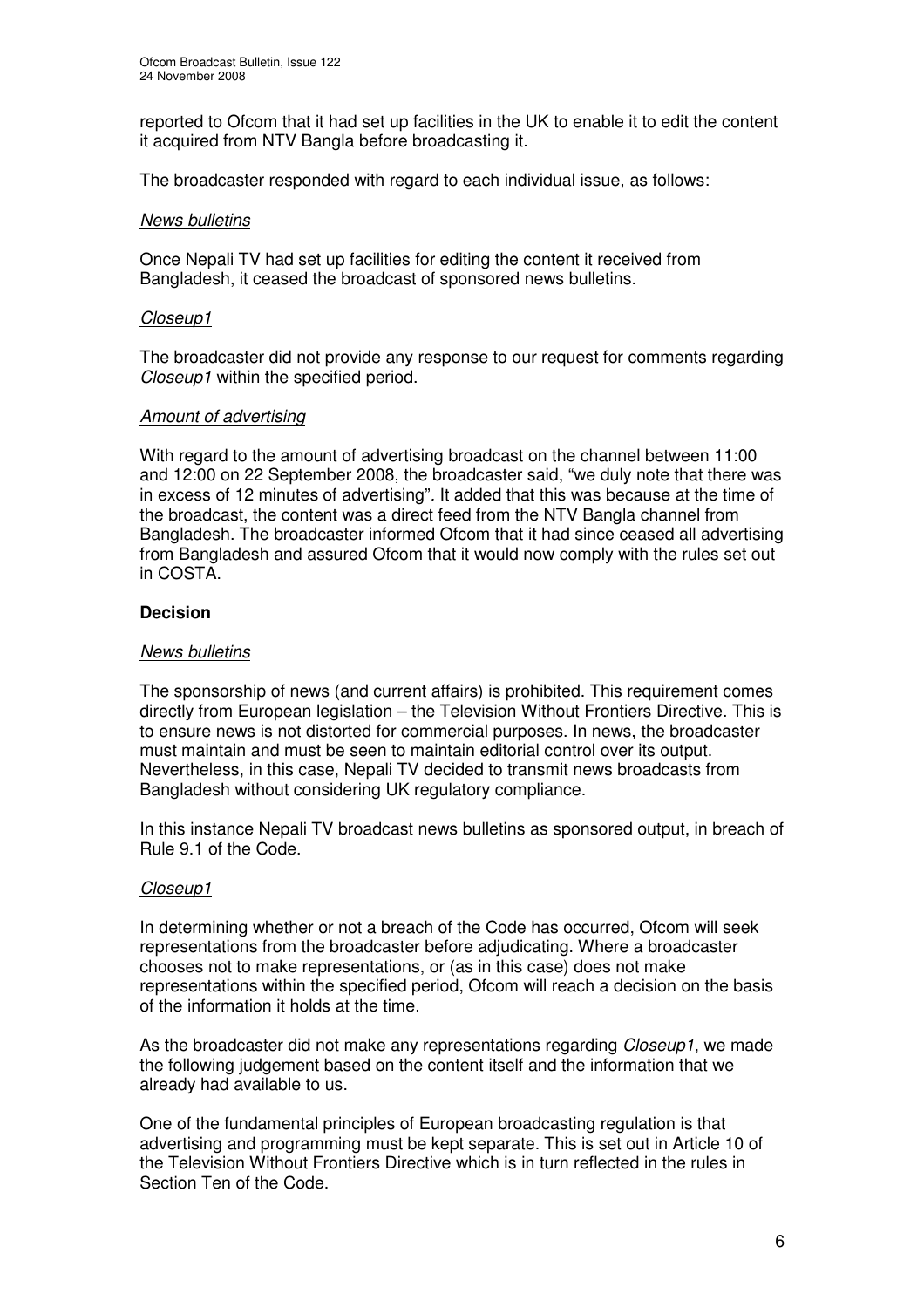With regard to Rule 10.4, undue prominence may arise where a product or service is referred to without editorial justification. Ofcom noted that the caption referring to the clothing brand and the make-up artist appeared during the programme and there was no editorial justification for the display of this caption. Therefore the broadcast of the caption gave undue prominence to both the clothing brand and the make-up artist, in breach of Rule 10.4.

# *Amount of advertising*

Rule 4(a) of COSTA limits advertising in any one hour to a maximum of 12 minutes. Ofcom was able to conclude from the material viewed (i.e. an hour of content broadcast from 11:00), that Nepali TV transmitted 34 minutes of advertising material during this hour. Therefore the material broadcast during this period on 22 September 2008 was in breach of COSTA Rule 4(a).

# **Conclusion**

Broadcasters are responsible for ensuring that the material they broadcast on services licensed by Ofcom complies with Ofcom codes including Broadcasting Code and COSTA. Ofcom is very concerned that Nepali TV appeared to believe it was acceptable to transmit material from overseas without doing so.

*News bulletins*, various dates (August 2008): **Breach of Rule 9.1 of the Code** *Closeup1*, 22 September 2008: **Breach of Rule 10.4 of the Code** *Amount of advertising,* 22 September 2008: **Breach of Rule 4(a) of COSTA**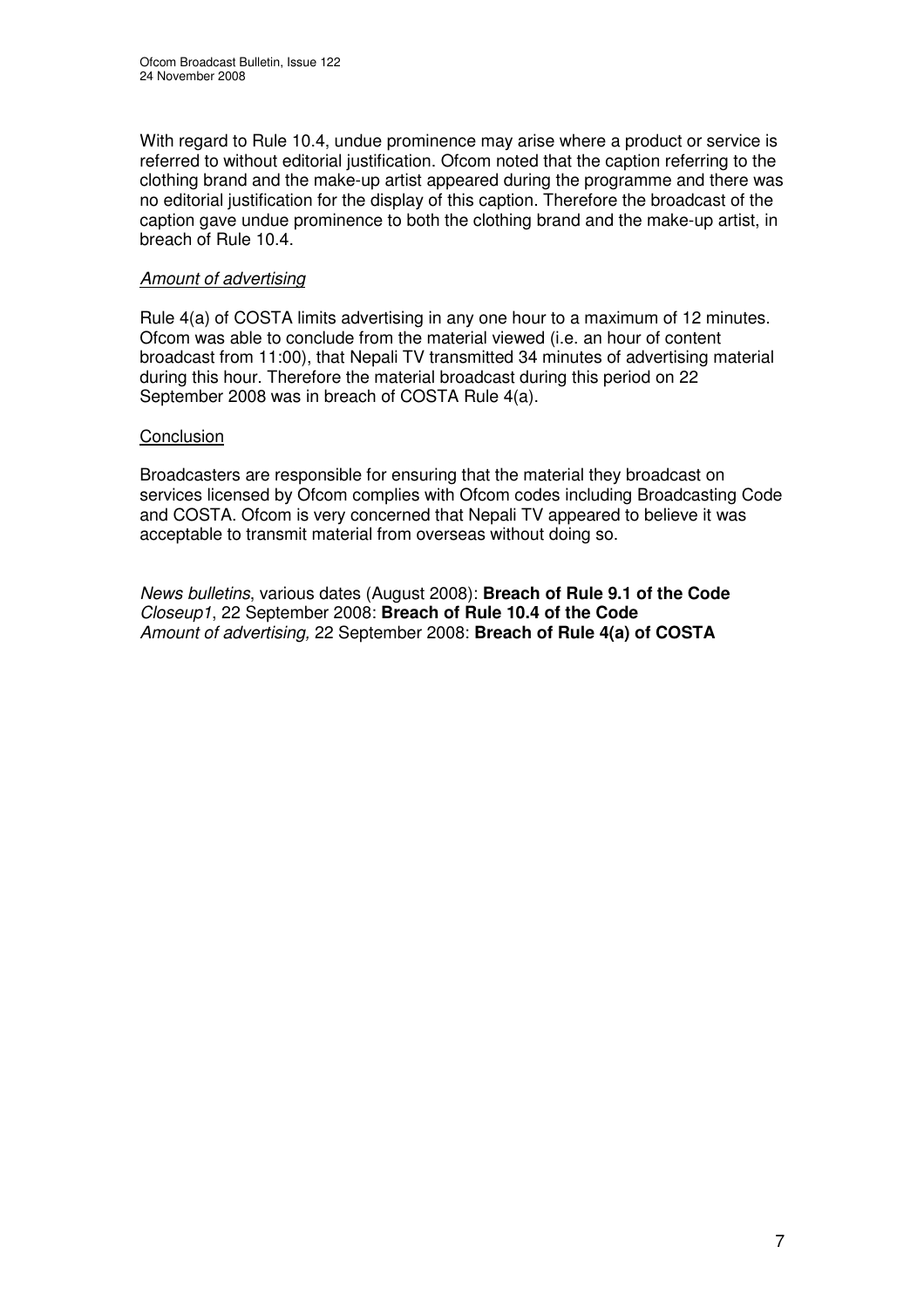# **Sponsorship of** *Super Scoreboard* **by Verve car dealership**

*News, Clyde 1 (Glasgow), 4 August 2008, 09:00 Super Scoreboard, Clyde 1 (Glasgow), 9 August 2008, 12:45*

#### **Introduction**

*Super Scoreboard* is a football programme broadcast on the radio station, Clyde 1. Verve car dealership became the new sponsor of *Super Scoreboard* at the start of the 2008 football season.

#### *News bulletin*

During a news bulletin broadcast on 4 August 2008, the news presenter stated:

*"Super Scoreboard's getting ready for a new season with a new sponsor. The number one football programme's all set to return to the airwaves on Monday night from six on Clyde 1 with Verve as the new sponsor. Verve's Managing Director…says his staff are delighted they're part of Radio Clyde's awardwinning show".*

The news item then briefly featured Verve's Managing Director who said in an interview, *"We announced it to the staff at a staff meeting – we've got 500 staff – four weeks ago and everybody was absolutely ecstatic. It means a lot to our staff, it means a lot to our business, our brand identity. Fabulous, fabulous".*

The presenter concluded the news item with: *"and Super Scoreboard's also back for the start of the new SPL* [Scottish Premier League] *season on Clyde 1 and Clyde 2 from 12 noon on Saturday the 9 th of August".*

A listener questioned whether this was real 'news'. We asked the broadcaster for its comments in relation to Rule 10.4 of the Code (no undue prominence may be given in any programme to a product or service).

#### *Super Scoreboard*

During the edition of *Super Scoreboard* broadcast on 9 August 2008, the following conversation occurred between the presenter and the guest contributor:

| Presenter: | "Clyde 1 and Clyde 2 Super Scoreboard, with Verve our new sponsors<br>for the season. DJ?" [DJ is the name of the guest contributor and "DJ"<br>signified a handover of the conversation to him] |
|------------|--------------------------------------------------------------------------------------------------------------------------------------------------------------------------------------------------|
| Guest:     | "Great cars, fantastic, what have you got?"                                                                                                                                                      |
| Presenter: | "Erumwell I'm negotiating (laughter). Could you maybe give me<br>an insight into what question you're going to ask me to catch me out?"                                                          |
| Guest:     | "I love the Passats, I love them."                                                                                                                                                               |
| Presenter: | "Oh they're fantastic. I've noticed a couple of cracking Golf GTIs out<br>there as well. They're really nice."                                                                                   |
| Guest:     | "Far too good for you."                                                                                                                                                                          |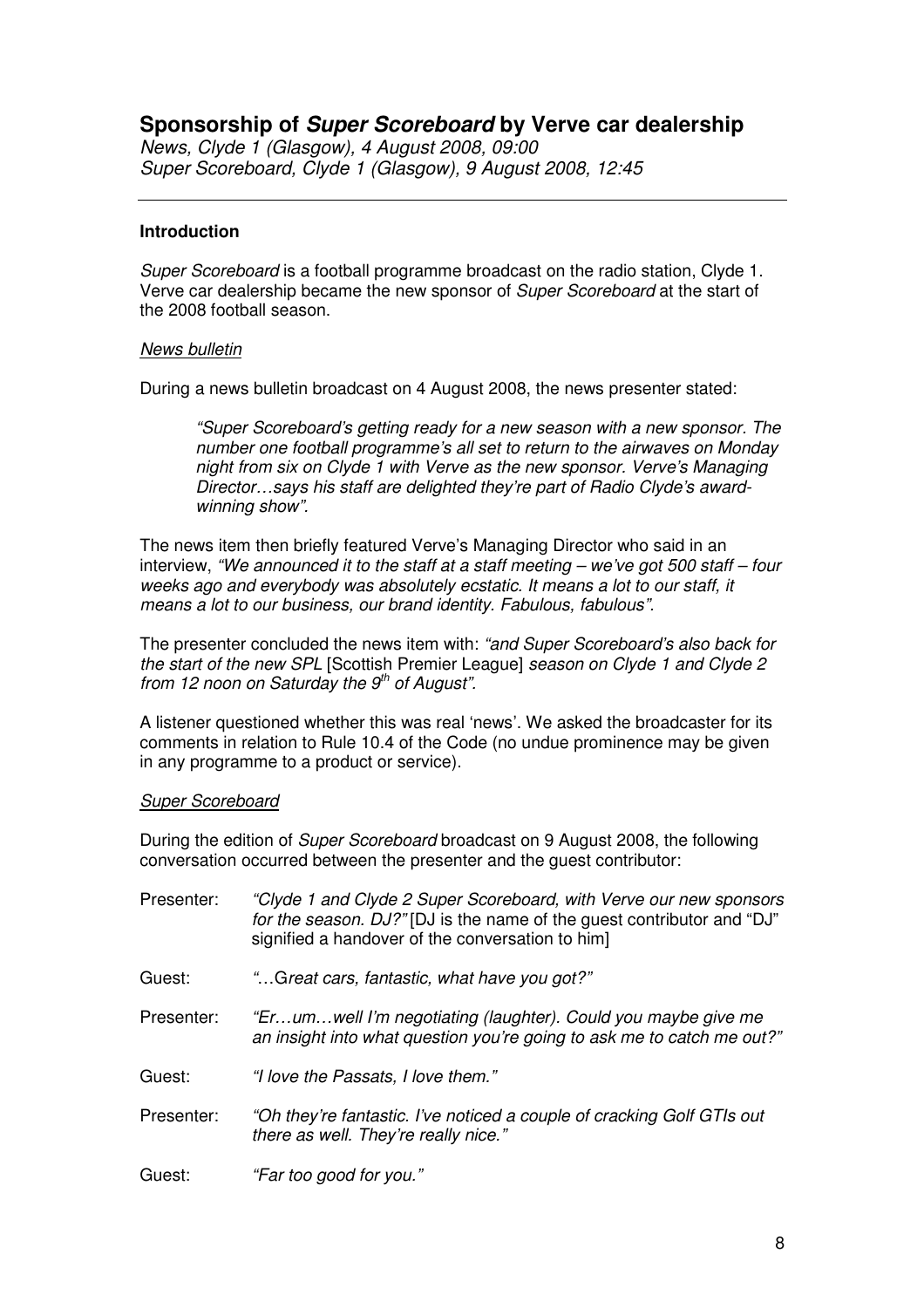Presenter: *"Well I was just about to say to you, I think that's beyond our reach to be perfectly honest with you. It looks like it could be a Polo. Um…Falkirk nil."*

[Guest contributor interrupts]

Guest: *"Just watch you don't fall through the middle."*

[Guest contributor laughs]

Presenter: *"Yeah, Falkirk nil, Rangers nil. You set them up, I'll head them in."*

The same listener questioned the promotion of the sponsor within the sponsored programme. We sought the broadcaster's comments in relation to Rule 9.5 of the Code, which states:

"There must be no promotional reference to the sponsor, its name, trademark, image, activities, services or products or to any of its other direct or indirect interests. There must be no promotional generic reference. Non-promotional references are permitted only where they are editorially justified and incidental".

# **Response**

Bauer Media ("Bauer" or "the broadcaster"), which owns Clyde 1, responded with regard to each programme, as follows:

#### *News bulletin*

Bauer said it was "unfortunate that in the sports section of the news bulletin…the excitement of the sports team about securing a new sponsor for the flagship sports programme clouded their judgement about how this should be reported". It said *Super Scoreboard* is a long established and popular programme that for the previous six years had benefited from a sponsorship deal that terminated at the end of the previous football season. Bauer said that "to ensure [the programme's] future, it was important to secure a new sponsor and the station was pleased that they were able to do so and were sure that listeners would also be delighted to hear that the programme would be returning".

The broadcaster added that the interview with the Managing Director of Verve "was designed to promote the return of the programme" and "the brief interview with him was designed to underline its return and his enthusiasm for the programme".

Bauer said that, apart from the name of the sponsor, the broadcaster did not consider that there was any other material included that promoted the sponsor or its products or services. However, the broadcaster acknowledged that the inclusion of the item in a news bulletin "may have inadvertently breached the rules", although this was not the intention of the story.

#### *Super Scoreboard*

With regard to the *Super Scoreboard* programme, the broadcaster accepted that the references to the sponsor's products should not have been included in the programme. It explained that the presenter read the sponsorship credit line and then handed over to the guest contributor. Bauer said that "instead of moving to an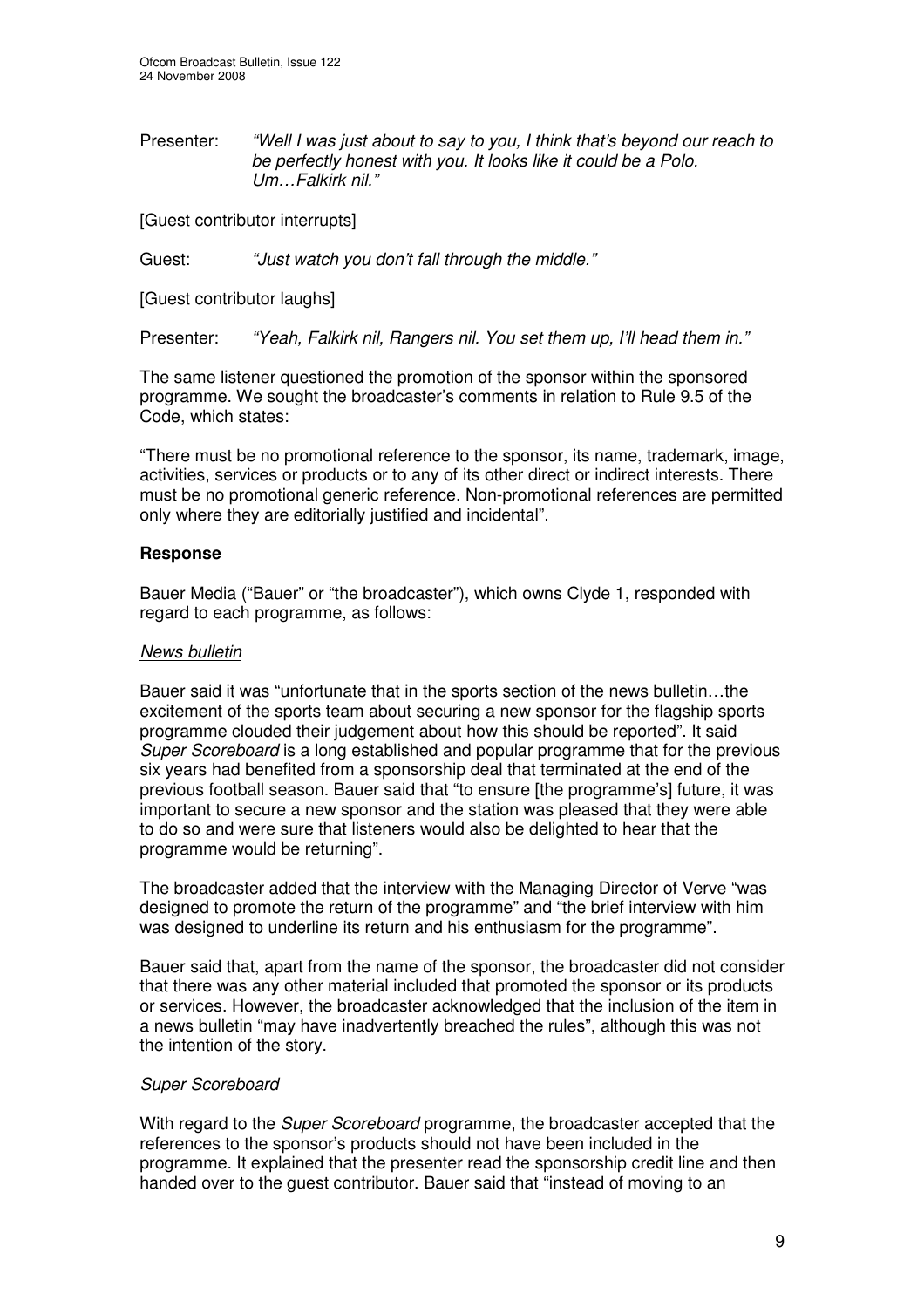editorial matter, the guest contributor misinterpreted the link as an invitation to say something about the sponsor". The broadcaster added that the presenter was taken by surprise as suggested by his comment, *"Could you maybe give me an insight into what question you're going to ask me to catch me out",* and that "despite his efforts to steer the conversation back on topic [i.e. football] he didn't achieve this without some unfortunate references to the sponsor's products".

Bauer said it had since provided the presenters at its Clyde stations with refresher courses specifically concerning sponsorship and commercial references issues.

# **Decision**

# *News bulletin*

Rule 10.4 of the Code states that no undue prominence may be given to a product or service in any programme. Undue prominence may result from the manner in which a product or service is referred to, or from a reference to a product or service where there is no editorial justification.

While regular listeners may have welcomed hearing about the return of the Clyde station's flagship sports programme, *Super Scoreboard*, there appeared to be no editorial justification for referring to the programme's sponsor, or interviewing its Managing Director, specifically during a news bulletin. Broadcasters should take particular care in reporting news about themselves (especially where it concerns their own commercial interests).

The programme was therefore in breach of Rule 10.4 of the Code.

# *Super Scoreboard*

In a sponsored programme, Rule 9.5 of the Code permits references to the sponsor only if they are non-promotional, editorially justified and incidental.

During the broadcast of the first *Super Scoreboard* of the new football season – sponsored by Verve – both the presenter and the contributing guest not only referred to the sponsor and its products, but also personally endorsed them.

Whilst Ofcom notes that the broadcaster states that such references were unplanned. However, it appears that the presenter did not immediately try to steer the guest back to the topic of football. In fact he perpetuated the conversation about the sponsor with references to its *"…cracking Golf GTis out there…".*

Ofcom considers that the references in this broadcast to the sponsor's products were neither editorially justified nor incidental. Further, the personal endorsements of the sponsor's products were promotional. The programme was therefore in breach of Rule 9.5 of the Code.

# *News*, 4 August 2008: **Breach of Rule 10.4** *Super Scoreboard*, 9 August 2008: **Breach of Rule 9.5**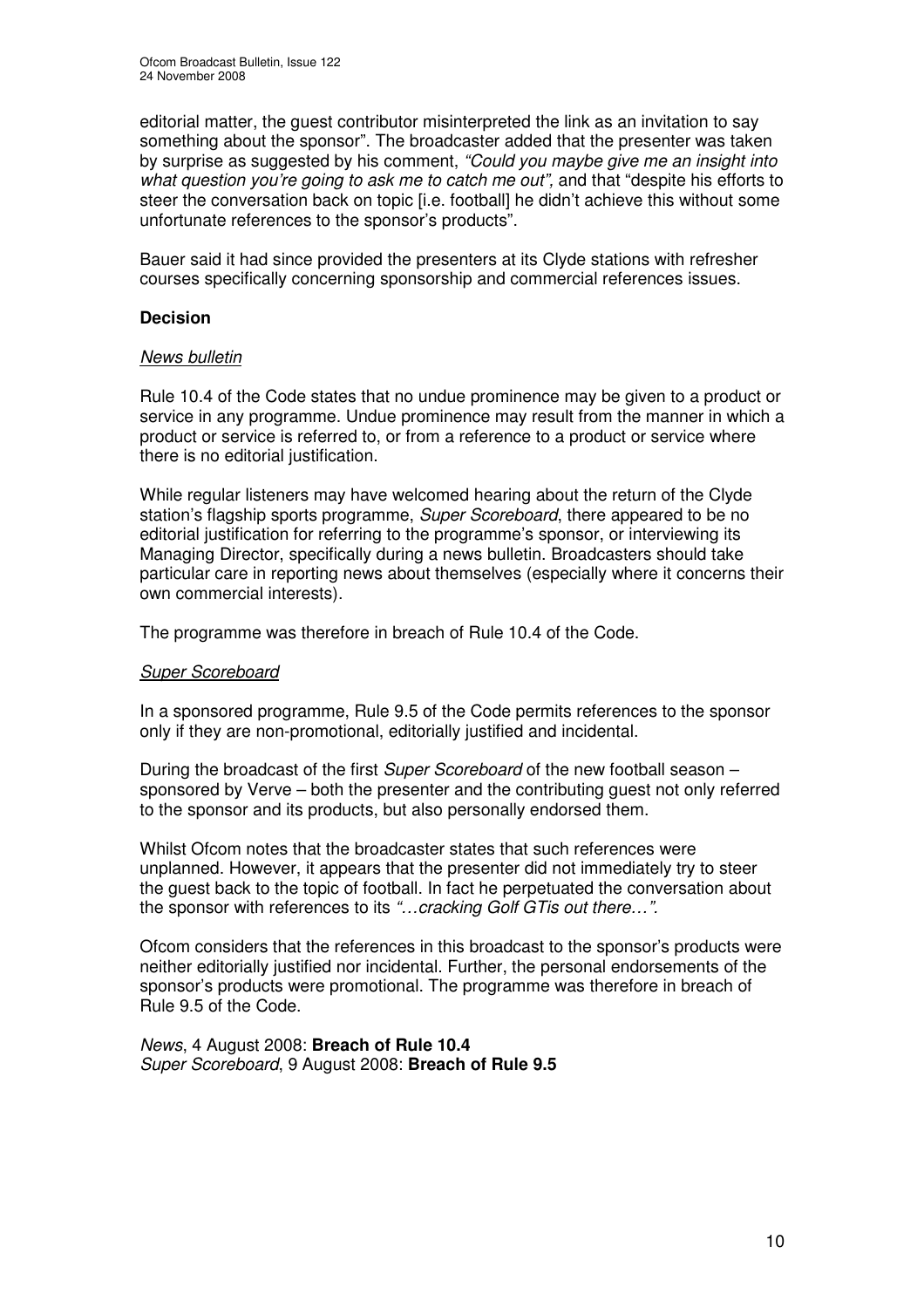# **Resolved**

# **Faking It Changed My Life**

*UKTV People, 30 August 2008, 10:00*

# **Introduction**

*Faking It Changed My Life* looked at how people's lives had changed following their involvement in the television programme *Faking It*. In the programme *Faking It* contributors were given limited training in a particular type of work and were then required to 'fake' their knowledge during a practical trial.

One viewer complained to Ofcom about the use of the word "fuck" during the programme.

Ofcom wrote to UKTV to respond under Rule 1.14 of the Code (the most offensive language must not be broadcast before the watershed).

#### **Response**

UKTV said the inclusion of this language was utterly unacceptable for broadcast. It said that one of the senior compliance operatives who had reviewed the programme had spotted and muted various other instances of language within the episode but, through human error, had missed this term.

The broadcaster said the language was removed from the episode and an on-air apology was subsequently given in the same time-slot as the original programme. While UKTV said it had received no complaints about the remainder of the series, it reviewed the episodes again to ensure no similar language was broadcast and uncovered no further errors.

# **Decision**

Ofcom research is clear that "fuck" and its derivatives are considered by viewers as the most offensive forms of language. Rule 1.14 clearly states that this should not be broadcast before the watershed.

We welcome the fact that UKTV People broadcast an on-air apology and its admission that "fuck" should not have been broadcast. Given that UKTV People has previously had a good compliance record and taking into account the steps the broadcaster took following the incident, Ofcom considers the matter resolved.

# **Resolved**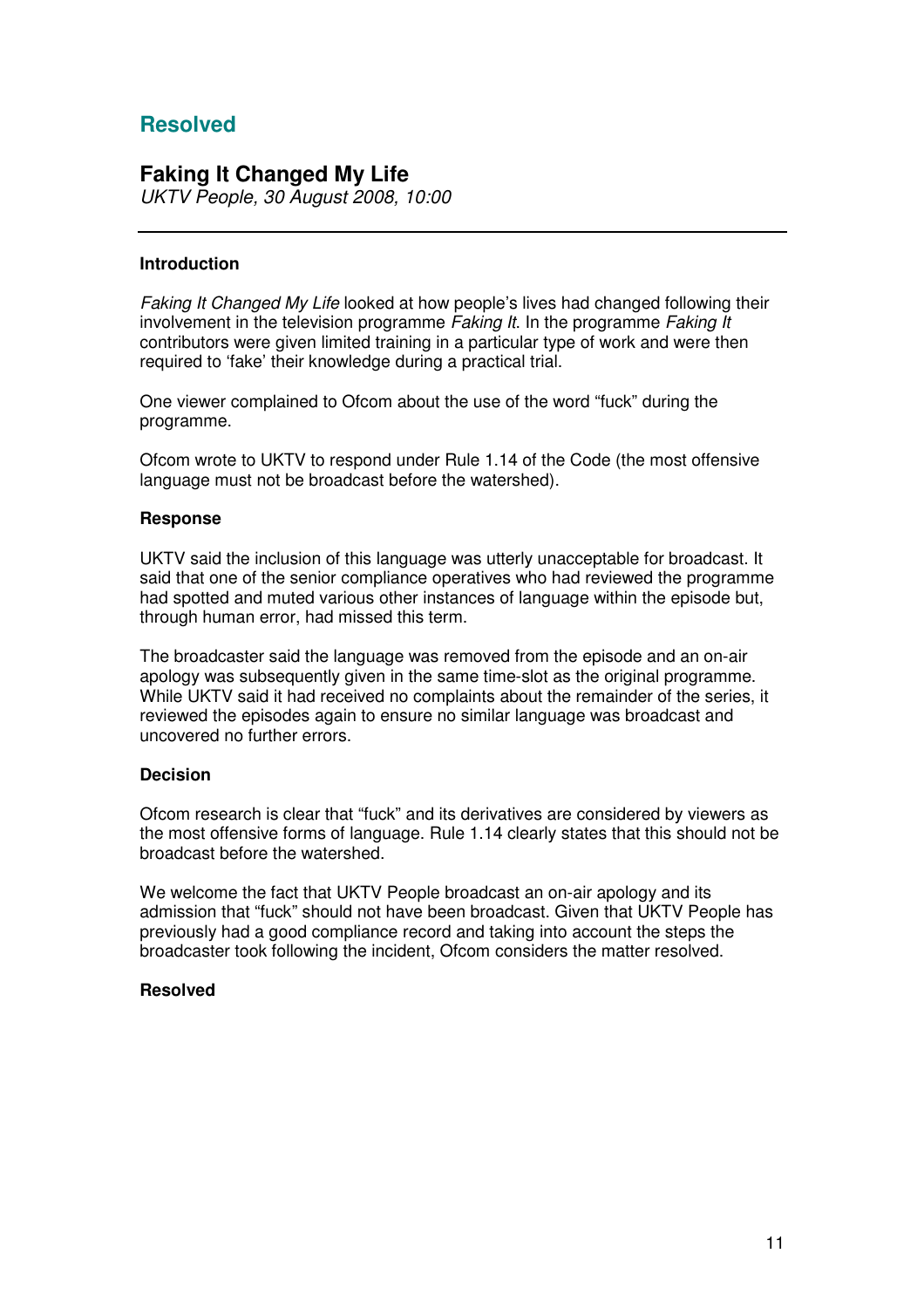# **Not in Breach**

**Friday Plus** *Bangla TV, 29 June 2007, 19:30*

# **Introduction**

*Friday Plus* is a live current affairs programme for the Bangladeshi community broadcast on Bangla TV. This edition of the programme reported at length on the collapse and voluntary liquidation of First Solution Money Transfer Limited ("First Solution"). The programme invited members of the Bangladeshi community who had been affected by the company's collapse to call the programme to discuss their experiences and the difficulties they were facing as a consequence of the company's collapse.

\_\_\_\_\_\_\_\_\_\_\_\_\_\_\_\_\_\_\_\_\_\_\_\_\_\_\_\_\_\_\_\_\_\_\_\_\_\_\_\_\_\_\_\_\_\_\_\_\_\_\_\_\_\_\_\_\_\_\_\_\_\_\_\_\_\_\_

Ofcom received five complaints that callers to the programme were permitted to make threatening and violent comments aimed at the directors and families of First Solution.

Ofcom viewed the programme, which was broadcast in Bengali, assessing its contents using an independently sourced translation into English. Ofcom noted the following comments made at different points within the programme:

| 1. Caller: | "these three [i.e. the directors of First Solution] should be<br>hanged together."                                                                                                                                                         |
|------------|--------------------------------------------------------------------------------------------------------------------------------------------------------------------------------------------------------------------------------------------|
| Presenter: | "We have heard your opinion but on behalf of a media we<br>cannot give such inflammatory statements. We would want<br>justice to be done through legal channel"                                                                            |
| 2. Caller: | "we need to know where they [i.e. the directors of First<br>Solution] live in Bangladesh so we can take action there<br>also."                                                                                                             |
| Presenter: | "I have to stop you there. We don't want to go into any<br>inflammatory comments likes this. What you do is your<br>decision. But we don't want to give any advice inciting<br>anything like this"                                         |
| 3. Caller: | "They [i.e. the directors of First Solution] have all got<br>properties over there. Everybody should get together and<br>take over their properties and should undress their mothers<br>and sisters and put them naked out on the street." |
| Presenter: | "Thank you, thank you. I am coming to you now Mr you<br>are a lawyer. In this sort of incidents what sort of help can a<br>victim get from the law?"                                                                                       |

Ofcom asked the Licensee, Bangla TV (Worldwide) Limited, to comment under Rule 2.3 (material which may cause offence must be justified by the context); and Rule 3.1 (material likely to encourage or incite the commission of crime or to lead to disorder must not be broadcast).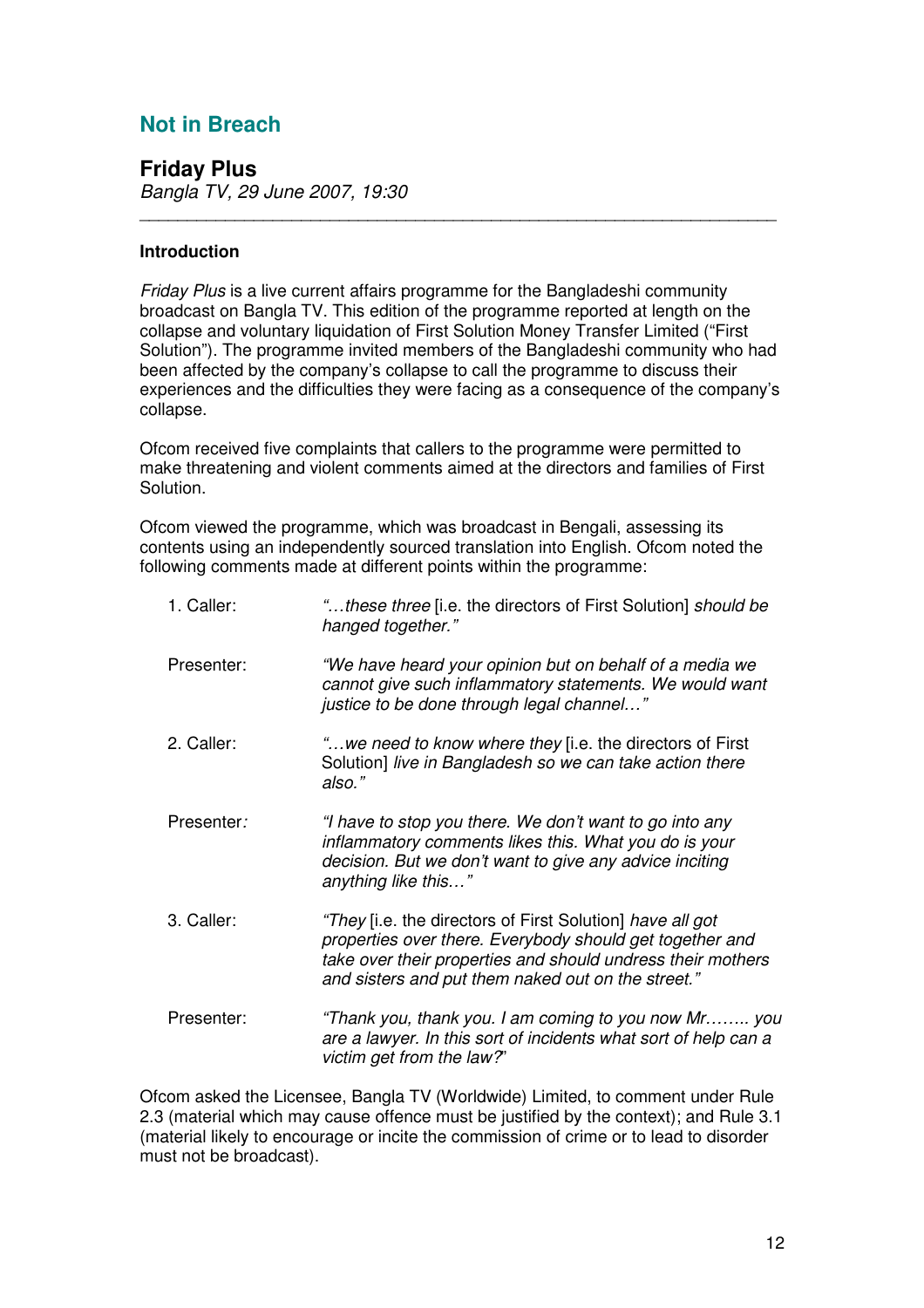# **Response**

Bangla TV said that the collapse of First Solution was a matter of public concern and that many of the callers to the programme had suffered personal financial loss and felt betrayed by them. The broadcaster said that although it did not operate a time delay system it did cut off calls where the content might abuse the requirements of the Code. In addition, it said that its presenters were aware of their duties under the Code.

With regard to the comment by one caller *"…everybody should get together and take over their* [i.e. the directors of First Solution] *properties and should undress their mothers and sisters and put them naked out on the street"* the Licensee stated that it was unfortunate that the presenter had been momentarily distracted and did not hear the caller's comments fully. However, it said that it was clear from previous and subsequent comments by the presenter that such actions would not be condoned.

The broadcaster continued that it did not believe that any of the calls made to the programme breached the Code and that the cultural and colloquial content of the translation of the programme transcript from Bengali into English should also be taken into consideration. It confirmed that it considered some of the perceived threats made by callers were simply Bengali figures of speech which were given greater significance than would have been intended when translated into English. The broadcaster also said that although some of the callers were emotional, at no time did the presenter encourage, condone or incite violence or harm against any persons involved with First Solution.

# **Decision**

In forming its decision, Ofcom bore in mind the fact that broadcasters have a right to freedom of expression which includes the broadcaster's right to transmit and the audience's right to receive creative material, information and ideas without interference but subject to restrictions prescribed by law and necessary in a democratic society. This right is enshrined in the European Convention on Human Rights. A broadcaster should therefore always take care to ensure that material it transmits is in accordance with both the general law and the Code.

This edition of *Friday Plus* was transmitted live just after news of the collapse of First Plus became known. The comments made by callers, including those as described above, were made in the context of a specialised Bangladeshi community programme offering a forum for those of that community, affected by the collapse of First Solution, to express their frustration and anger regarding the money they believed they had lost. Ofcom was able therefore to appreciate that emotions were running high and that the story was of great relevance and significance to many of Bangla TV's viewers. It was also clear that where comments of an intemperate or aggressive manner were voiced, the presenter was quick to make it clear that such comments were not condoned by the programme and in most instances calls of this nature were terminated.

On the occasion where the presenter did not moderate the call about undressing the mothers and sisters as described above, Ofcom accepted that this was a mistake made in a highly pressurised live environment and not a situation where such a course of action was being encouraged by the broadcaster.

Ofcom recognised the actions taken by the presenter of *Friday Plus* to end or moderate calls of the most aggressive or offensive nature. Nonetheless it considers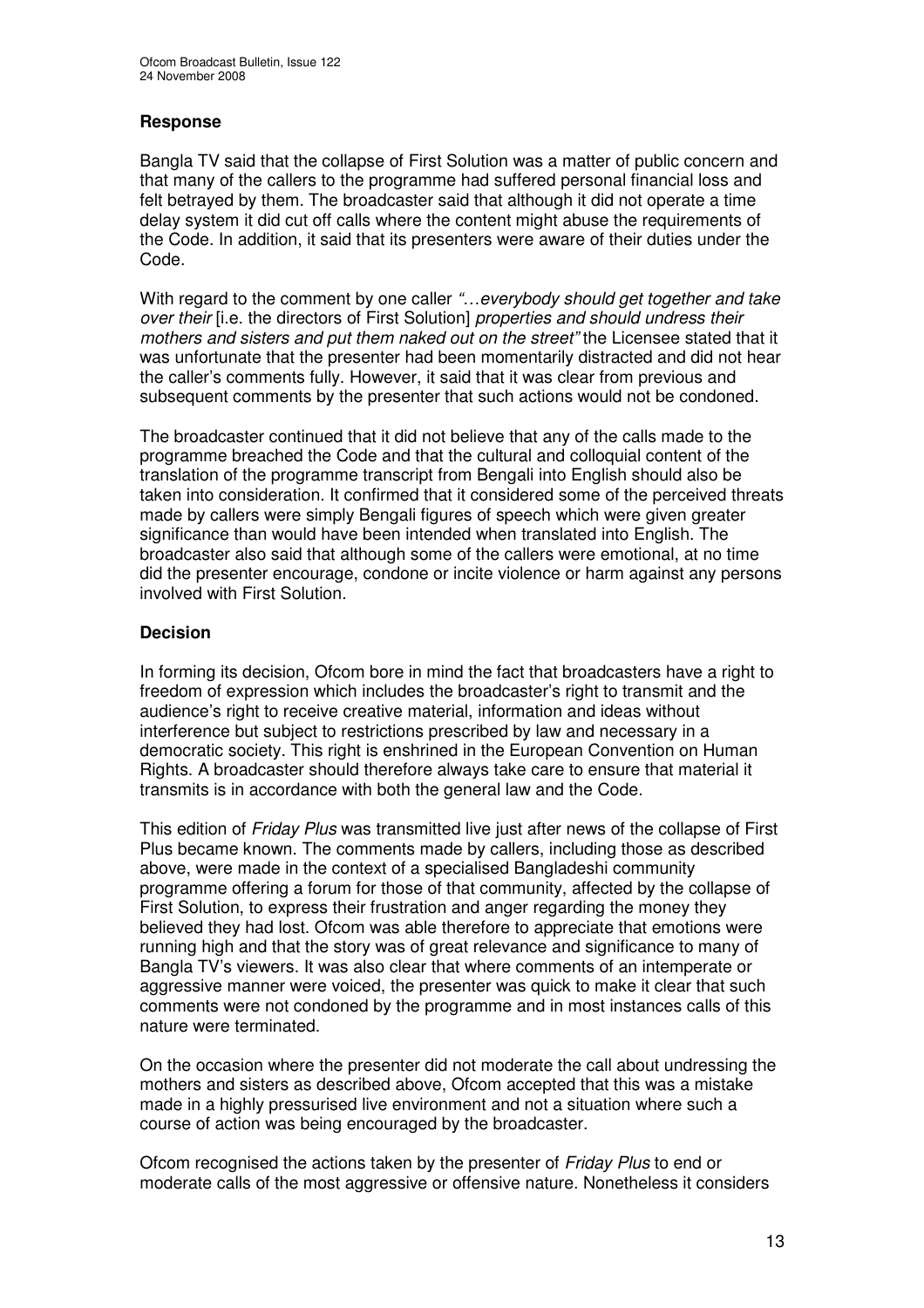that broadcasters should take exceptional care, and remain duly vigilant, when broadcasting 'live' programmes where feelings and emotions run high, particularly when viewers who may be personally involved are encouraged to participate. This is to ensure that any potentially offensive comments of contributors are justified by the context.

In this case, given the subject matter, the live nature of the programme, the presenter's generally swift action in ending calls of an abusive nature and the context of a complex and extremely pertinent issue to Bangla TV's audience, Ofcom judged, on balance, that generally accepted standards as required by Rule 2.3 were met. In addition, Ofcom considered that some of the comments, whilst offensive to the directors of First Solution and their families, did not incite the commission of crime and were not likely to lead to disorder. As a consequence there was no breach of Rule 3.1 of the Code<sup>1</sup>.

# **Not in Breach**

<sup>1</sup> Directors of First Solution and some members of their families made Fairness and Privacy complaints to Ofcom. Ofcom's decisions in relation to these complaints are reported elsewhere in this Bulletin: see pages 19 to 60.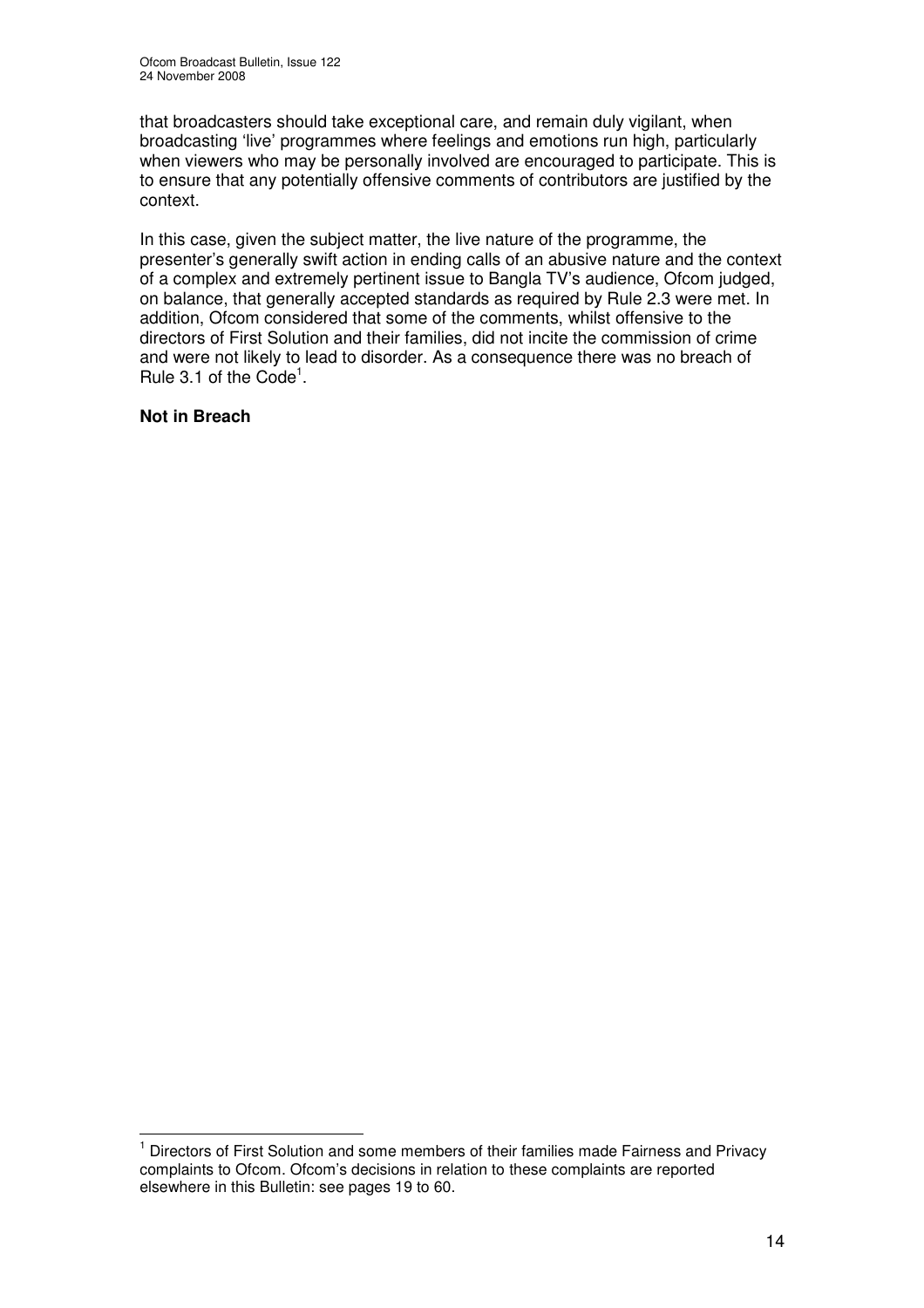# **Fairness and Privacy Cases**

# **Upheld and Partly Upheld**

# **Complaint by Ms A made on her behalf by Ms B**

*Scotland Today, STV, 18 January 2008*

**Summary:** Ofcom has upheld this complaint of unfair treatment by Ms B on behalf of Ms A.

This edition of Scotland Today contained a news item about the sentencing of Mr James Kerr for the murder of Mr Thomas Nicoll at Edinburgh High Court. The report stated that the murder occurred after Mr Kerr had heard "false rumours" that Mr Nicoll had sexually abused Mr Kerr's girlfriend. It also stated that police had investigated the allegations made by Mr Kerr's girlfriend and had "found them to be untrue". The report added that the girlfriend should have the death "on her conscience".

Ms B complained that, although Ms A was not named in the report, it was her daughter who was referred to as making allegations against Mr Nicoll and she had been treated unfairly in the programme as broadcast.

Ofcom concluded that the programme makers did not provide material to support the allegation that the police had found the claims of sexual abuse were false. Ofcom therefore found that the suggestion made in the report, that Ms Al, as the girlfriend of Mr Kerr should have Mr Nicoll's death on her conscience, resulted in unfairness to her.

# **Introduction**

On 18 January 2008, STV broadcast a report in its evening news bulletin on the sentencing at the High Court in Edinburgh of Mr James Kerr for the murder of Mr Thomas Nicoll. It was reported that Mr Kerr had carried out the murder:

*"…after hearing false rumours that he (Mr Nicoll) had abused his (Mr Kerr's) girlfriend..."*

Later the reporter stated:

*"Police had investigated the allegations made against the pensioner [Mr Nicoll] and found them to be false…[Mr Kerr's] girlfriend had claimed that Mr Nicoll molested her as a child but after investigating the police had decided that the allegations weren't true."*

The item also contained interviews with members of Mr Nicoll's family who were outside court.

The item ended with the following comment:

*"..and in Winchburgh the woman who made these false claims may also have his death on her conscience"*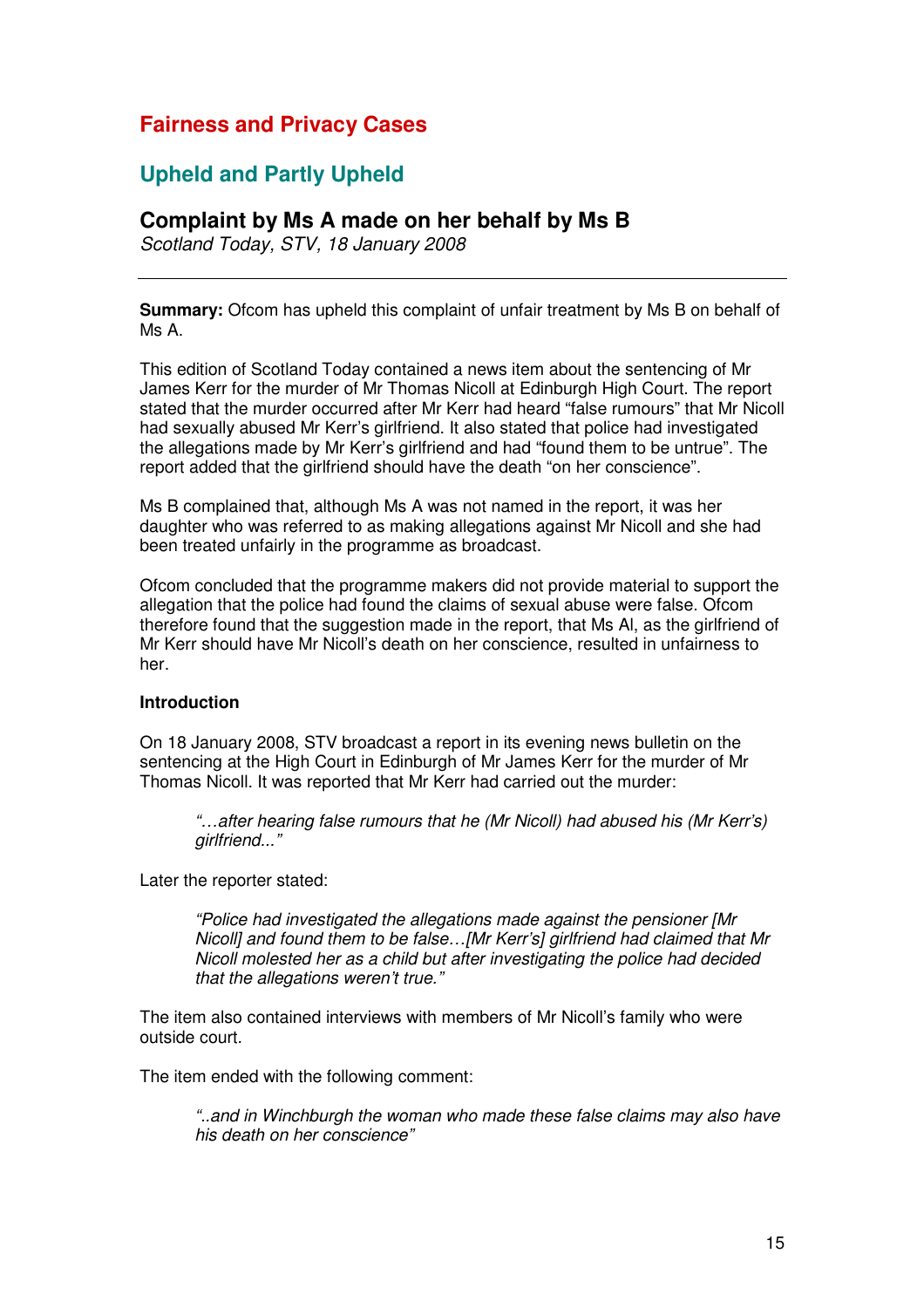In her complaint, Ms B stated that, although she was not named in the report, it was her daughter, Ms A, who was referred to in the report as making allegations against the murder victim. In its correspondence with Ms B STV did not dispute this.

Ms B complained to Ofcom on behalf of her daughter that her daughter, Ms A, was treated unfairly in the programme as broadcast.

# **The Complaint**

In summary, Ms B complained that:

- a) her daughter was treated unfairly in that:
	- i) The item incorrectly and unfairly stated that the allegations of abuse made by Ms A were *"false"* or *"untrue"*. By way of background Ms B said the reason police had not pursued Ms A's allegations of abuse against Mr Nicoll was that they had found insufficient evidence to mount a prosecution, due to the passage of time. She referred to comments made by the police in court to support her position. Ms B said that the inclusion of these allegations in the item was damaging and defamatory to Ms A.
	- ii) As the allegations made in the report were untrue, the closing comment by the reporter *("the woman who made these false claims may have his death on her conscience*") was unfair to Ms A.

# **STV's Statement**

In response STV said it had considered the complaint and an investigation within STV had established various findings. These were that the police investigated the allegations of abuse and thereafter the Crown made a decision not to prosecute Mr Nicoll, the man who was later murdered by Mr Kerr.

STV also said it had established that Ms A repeated the allegation to her then boyfriend, Mr Kerr, and that he later murdered Mr Nicoll.

STV noted that Mr Kerr pleaded guilty to the charge of murder and was sentenced to thirteen years in prison and said it was clearly established in Court that the abuse claim was the direct cause of the attack upon Mr Nicoll by Mr Kerr.

The report broadcast by STV referred to the narrative as heard in Court by the Crown which clearly detailed the cause and result of the death.

STV said that Ms A was not identified during the broadcast, nor were certain comments made by the deceased's family broadcast by STV. It said this did not apply to other media sources.

Taking all of the circumstances into account, STV accepted that its news report could have characterised the allegations as 'unfounded' rather than 'untrue' and it apologised for any upset caused to the complainant's family.

STV also provided correspondence between it and Ms B which took place before her complaint to Ofcom. This was considered in full by Ofcom.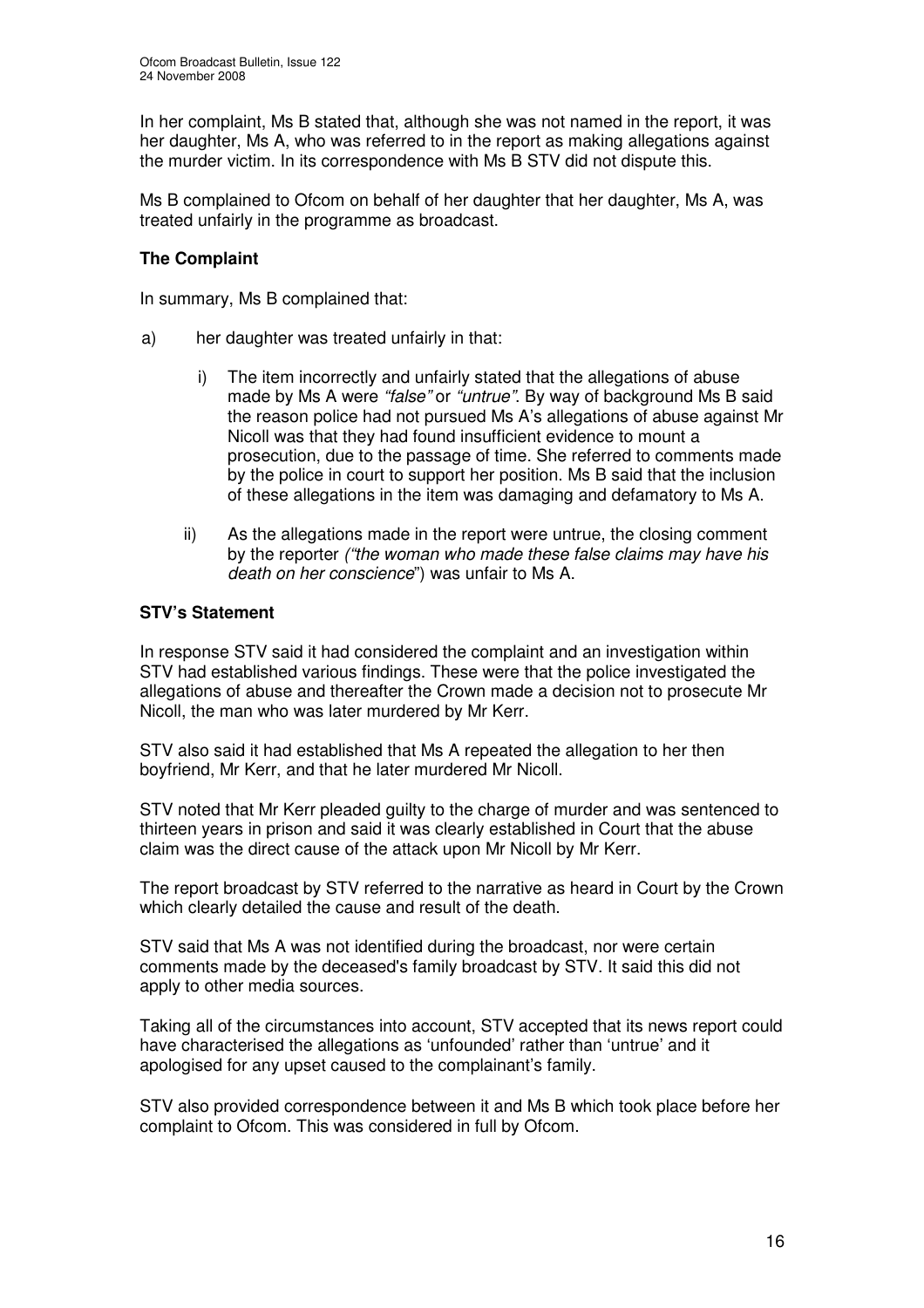# **Decision**

Ofcom's statutory duties include the application, in the case of all television and radio services, of standards which provide adequate protection to members of the public and all other persons from unfair treatment in programmes included in such services.

In carrying out its duties, Ofcom has regard to the need to secure that the application of these standards is in the manner that best guarantees an appropriate level of freedom of expression. Ofcom is also obliged to have regard, in all cases, to the principles under which regulatory activities should be transparent, accountable, proportionate and consistent and targeted only at cases in which action is needed.

This complaint was considered by the Executive Fairness Group. In reaching a decision it considered a recording and transcript of the programme. It also considered the submissions from both parties.

a) Ofcom considered the elements of the complaint at i) and ii) together because they relate to the same complaint of unfair treatment, namely that the item incorrectly and unfairly stated that the allegations of abuse made by Ms A were *"false"* or *"untrue" and unfairly stated that "the woman who made these false claims may have his* [Mr Nicoll's] *death on her conscience"*. (Ofcom also took note of Ms B's background statement, including her view that the inclusion of the allegations was damaging and defamatory to Ms A, only insofar as the inclusion may have resulted in unfairness to the complainant in the programme as broadcast)

In considering this head of complaint Ofcom took into account whether the programme maker's actions were consistent with its obligation to avoid unjust or unfair treatment of individuals in programmes as set out in Rule 7.1 which states:

"Broadcasters must avoid unjust or unfair treatment of individuals or organisations in programmes."

Ofcom also considered Practice 7.9 which states:

"Before broadcasting a factual programme, including programmes examining past events, broadcasters should take reasonable care to satisfy themselves that material facts have not been presented, disregarded or omitted in a way that is unfair to an individual or organisation."

Ofcom observed that, in reporting the sentencing of Mr Kerr for Mr Nicoll's murder, the report referred to the cause of the murder as being false claims of abuse by an unnamed party. These references are detailed in the Introduction. Although Ms A was not named in the report, Ofcom noted that she was referred to as Mr Kerr's *"girlfriend"* from *"Winchburgh"* and considered that given the high profile of the murder, and her naming in other media outlets, she was likely to be easily identifiable to the local audience.

Ofcom noted that the programme makers attributed the statement that the claims of abuse had been false to the outcome of an investigation by the police, stating: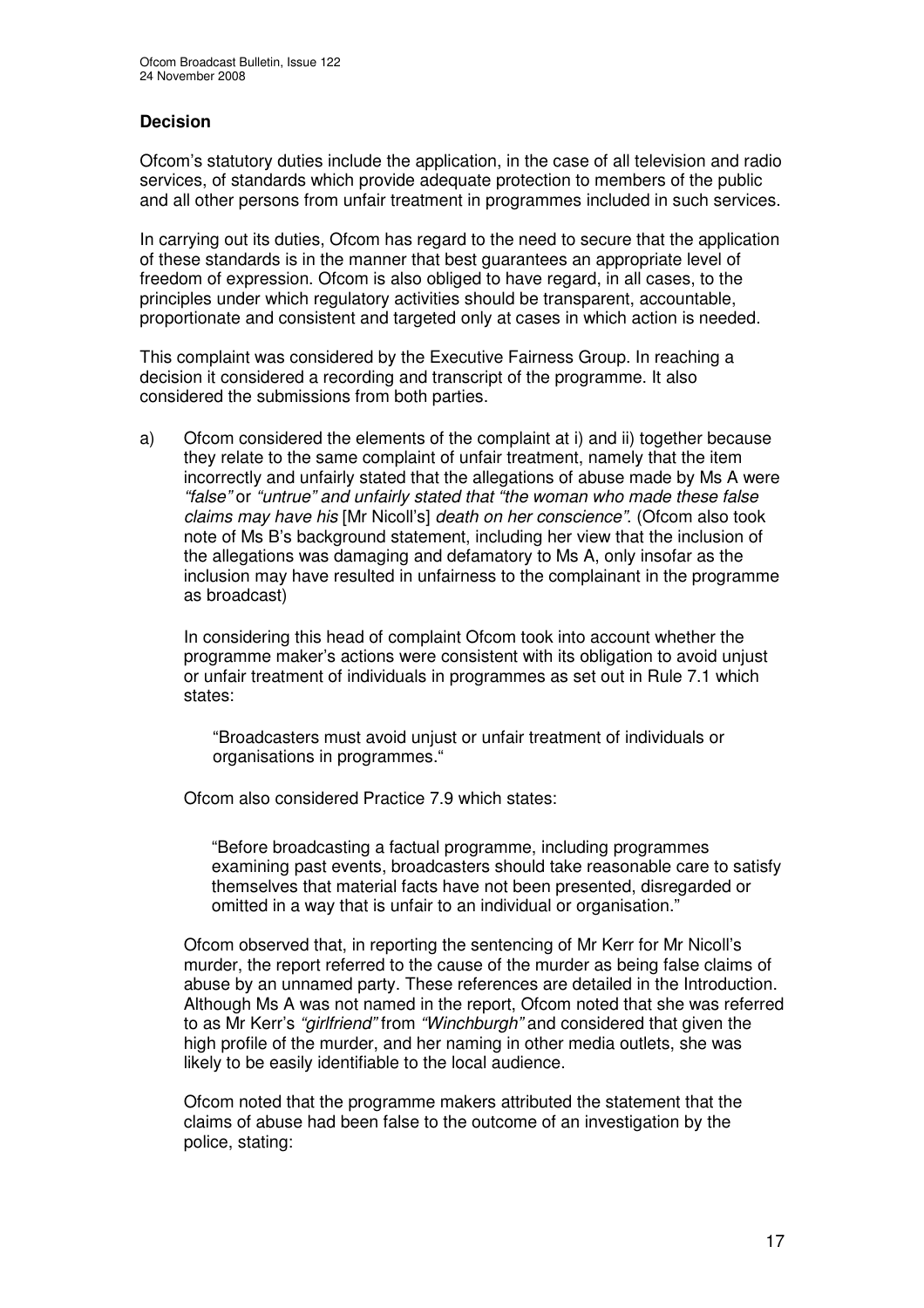*"Police had investigated the allegations made against the pensioner and found them to be false"* and "*after investigating the police had decided that the allegations* [of molestation by Mr Nicoll] *weren't true."*

Ofcom therefore considered whether the programme makers had taken reasonable care to satisfy themselves that material facts had been presented fairly in the programme. In doing so, Ofcom first examined the factual basis for the statement. It noted that in its statement in response to the complaint the broadcaster stated that:

"the police investigated the allegation [of sexual abuse] and thereafter the Crown made a decision not to prosecute Mr Nicoll, the man who was later murdered by James Kerr."

The broadcaster also stated that:

"It was clearly established in Court that the abuse claim was the direct cause of the attack upon Mr Nicoll by James Kerr."

Ofcom also noted that STV argued that the report "referred to the narrative as heard in Court".

In Ofcom's view, none of the arguments made above support the programme's allegation that the police had concluded that the claims of abuse were false. Further, the broadcaster provided no other evidence to support the allegation made in the report that the police had found that the claims of abuse were false. The broadcaster's statement referred only to a decision not to prosecute Mr Nicoll and not to the basis for that decision.

Ofcom considered that, in the absence of a clear factual basis for the allegation or any other authoritative source to support this very serious allegation, the programme makers had failed to take reasonable care to satisfy themselves that material facts had been presented fairly.

In Ofcom's view, in light of the statement in the report that the police had found the claims of abuse were *"false"*, and the suggestion that Ms A should have the murder of Mr Nicoll *"on her conscience"* it would have been reasonable for viewers to conclude that Ms A had falsely invented the claims of abuse and therefore had some responsibility for the murder of Mr Nicoll. In the circumstances and for the reasons detailed above Ofcom found that the programmes presentation of this very serious allegation was unfair.

# **Accordingly the complaint of unfair treatment was upheld.**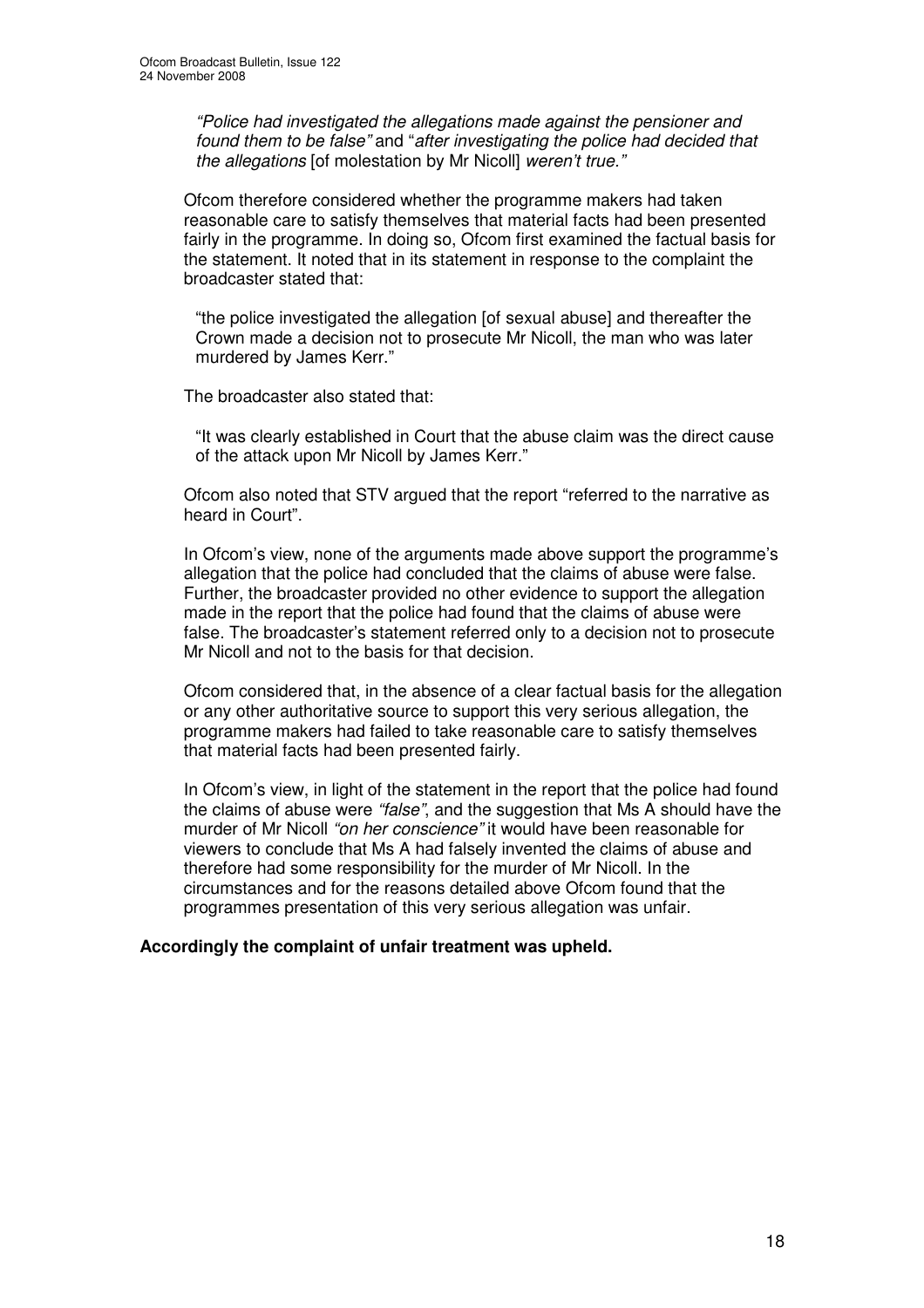# **Complaint by Dr Fazal Mahmood, Mr Gulam Robbani Rumi and Mr Shah Hadi**

*Bangladesh Protideen, Bangla Television, 25 June 2007 News, Bangla Television, 25, 28 and 29 June, 1, 4, 5, 6, 8, 9, 10, 11, 12, 20 and 27 July 2007 Friday Plus, Bangla Television, 29 June, 6, 13 and 20 July, 3 and 17 August and 7 September 2007*

**Summary:** Ofcom has upheld this complaint of unfair treatment and partly upheld a complaint of unwarranted infringement of privacy made by Dr Fazal Mahmood, Mr Gulam Robbani Rumi and Mr Shah Hadi.

During the period from June to September of 2007, Bangla TV, which broadcasts to the UK's Bengali community, broadcast a number of programmes that reported on the collapse of First Solution Money Transfer Limited ("First Solution"), a money transfer company. The story featured in an edition of the phone-in programme, "Bangladesh Protideen", various editions of Bangla TV's daily news programmes and editions of its phone-in programme, "Friday Plus". During the programmes, references were made to the affairs of the company and to the company's directors, Dr Mahmood, Mr Rumi and Mr Hadi.

Dr Mahmood, Mr Rumi and Mr Hadi complained to Ofcom that they were treated unfairly and that their privacy was unwarrantably infringed in the programmes as broadcast.

In summary Ofcom found the following:

- Bangla TV broadcast serious allegations by presenters, guests and callers of dishonesty or potentially criminal behaviour against Dr Mahmood, Mr Rumi and Mr Hadi relating to the collapse of First Solution without an appropriate basis to support those allegations and over a period of many weeks. Bangla TV did not have systems in place to ensure that no unfairness resulted to the directors as a result of contributions to programmes by presenters, guests and callers.
- Bangla TV did not give the directors of First Solution an appropriate and timely opportunity to respond to the serious allegations made about them in the programmes.
- The broadcast of footage of the directors' homes, filmed from the public highway, did not amount to an infringement of their privacy.
- The directors' addresses were not visible from a document seen on screen, but the broadcast of Dr Mahmood's personal telephone number was an unwarranted infringement of his privacy.

# **Introduction**

During the period from June to September 2007, Bangla Television ("Bangla TV"), which broadcasts to the Bengali community, included references in *Bangladesh Protideen*, news items and in editions of a current affairs programme, *Friday Plus,* to problems involving First Solution Money Transfer Ltd ("First Solution"). First Solution was a money transfer company, which became insolvent during that period, causing extensive financial loss to many people in the Bangladeshi community. The directors of First Solution were Dr Fazal Mahmood, Mr Gulam Robbani Rumi and Mr Shah Hadi. On *Bangladesh Protideen*, a phone-in show, a caller to the programme on 25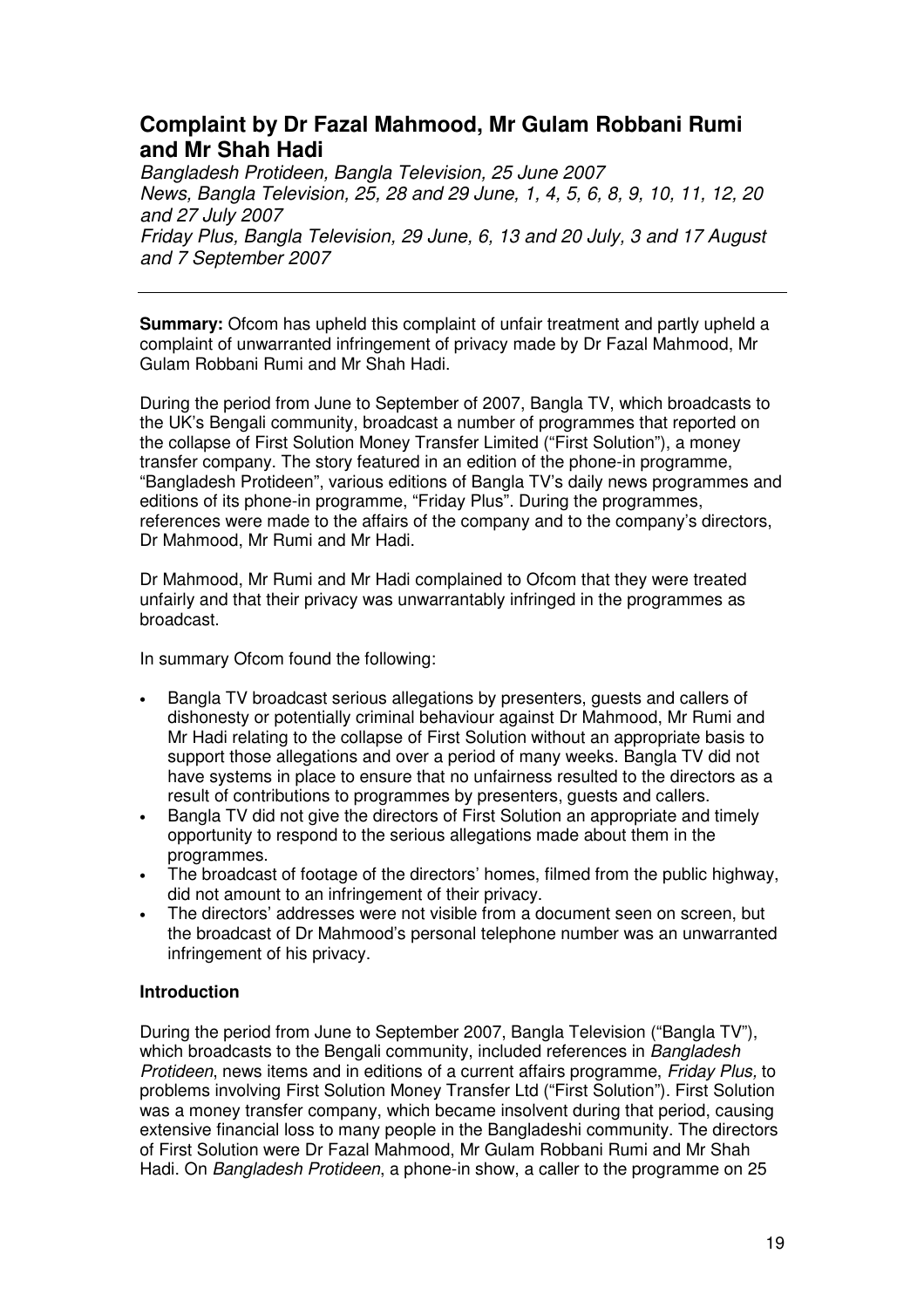June 2007 said that First Solution had gone bankrupt that afternoon. In news programmes and editions of *Friday Plus* broadcast between 28 June and 7 September 2007, there were numerous references to, and criticisms of, First Solution and its directors by presenters, guests and callers*.*

Dr Mahmood, Mr Rumi and Mr Hadi complained to Ofcom that they were treated unfairly and that their privacy was unwarrantably infringed in the programmes as broadcast.

# **The Complaint**

# **Dr Mahmood, Mr Rumi and Mr Hadi's case**

By way of background, the complainants said that First Solution operated primarily as a company that dealt with the transfer of money, belonging to customers within the Bangladeshi community, to recipients in Bangladesh. They said that the company grew rapidly and the directors were not efficient at managing the vast number of transactions processed each day due to the fact that the company did not have an adequate technological infrastructure in place. As a result, the company had a cashflow problem, as it was committed to processing transfers but did so without its agents having banked the appropriate amount of money on time. The company therefore made losses as a result of exchange rate fluctuations. The complainants said that they had recognised that there was a problem and had taken steps to resolve these issues so that the company could move forward. When Mr Suhel Chowdhury, a well known and respected businessman in the Bangladeshi community, stated on *Bangladesh Protideen*, live on air and incorrectly, that First Solution had gone bankrupt, there was uproar at the office of First Solution and rumours spread. The directors of First Solution and their solicitor spoke to Mr Chowdhury the following day and he admitted that he had made a mistake and wished to publicly retract his comments. Bangla TV, however, would not facilitate him doing so.

In summary, Dr Mahmood, Mr Rumi and Mr Hadi complained that they were treated unfairly in the programmes in that:

- a) They were unfairly portrayed in that:
	- i) On *Bangladesh Protideen* Mr Chowdhury was allowed to state, incorrectly, that First Solution had gone bankrupt. In news items and editions of *Friday Plus*, statements were included, from Mr George Galloway MP and from callers into the programmes, alleging that there was criminality involved and that the directors of First Solution had gone into hiding, with millions of pounds of customers' money. The clear message was that the directors had acted dishonestly and embezzled money belonging to others.
	- ii) Unfair and damaging statements were included in the broadcasts suggesting that the directors and their families should be tracked down, taken into the streets and paraded naked.
	- iii) It was claimed that Dr Mahmood had built a "palace" using customers' money and that the directors had bought their homes using customers' missing millions, when in reality their homes had been purchased before First Solution started trading.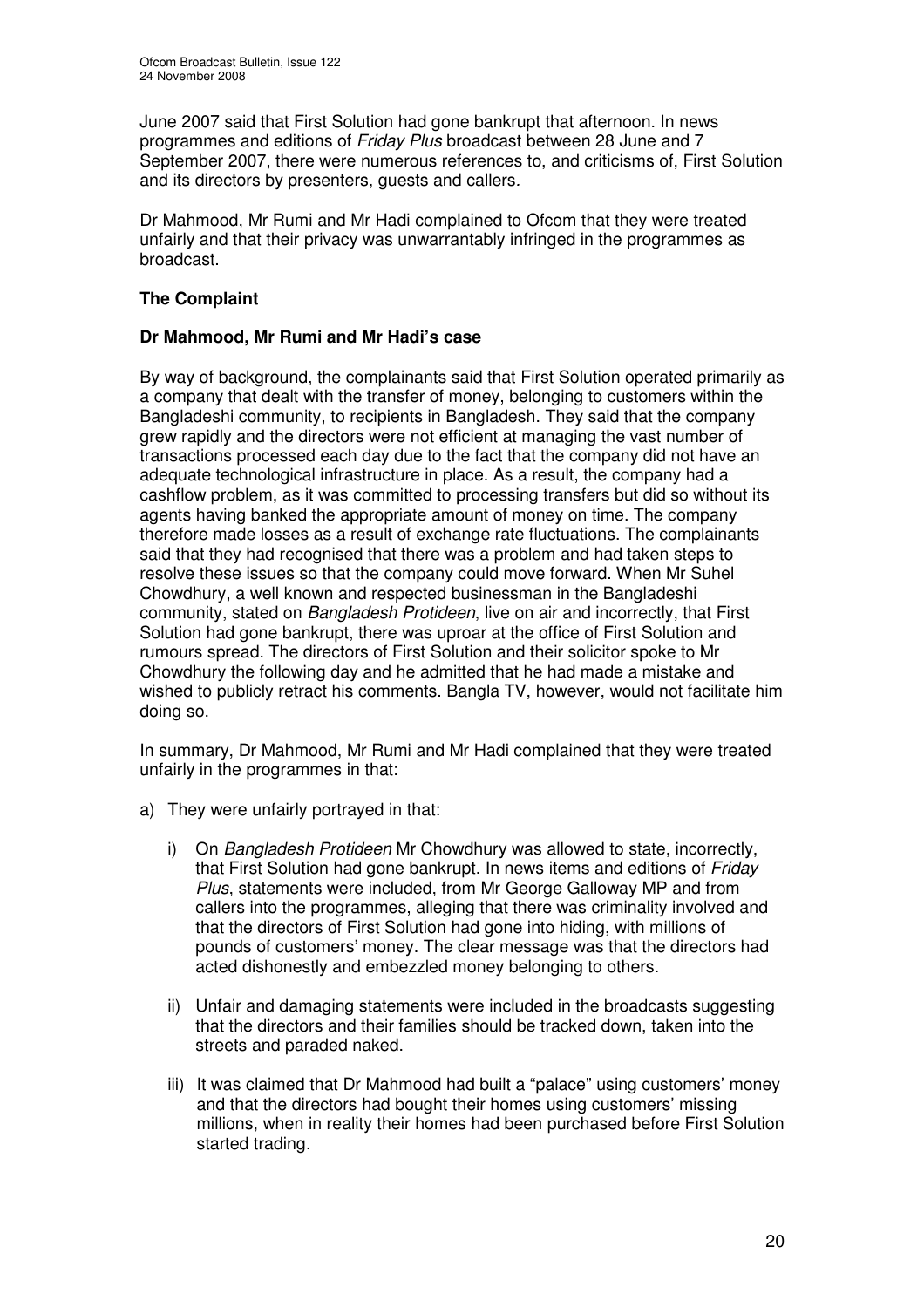b) The directors were not given an appropriate and timely opportunity to respond in that:

i) The broadcasts included conclusions about the situation before the lawyers and

accountants had had an opportunity to consider all the evidence.

ii) No one from Bangla TV had contacted the complainants' solicitor to ascertain the correct legal or factual position regarding First Solution.

In summary, Dr Mahmood, Mr Rumi and Mr Hadi complained that their privacy was unwarrantably infringed in the broadcast of the programmes in that:

- c) Footage of the directors' homes was included, showing their house numbers and street names. This was not warranted, since there had been no findings of impropriety on the part of the directors.
- d) The personal telephone numbers and home addresses of the directors were broadcast. This was not warranted, since there had been no findings of impropriety on the part of the directors.

# **Bangla TV's case**

In summary Bangla TV responded to the complaint of unfairness as follow:

- a) As regards the complaint that Dr Mahmood, Mr Rumi and Mr Hadi were unfairly portrayed, Bangla TV responded as follows:
	- i) In response to the complaint that the clear message in the programmes was that Dr Mahmood, Mr Rumi and Mr Hadi had acted dishonestly and embezzled money belonging to others, Bangla TV said that the call made from Mr Chowdhury to Bangladesh Protideen regarding the insolvency of First Solution may or may not have had a basis in fact. However, Bangla TV did not itself add credence to the statement. The programme made it clear that Bangla TV could not verify the information provided by the caller and the programme included the following comment:

"We (BTV) regulated by Ofcom broadcast the adverts within Ofcom and FSA guidelines. Insofar as we do not receive any order/declaration regarding the complaint from regulatory authorities, we will not take any action. As a media we are aware of our responsibilities and we will conduct our own research regarding the complaint".

*As regards the subsequent news items and editions of* Friday Plus*, Bangla TV said that the programmes did include statements from Mr Galloway and various guests and callers who were deeply upset about the conduct of First Solution. Whilst some allegations of criminality occurred, the fact was that the directors had placed a note on their office in the London Muslim Centre on 27 June 2007, saying that the office was closed until further notice. Members of the public were unable to contact the directors of First Solution and there was no sight of the directors or the customers' money. These were facts that were stated by members of the public, not by the presenters or by Bangla TV. Bangla TV handled the statements regarding bankruptcy and criminality appropriately. Throughout the programmes, the presenters continuously confirmed that the comments being made were merely opinions.*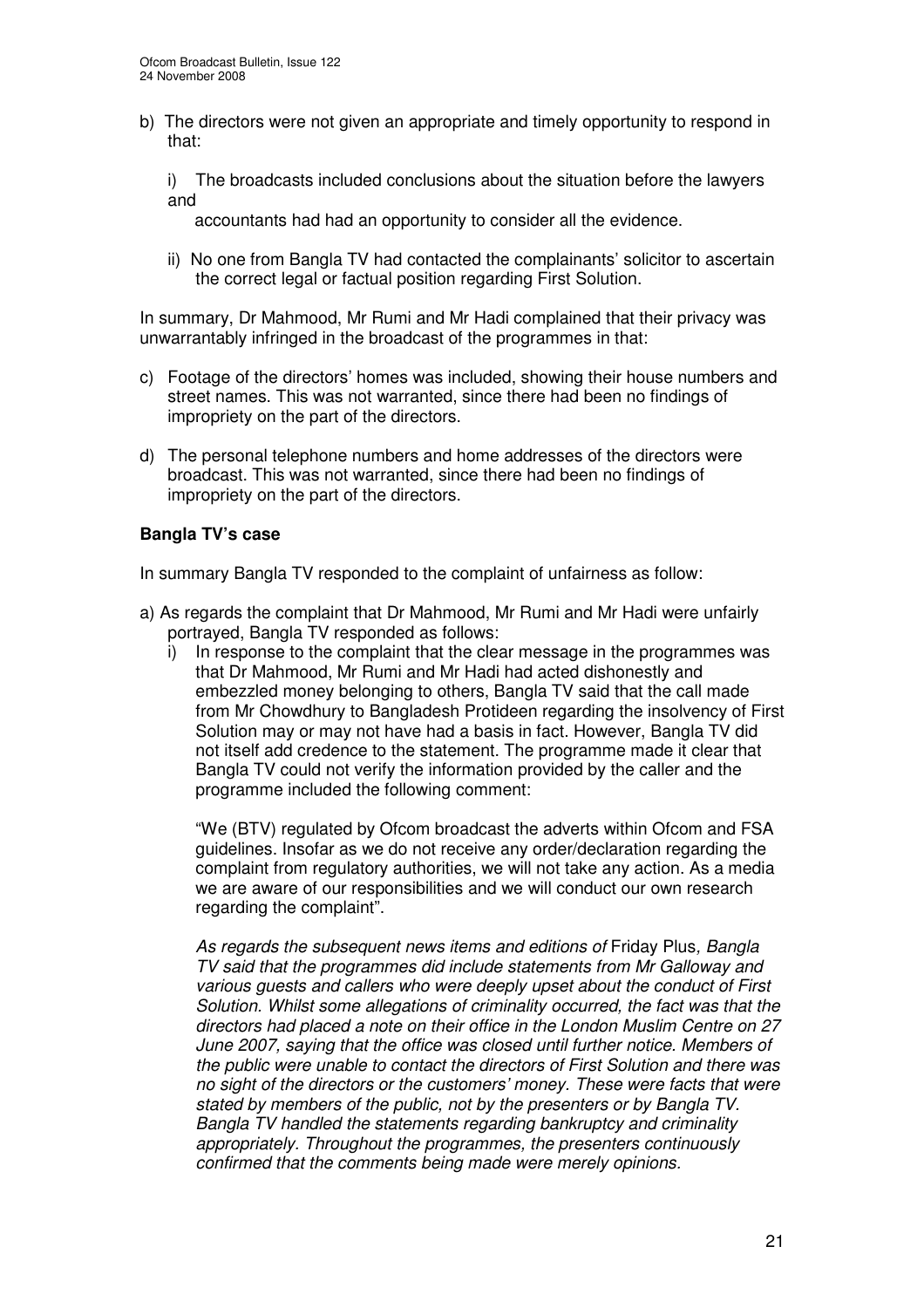ii) In response to the complaint that statements were included in the broadcasts suggesting that the directors and their families should be tracked down, taken into the streets and paraded naked, Bangla TV said that on 29 June 2007 a caller to *Friday Plus* had said:

*"…we should all get together and go to their homes in Bangladesh and set their mothers and sisters naked on the streets".*

Bangla TV said that, unfortunately, the presenter had been momentarily distracted by messages in her earpiece and was unable to hear the caller's comments fully. She had been able to ascertain the gist of what was being said and to ensure that the call was cut short so as not to encourage the caller. The presenter quickly moved on to speaking with a guest on the show. It was clear that Bangla TV would not condone such provocative and inflammatory action as the presenter had already stated during the course of the programme:

*"We have heard your comment but as a media, we can't accept this kind of opinion or message from any caller. We want justice to happen in accordance with the law".*

iii) In response to the complaint that it was claimed that Dr Mahmood had built a "palace" using customers' money and that the directors had bought their homes using customers' missing millions, Bangla TV said that the comment made by the presenter about the houses of the directors of First Solution needed to be understood within the context of the speech while being aware of common Bengali expressions. The presenter did not make any claim that Dr Mahmood's house was built with First Solutions' money but referred to it in a lead in to footage of the director's house. What was said in Bengali was:

*"Let's go and see what sort of 'prashado potom attalika' the director lives in".*

Bangla TV said that *"prashado potom attalika"* meant something "expensive and big".

- b) In response to the complaint that Dr Mahmood, Mr Rumi and Mr Hadi were not given an appropriate and timely opportunity to respond, Bangla TV responded as follows:
	- i) In response to the complaint that the broadcasts included conclusions about the situation before the lawyers and accountants had had an opportunity to consider all the evidence, Bangla TV said that the only information shared on the programme was a known fact that First Solution was in financial difficulties. It was clear from the company accounts submitted to Companies House that the company was trading at a loss. There was no attempt to analyse or put forward any other conclusion.
	- ii) In response to the complaint that no one from Bangla TV had contacted the complainants' solicitor to ascertain the correct legal or factual position regarding First Solution, Bangla TV said that the solicitor acting for First Solution contacted Bangla TV to inform them that an imminent fax would confirm that First Solution had gone into liquidation. This had simply confirmed the position. Bangla TV said that the directors of First Solution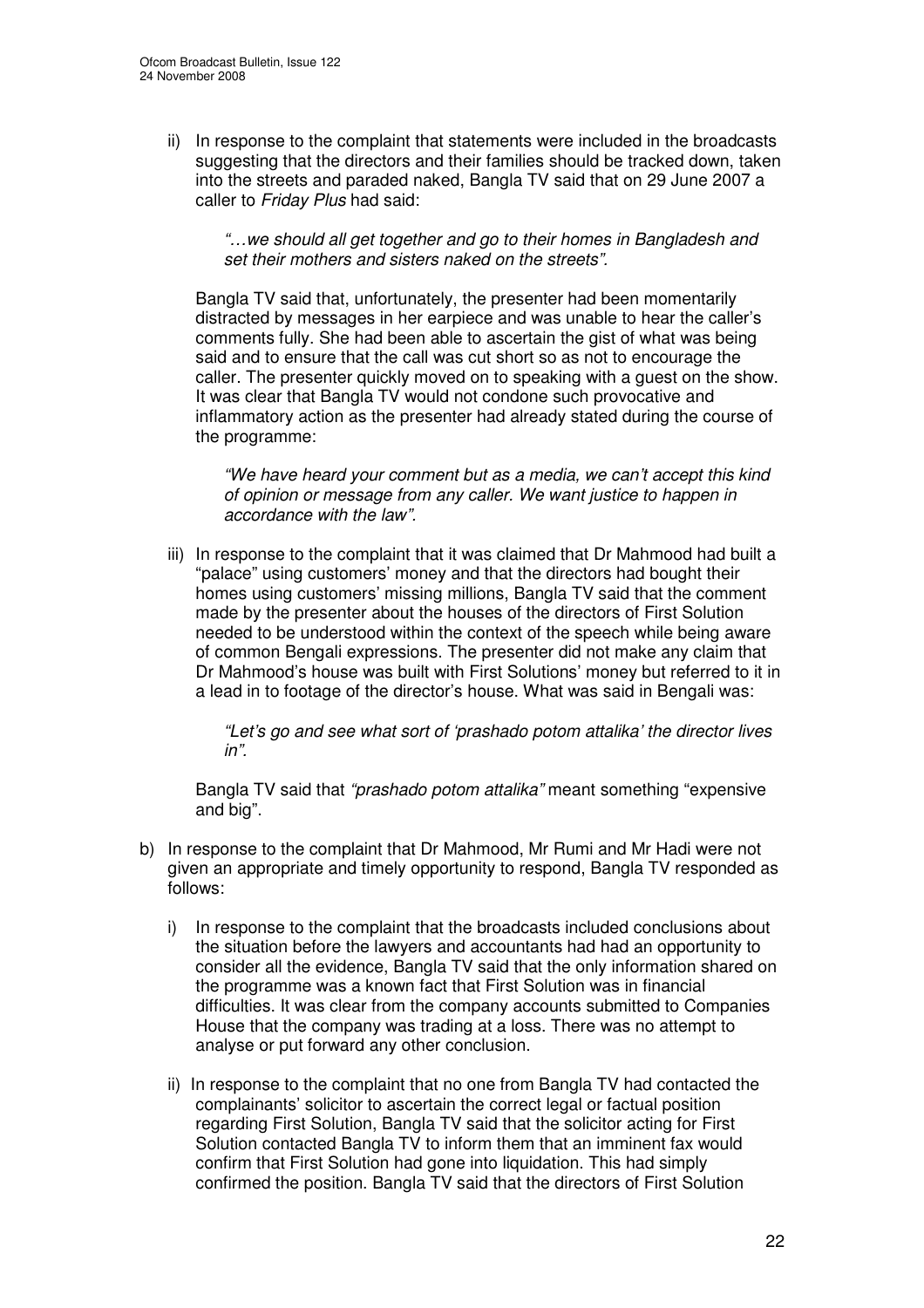were invited on numerous occasions to make statements and respond to the public's concerns. No response was received from them. At Dr Mahmood's request, during the broadcast on 29 June 2007, Bangla TV showed footage of Dr Mahmood giving a speech about First Solution's financial difficulties. On 12 July 2007 an invitation was sent to Dr Mahmood inviting him to attend the *Friday Plus* programme, but no response was received. On 20 July 2007, Dr Mahmood called the *Friday Plus* show and was given the opportunity to face the public. The presenter did not cut his call by her words and actions. She was disagreeing with Dr Mahmood's comments and asked him to stop speaking to that he could answer questions from the panel. He refused to do so and ended the call.

Furthermore, Bangla TV said that on 27 July 2007, Dr Mahmood was given another opportunity to respond, when he called the studio during the live programme. He was given approximately one hour on the programme to clarify the position and console the public. During *Friday Plus* paragraphs of the letter from solicitors representing First Solution were read out. This was the first official response from First Solution and was duly conveyed to the public to ensure that a full picture of the situation was provided.

In summary, Bangla TV responded to the complaint of unwarranted infringement of privacy as follows:

- c) In response to the complaint that footage of the directors' homes was included, showing their house numbers and street names, Bangla TV said that it was accepted that footage of the directors' family homes was shown. Bangla TV said that the street names were not shown. The footage did not zoom in on road names and door numbers.
- d) In response to the complaint that the personal telephone numbers and home addresses of the directors were broadcast, Bangla TV said that during one of the broadcasts Bangla TV attempted to call Dr Mahmood but the call went to a voicemail message which disclosed his telephone number. This message was inadvertently broadcast. No other telephone numbers were broadcast.

# **The complainants' comments in response to the broadcaster's statement**

- a) In response to Bangla TV's statement regarding the complaint that Dr Mahmood, Mr Rumi and Mr Hadi were portrayed unfairly, the complainants commented as follows:
	- i) Bangla TV had not explained why Mr Chowdhury was permitted to make his unsubstantiated and untrue allegation on *Bangladesh Protideen* at all, particularly given that he prefaced his remarks by saying he was going to comment on a new subject. The comment quoted by Bangla TV in its response to Ofcom was not made in response to Mr Chowdhury's comments about First Solution but referred to what he had said regarding an advertisement on Bangla TV.

As regards Bangla TV's statement that "some allegations of criminality occurred", the complainants said that the broadcasts complained of were riddled with terms such as *"robbed", "stolen", "lying", "thieves", "scam", "fraud", "embezzling"* and *"conned"*. Furthermore, it was not the case that Bangla TV did not make any allegations about the criminality of the directors of First Solution and there were also numerous examples of such allegations made by callers and contributors to the programmes. The complainants said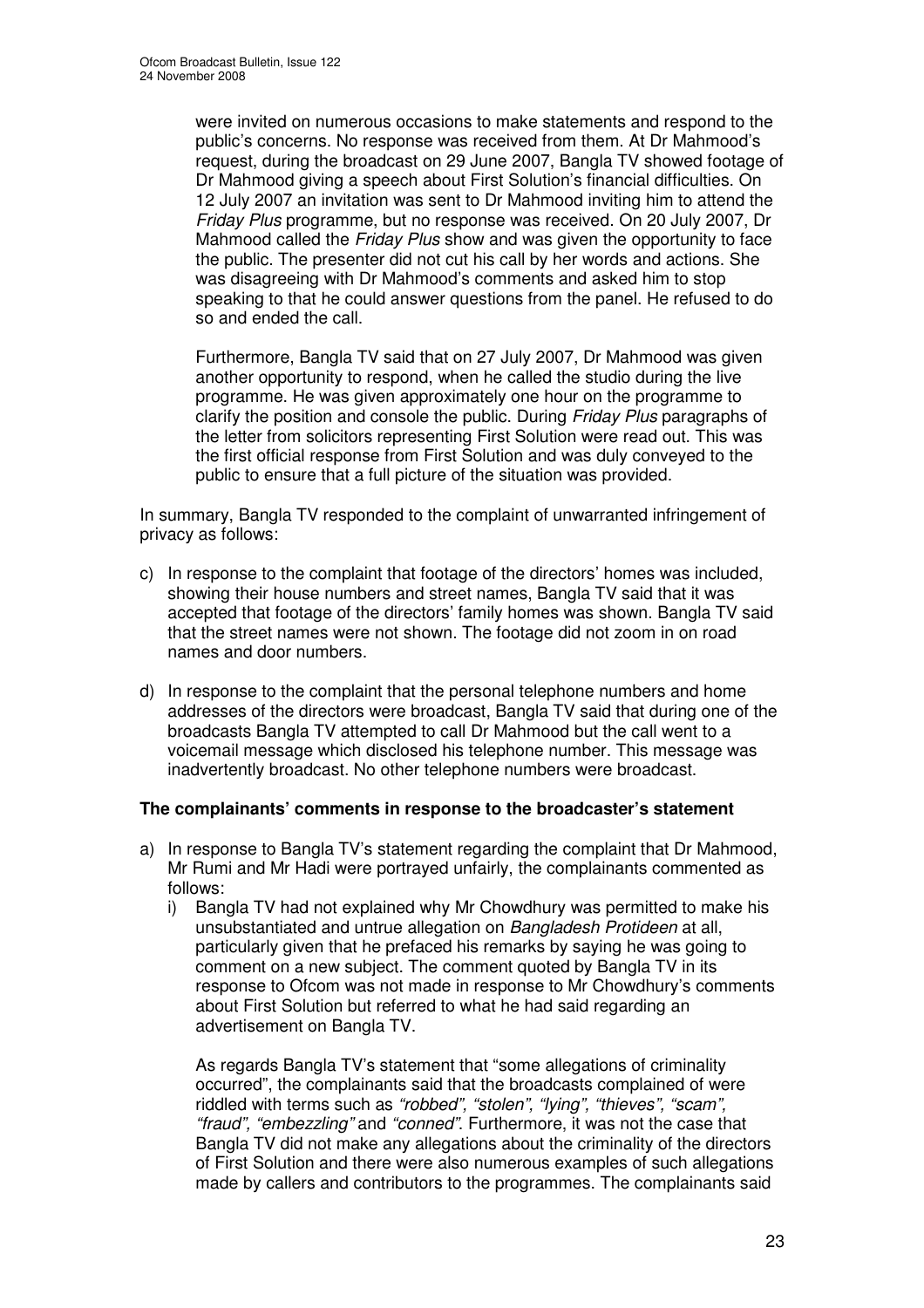that Bangla TV was responsible for allegations made by callers and that the presenters did not act to stop such allegations being made or to distance the broadcaster from them.

- b) In response to Bangla TV's comments in relation to opportunity to respond, the complainants said, in summary:
	- i) The accounts relied on by Bangla TV were not those of First Solution Money Transfer Limited, but related to another company, First Solution UK Limited. The audited accounts for First Solution Money Transfer Limited for the year ended 30 June 2006 showed that, far from the company trading at a loss, it made a profit of £122,388 in 2006. All the allegations broadcast on Bangla TV concerning the company accounts were wholly misconceived and untrue.
	- ii) The solicitor who represented First Solution denied telling Bangla TV that he would be sending a fax confirming that First Solution was going into liquidation. The solicitor spoke to a Mr Khan at Bangla TV on 26 June 2007 regarding an opportunity for Mr Chowdhury to retract his allegation of the previous day on air. Given that this was the purpose of his call, he did not state that the company had gone into liquidation.

As regards opportunities for the complainants themselves to respond, the complainants said that the attitude of the presenter on 20 July 2007 in cutting Dr Mahmood off spoke for itself. The complainants said that subsequent repeats of the programme were edited so as to suggest wrongly that Dr Mahmood terminated the call. Although Dr Mahmood was permitted to speak for a substantial period on 27 July 2007, his contribution was immediately followed by the same or similar criticisms to those already broadcast.

In summary, the complainants responded to Bangla TV's statement relating to unwarranted infringement of privacy as follows:

- c) The directors' houses were clearly shown.
- d) A page from the company's accounts, detailing the addresses of each of the directors was broadcast.

# **Bangla TV's second statement**

Bangla TV wrote to Ofcom following the comments from the complainants, but did not respond to the issues set out above.

# **Decision**

Ofcom's statutory duties include the application, in the case of all television and radio services, of standards which provide adequate protection to members of the public and all other persons from unfair treatment and unwarranted infringement of privacy in, or in the making of, programmes included in such services.

In carrying out its duties, Ofcom has regard to the need to secure that the application of these standards is in the manner that best guarantees an appropriate level of freedom of expression. Ofcom is also obliged to have regard, in all cases, to the principles under which regulatory activities should be transparent, accountable, proportionate and consistent and targeted only at cases in which action is needed.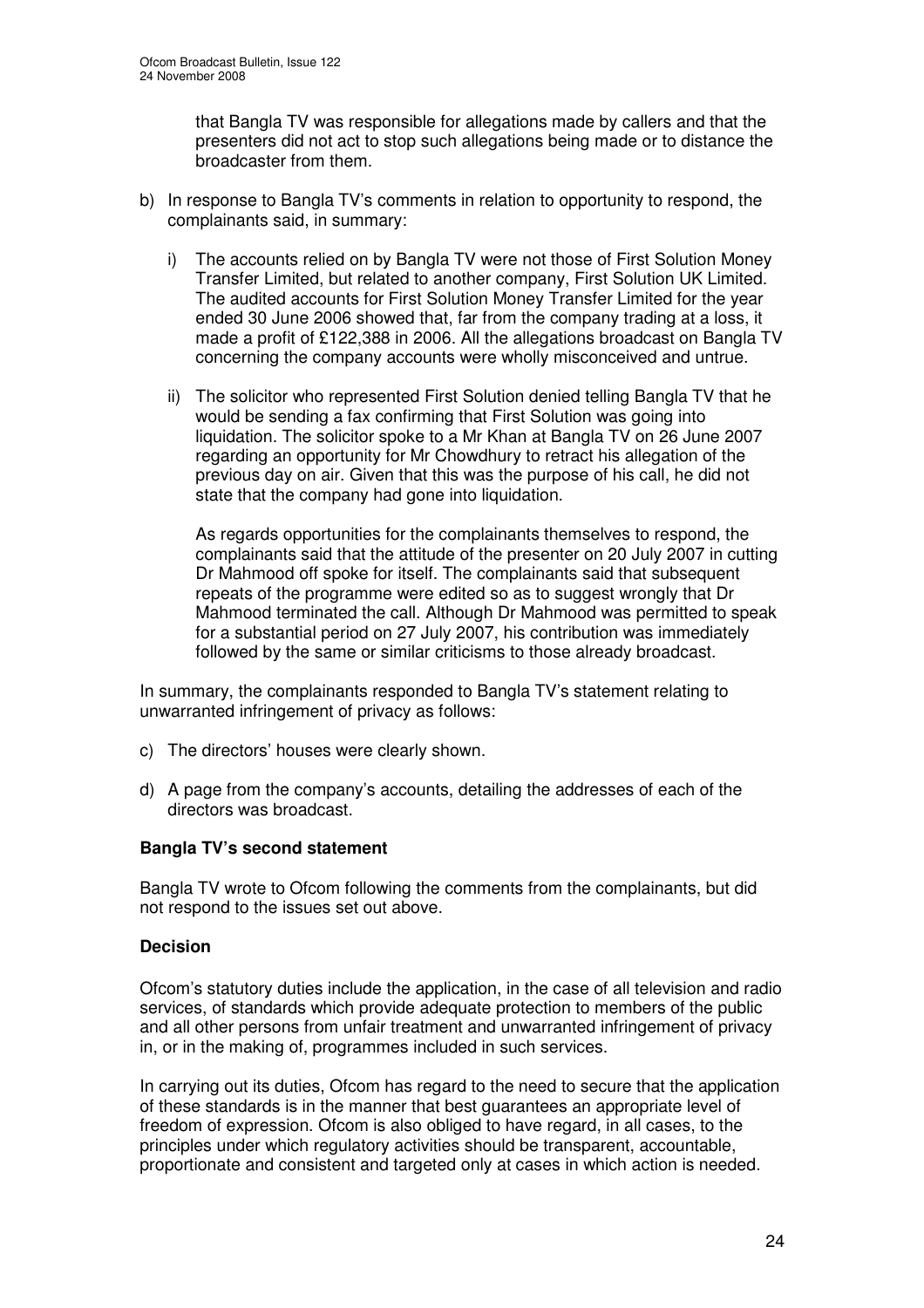The complaint from Dr Mahmood, Mr Rumi and Mr Hadi was considered by Ofcom's Executive Fairness Group. In reaching its decision, Ofcom carefully considered all the relevant material provided by both parties. This included recordings of the programmes as broadcast, English transcripts, Bengali transcripts with independent translations of some parts of some of the broadcasts and written submissions from the parties.

Ofcom noted the content of the programmes, which is summarised as follows:

#### *News Items*

On 28 June 2007, Bangla TV reported that First Solution had *"run away with several million pounds"* and that George Galloway MP had asked for an investigation and severe punishment for the *"scam"*. Dr Mahmood and Mr Rumi were both named and the report said that none of the directors was available for contact.

On 29 June and 1 July 2007, Bangla TV reported that First Solution had handed the business over to insolvency practitioners and questioned how the "*scandal"* had been allowed to happen. Bangla TV reported on the situation again on 4 July 2007, with calls for an investigation into whether money had been stolen. On 5 July 2007, Bangla TV reported that First Solution had offered customers a higher rate than the market rate for money transfers and had thereby *"attracted thousands and thousands of customers and grabbed millions of pounds".*

On 6 July 2007, Bangla TV reported on the story, referring to Dr Mahmood as *"controversial"* and to First Solution as a *"deceptive and cheating"* business and said it was *"now proven that the directors were running a business of conspiracy"*. Later on the same day, Bangla TV reported on the story again and referred to an investigation by Stephen Timm MP into the collapse of First Solution. The report included footage of Mr Galloway referring to *"millions of pounds taken from thousands of people"*.

On 8 July 2007, Bangla TV referred to money having been stolen by First Solution and the directors as having run away. On 9 July 2007, Bangla TV referred to the situation as a *"scandal"*. On 10 July 2007 Bangla TV referred to a discussion by MPs as to how victims of the insolvency of First Solution could be helped. On 11 July 2007, Bangla TV reported that the London Muslim Centre had said that it had no ties with First Solution and that First Solution was simply a tenant on the London Muslim Centre's premises.

On 12 July 2007, Bangla TV reported that the story surrounding First Solution's affairs had now appeared on the YouTube website and comments had been posted on the website referring to those responsible for the insolvency of First Solution as thieves. On 20 July 2007, Bangla TV reported that Dr Mahmood called in to the *Friday Plus* programme broadcast by Bangla TV to blame the media for the situation, but had not answered questions from the panel on the programme.

# *Friday Plus*

On 29 June 2007, the programme's presenter, its reporter and callers into the programme referred to misappropriation of money by the directors of First Solution and said that they could not be contacted. Criticisms of how the business was run were included and the directors were named. Footage of the homes of Dr Mahmood and Mr Rumi was included and documentation relating to the company was shown. On 6 July 2007, First Solution's situation was reported on again in an edition of *Friday Plus.* It was stated that it had been *"proven that they truly have been running a business to deceive people"*. The programme included criticisms of the company and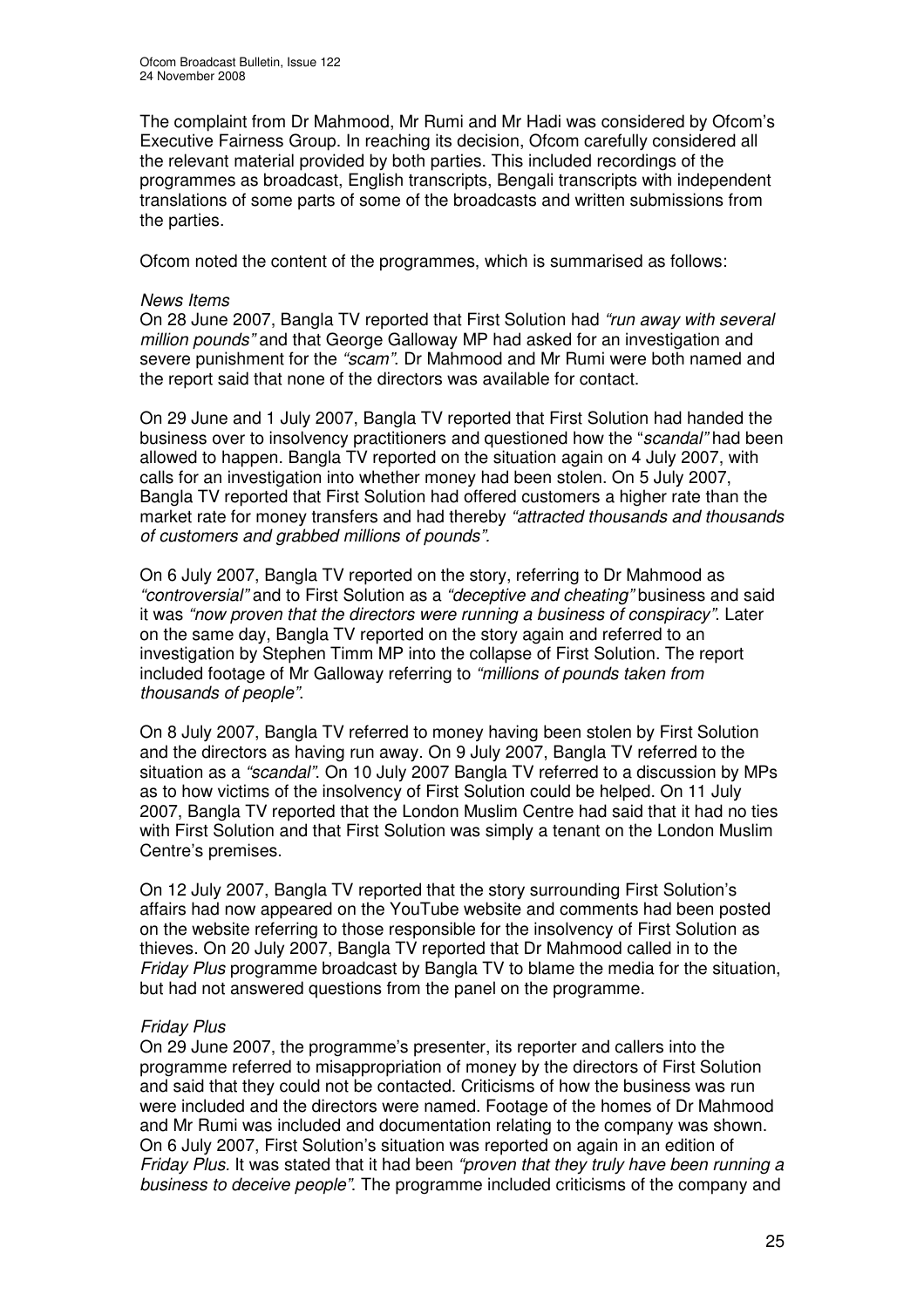of the directors and included footage of them.

On 13 July 2007, the First Solution situation was reported on again and callers were telling stories of the money they had lost. Dr Mahmood and Mr Rumi were named. Again, the programme included criticisms of First Solution and its directors, from presenters, guests and callers. On 20 July 2007, the situation was reported again in similar terms and the directors of First Solution named. Dr Mahmood called the programme and spoke about the situation from First Solution's point of view.

On 3 August 2007, First Solution's situation was reported on briefly. The programme said that Dr Mahmood had said that *"with Allah's will"* First Solution would give the money back. There was then further criticism of First Solution and the directors. Criticisms of the company and its directors were again included. On 17 August 2007, First Solution's situation was again briefly referred to, with criticisms of First Solution and Dr Mahmood. On 7 September 2007, there was an update on the situation and the statement from First Solution's solicitor and the directors was read out. There were criticisms of the company included in the programme.

a) Ofcom considered the complaint that Dr Mahmood, Mr Rumi and Mr Hadi were unfairly portrayed in the programmes.

In considering this part of the complaint Ofcom took account of Practice 7.9 of Ofcom's Broadcasting Code ("the Code"), which states that before broadcasting a factual programme, broadcasters should take reasonable care to satisfy themselves that material facts have not been presented, disregarded or omitted in a way that is unfair to an individual or organisation.

i) Ofcom first considered the complaint that a businessman, Mr Chowdhury, was unfairly allowed to state on *Bangladesh Protideen* that First Solution had gone bankrupt and that allegations of criminality were made in news items and editions of *Friday Plus*.

Ofcom recognises that broadcasters broadcast live programmes, to which guests and viewers can contribute and offer their views on a situation. When doing so, broadcasters must have robust systems in place to ensure that no unfairness results to others from the broadcast of such views.

In this case, Ofcom noted Mr Chowdhury's call to *Bangladesh Protideen*, in which he said:

*"This evening we heard that First Solution has gone bankrupt".*

This was an extremely serious claim, which had a significant impact on First Solution, its directors and its customers. It appeared to Ofcom that no steps were taken to establish in advance what Mr Chowdhury was intending to say, despite the fact that he made it clear that he wished to raise a new topic for discussion, when he began his call by saying:

*"I am going to comment on a completely different matter…"*

Furthermore Ofcom noted that no steps were taken by the presenter to interrupt Mr Chowdhury, to question him about his allegation or to ask him for evidence to support his claim. The presenter's response to Mr Chowdhury's call, when he had finished speaking, was as follows: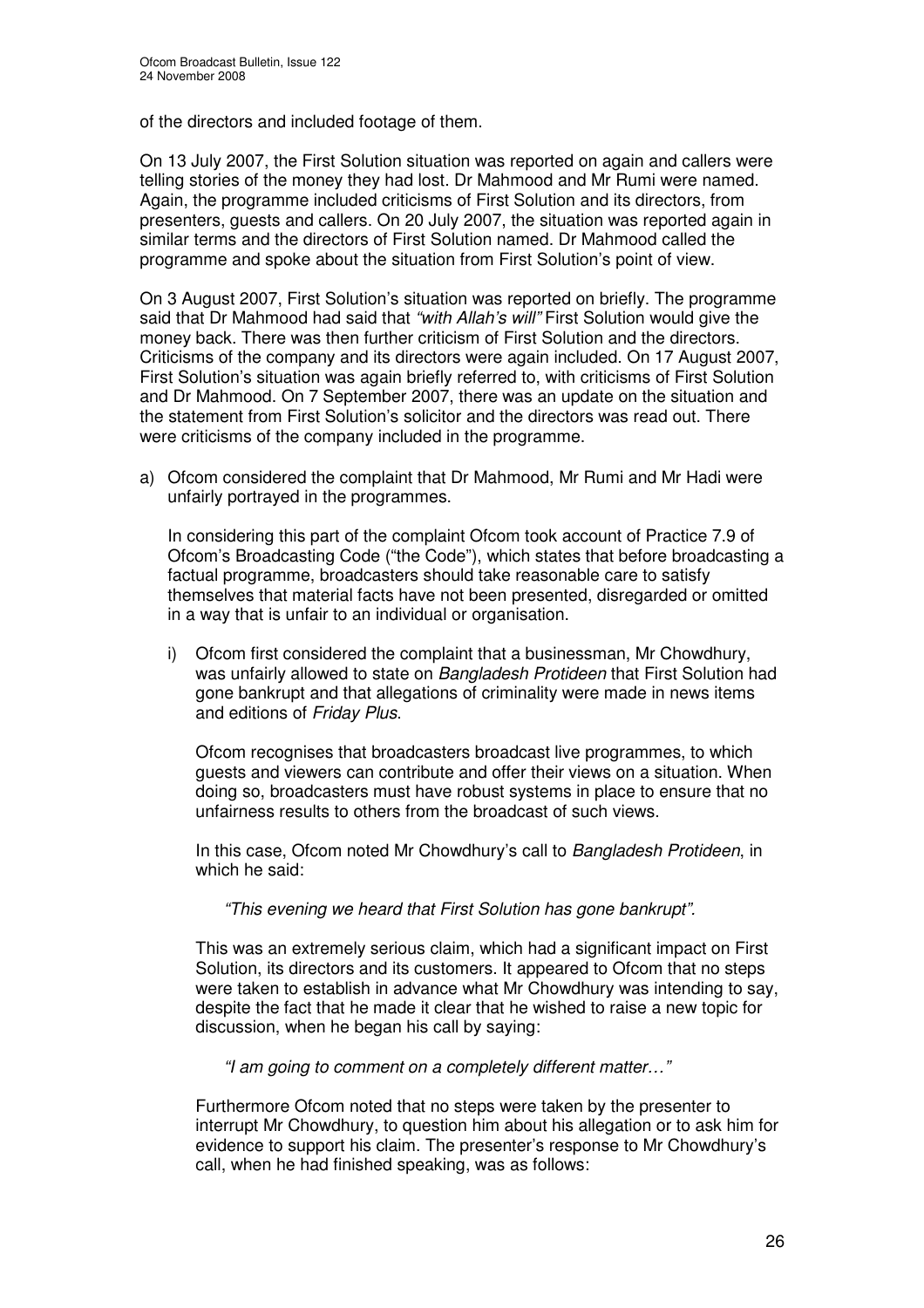*"Mr Chowdhury, thank you very much for your questions. I will take a few more calls then answer your questions".*

In Ofcom's view this response allowed Mr Chowdhury's serious allegation to stand wholly unchallenged and did not in any way acknowledge the gravity of what he was saying. Furthermore, Ofcom was also provided with evidence that the solicitor representing the directors of First Solution approached Bangla TV the day after the broadcast to raise the directors' concerns and to inform the station that Mr Chowdhury wished to retract his claims, but that Bangla TV did not reflect this in its programming.

In Ofcom's view, whatever the reason for the collapse of First Solution, it was clear that it had a devastating effect on many of the company's customers. It was legitimate for Bangla TV to cover the story and to allow people affected by it to air their views. However, it was also incumbent on Bangla TV to ensure that it had clear and robust measures in place to ensure that, in doing so, it did not allow unfairness to result to the directors of First Solution. As regards the news items and editions of *Friday Plus*, Ofcom noted that some of the allegations made about First Solution and the directors were that they were incompetent. In Ofcom's view, once the directors had admitted to problems with the management of First Solution, it was reasonable for contributors to the programmes to refer to them as having been incompetent. However, Ofcom noted that many of the statements made about the directors by presenters, guests and callers went much further than this and were clear allegations of dishonesty. For example, the news item on 28 June 2007 began with the news reader saying:

*"First Solution has run away with several million pounds".*

In a news report the following day, the reporter said:

*"A company worth £100 has stolen several million pounds from the public…"*

Similar comments were aired about the directors of First Solution by reporters and presenters, callers to and guests on the programmes over a period of many weeks.

Ofcom took the view that Bangla TV did not have systems in place to ensure that the initial serious allegation made by Mr Chowdhury was challenged, tested or supported in any way. Nor did the station have systems in place to ensure that the directors of First Solution were not treated unfairly in subsequent programmes. The presenters did little to moderate effectively the views being expressed about the directors. Ofcom noted that, on some occasions, callers were interrupted or warned that their remarks may be going too far (see decision head a)ii) below). However, Ofcom noted that many accusations against the directors and suggestions that action should be taken against them were not moderated or stopped by the presenters. In Ofcom's view this represented a serious failure on the part of Bangla TV to ensure that its broadcasts did not result in unfairness to Dr Mahmood, Mr Rumi and Mr Hadi.

Furthermore, as set out under head b) of the decision below, the directors of First Solution were not given an appropriate and timely opportunity to respond to the allegations.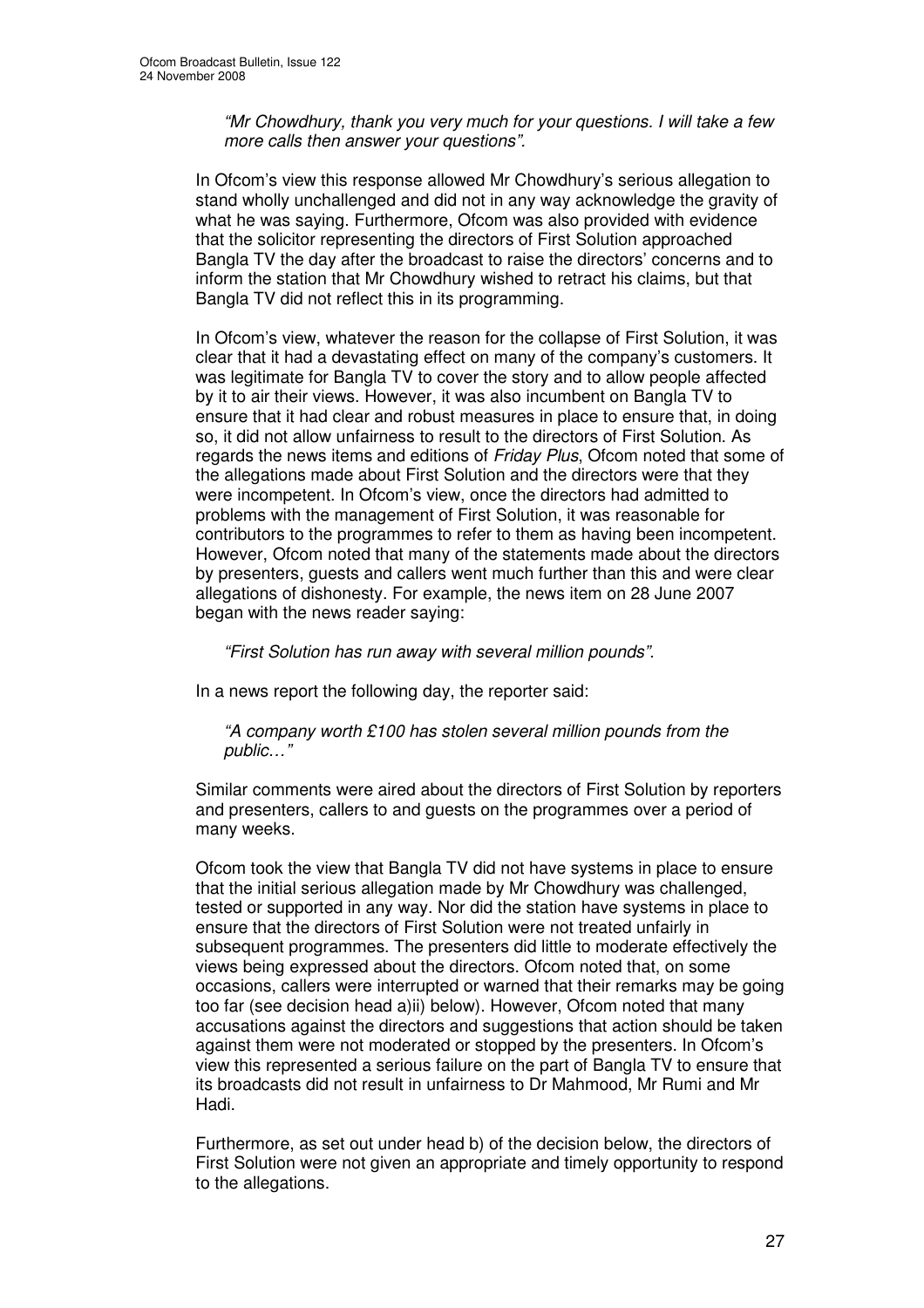In all these circumstances, Ofcom found that the inclusion of these allegations without Bangla TV properly providing the basis for them was unfair to Dr Mahmood, Mr Rumi and Mr Hadi.

ii) Ofcom next considered the complaint that the news broadcasts and editions of *Friday Plus* complained of included unfair and damaging statements suggesting that the directors should be tracked down, taken into the streets and paraded naked.

In considering this complaint, Ofcom took into account the references to First Solution and the directors as set out in the summary of the programmes at the beginning of this decision and other comments made during the programmes complained of. As set out under decision head a) i) above, Ofcom takes the view that if guests and callers are allowed to make statements such as those set out in the summary of the programmes above and numerous others made in the programmes complained of, the broadcaster must ensure that this is done in such a way as to avoid unfairness.

As set out above, in Ofcom's view the presenters did little to moderate effectively the views being expressed about the directors by callers and guests. Ofcom noted that when a caller to *Friday Plus* on 29 June 2007 suggested that the directors' mothers and sisters should be *"set…naked in the streets"*, the presenter simply responded *"thank you, thank you"* and went on to speak to another contributor. In the same programme, when a caller said that people should find out where the directors lived so they could *"go to them"*, the presenter said:

*"We cannot give any advice like this. It's your opinion".*

Ofcom also noted that when another caller to the programme suggested that the directors should be hanged, the presenter had had responded as follows:

*"We have heard your comment but as a media, we can't accept this kind of opinion or message from any caller. We want justice to happen in accordance with the law".*

However, in Ofcom's view, serious allegations about the directors of First Solution were made and permitted to be broadcast by Bangla TV without an appropriate basis. To permit statements such as those referred to under this decision head to be broadcast was unfair. This was because they were clearly made on the assumption that the directors were dishonestly involved in some way in the collapse of First Solution and attempts by presenters to discourage the more extreme suggestions by callers were insufficient to ensure that no unfairness resulted to the directors of First Solution. In Ofcom's view this represented a failure on the part of Bangla TV to ensure that its broadcasts did not result in unfairness to Dr Mahmood, Mr Rumi and Mr Hadi.

iii) Ofcom next considered the complaint that the programmes included claims that Dr Mahmood had built a palace using customers' money and that the directors had built their homes with customers' money.

Ofcom noted that the presenter said of Dr Mahmood's home: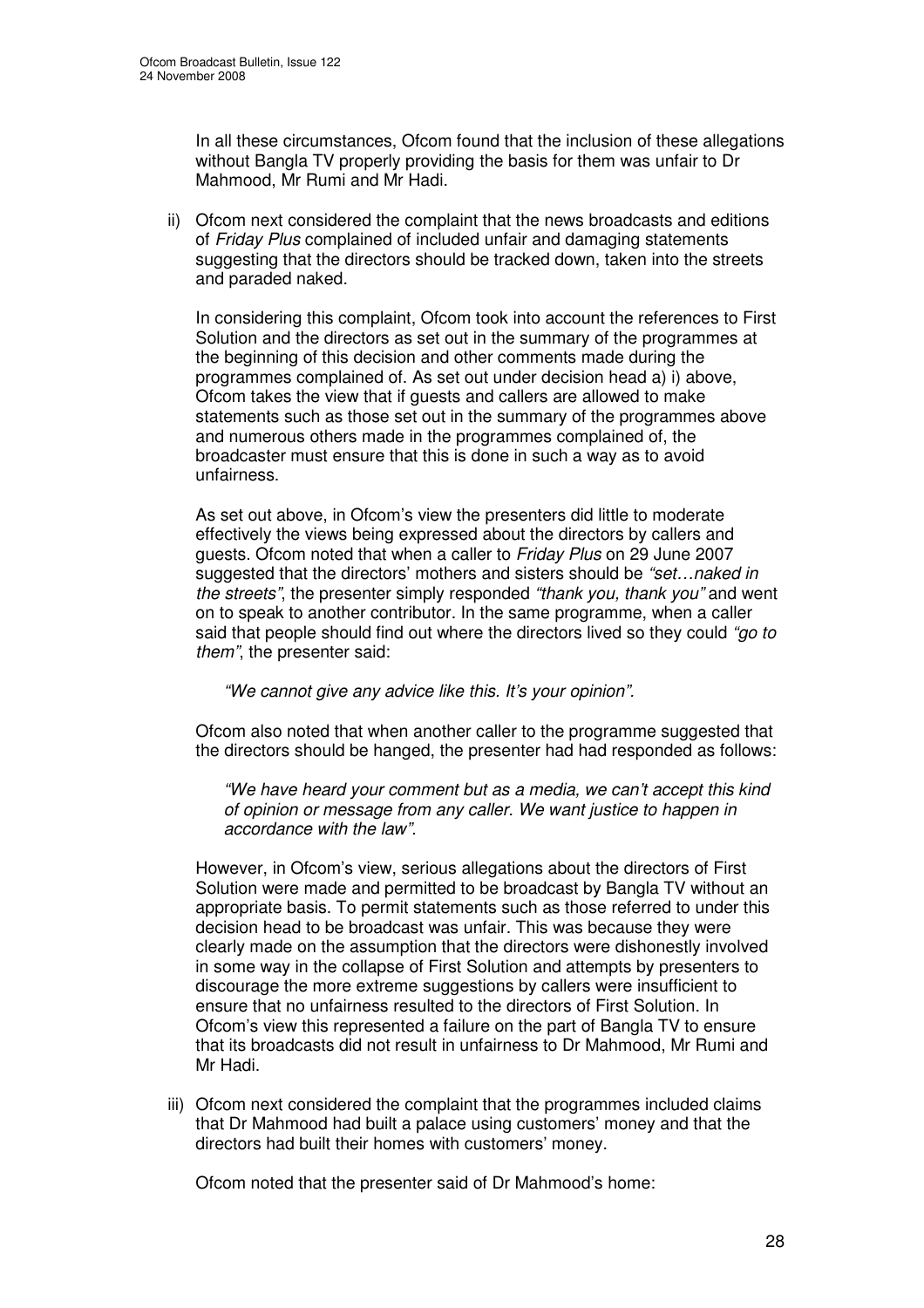*"This palace, worth how many millions we cannot be sure. But you can see the house is gold plated. It can be said that on every single brick there is Dullah Miah's 1 cry".*

The presenter said of Mr Rumi's home:

*"Now we are going to see Gulum Robanni's home, another big palace. Even in the bricks of this palace remains the sorrow of Dullah Miah..."*

In Ofcom's view, and as set out under decision heads a) i) and ii) above, Bangla TV had a responsibility to ensure that the views expressed on its programmes did not result in unfairness to the directors of First Solution. Given the serious impact on many people of the collapse of First Solution, it was not unfair for the programmes to refer to the directors' homes. However, there was no evidence presented to Ofcom to support the claims that the directors' homes were bought with customers' money or as a result of dishonesty and the inclusion of such claims was unfair to them.

Accordingly Ofcom found that that Dr Mahmood, Mr Rumi and Mr Hadi were portrayed unfairly in relation to each of these sub-heads of complaint.

b) Ofcom next considered the complaint that Dr Mahmood, Mr Rumi and Mr Hadi were not given an appropriate and timely opportunity to respond to the allegations made in the programmes.

In considering this part of the complaint Ofcom took account of Practice 7.11 of the Code, which states if a programme alleges wrongdoing or incompetence or makes other significant allegations, those concerned should normally be given an appropriate and timely opportunity to respond.

Ofcom has considered the two sub-heads of complaint together as they appear to raise the same issues.

As set out under decision head a) above, Ofcom took the view that many of the allegations made about the directors of First Solution were extremely serious. Claims were made that they were dishonest, both in terms of their handling of First Solution and the ways in which they were alleged to have benefited from their customers' losses. In these circumstances, it was incumbent on Bangla TV to provide the directors with an appropriate and timely opportunity to respond to the allegations. Ofcom noted Bangla TV's assertion that such opportunities were offered, but Ofcom has not been provided with copies of any letters or any other communications inviting the directors or their representatives to take part or setting out questions for them to answer. Ofcom is therefore not satisfied that the directors of First Solution were given an appropriate and timely opportunity to respond to the serious allegations made about them.

Ofcom noted that Dr Mahmood did take part in some programmes, but given that he initiated these contributions, for example by calling the station, and given that the serious allegations continued to be made after his contributions were made, this did not address the failure on the part of Bangla TV to offer him and his fellow directors an appropriate and timely opportunity to respond to the allegations.

 $<sup>1</sup>$  Dullah Miah was one of the guests on the programme, a customer of First Solution who had</sup> lost money.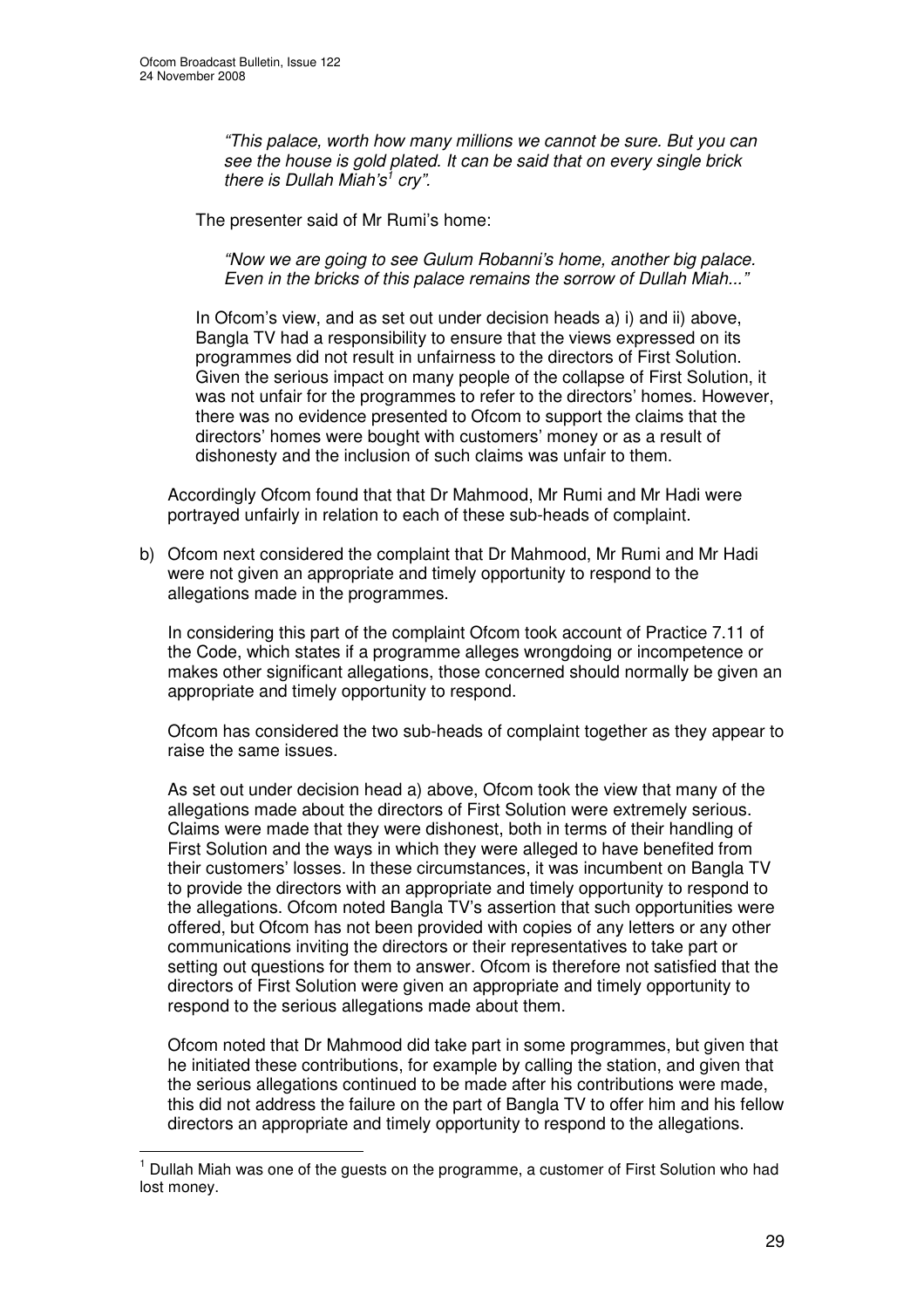Ofcom therefore found unfairness to Dr Mahmood, Mr Rumi and Mr Hadi in this respect.

c) Ofcom then considered the complaint that the privacy of Dr Mahmood, Mr Hadi and Mr Rumi was unwarrantably infringed as a result of the inclusion of footage of their homes in some of the broadcasts.

In Ofcom's view, the line to be drawn between the public's right to information and the citizen's right to privacy can sometimes be a fine one. In considering complaints about the unwarranted infringement of privacy both in relation to the making and the broadcast of the programme, Ofcom must consider two distinct questions: First, has there been an infringement of privacy? Secondly, if so, was it warranted? (Rule 8.1 of the Code).

In considering whether the complainants' privacy was infringed in the programmes as broadcast, Ofcom considered whether they had a legitimate expectation of privacy in relation to the broadcast of footage of their homes. Ofcom noted that the footage of the directors' homes was filmed from the public highway, did not intrude on the complainants' personal and family life and that nothing was broadcast that was not visible to anyone who passed the houses on the street. Taking into consideration these factors, it is Ofcom's view that Dr Mahmood, Mr Rumi and Mr Hadi did not have a legitimate expectation of privacy in relation to the footage of their homes. Given this Ofcom therefore found that their privacy was not infringed in the broadcasts and it was not necessary for Ofcom to further consider whether any infringement of privacy was warranted.

d) Ofcom then considered the complaint that privacy of Dr Mahmood, Mr Hadi and Mr Rumi was unwarrantably infringed as a result of the inclusion of footage of their telephone numbers and addresses in some of the broadcasts.

In considering whether the complainants' privacy was infringed in this respect, Ofcom considered whether they had a legitimate expectation of privacy in relation to the broadcast of Dr Mahmood's telephone number and all three directors' addresses.

Ofcom noted that during the news item and the *Friday Plus* programme broadcast on 29 July 2007, footage of a document relating to First Solution was shown on screen. Ofcom also noted that the complainants considered that their home addresses were visible. Ofcom took the view that the footage of the documentation was so fleeting and the details so blurred that viewers would not have been able to read any addresses revealed. In these circumstances, no details of the home addresses were in fact shown. In relation to the addresses, Ofcom therefore considered that the complainants did not have a legitimate expectation of privacy. Given this, Ofcom therefore found that their privacy was not infringed in the broadcast and it was not necessary for Ofcom to further consider whether any infringement of privacy was warranted.

As regards the complaint in relation to telephone numbers, Ofcom understood that only Dr Mahmood's telephone number was broadcast. Ofcom noted the circumstances in which this took place, namely when the presenter of *Friday Plus* on 29 June 2007 tried to call Dr Mahmood and was put through to his voicemail, which gave his telephone number. Ofcom also noted that Bangla TV said that the broadcast of the telephone number was inadvertent. Ofcom first considered whether Dr Mahmood had a legitimate expectation of privacy in relation to the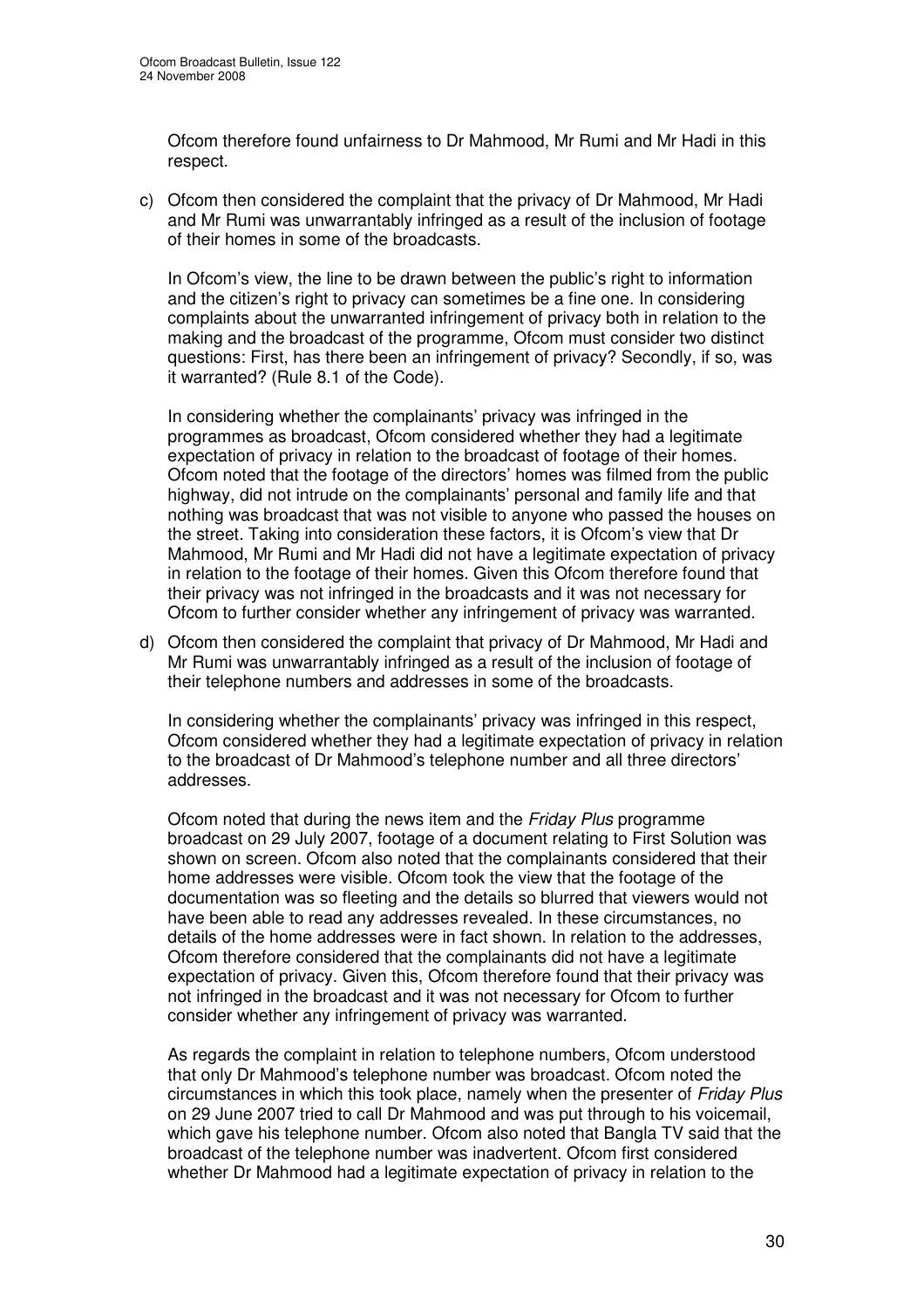broadcast of his telephone number. Ofcom noted that the number was his personal telephone number. While this would have been familiar to some people, Ofcom considered it to be a private matter and took the view that Dr Mahmood had a legitimate expectation of privacy in relation to his phone number. The broadcast of the number was an infringement of his privacy. In Ofcom's view, while Bangla TV was justified in covering the story of the collapse of First Solution generally, there was no justification for broadcasting Dr Mahmood's personal telephone number. This infringement of Dr Mahmood's privacy was unwarranted.

Ofcom therefore upheld the complaint of unwarranted infringement of privacy in relation to the broadcast of Dr Mahmood's telephone number.

**Accordingly Ofcom has upheld the complaint from Dr Mahmood, Mr Rumi and Mr Hadi of unfair treatment and partly upheld the complaint of unwarranted infringement of privacy in the broadcast of the programmes.**

**Ofcom has directed Bangla TV to broadcast a summary of this finding on a number of occasions and is considering whether further regulatory action is appropriate.**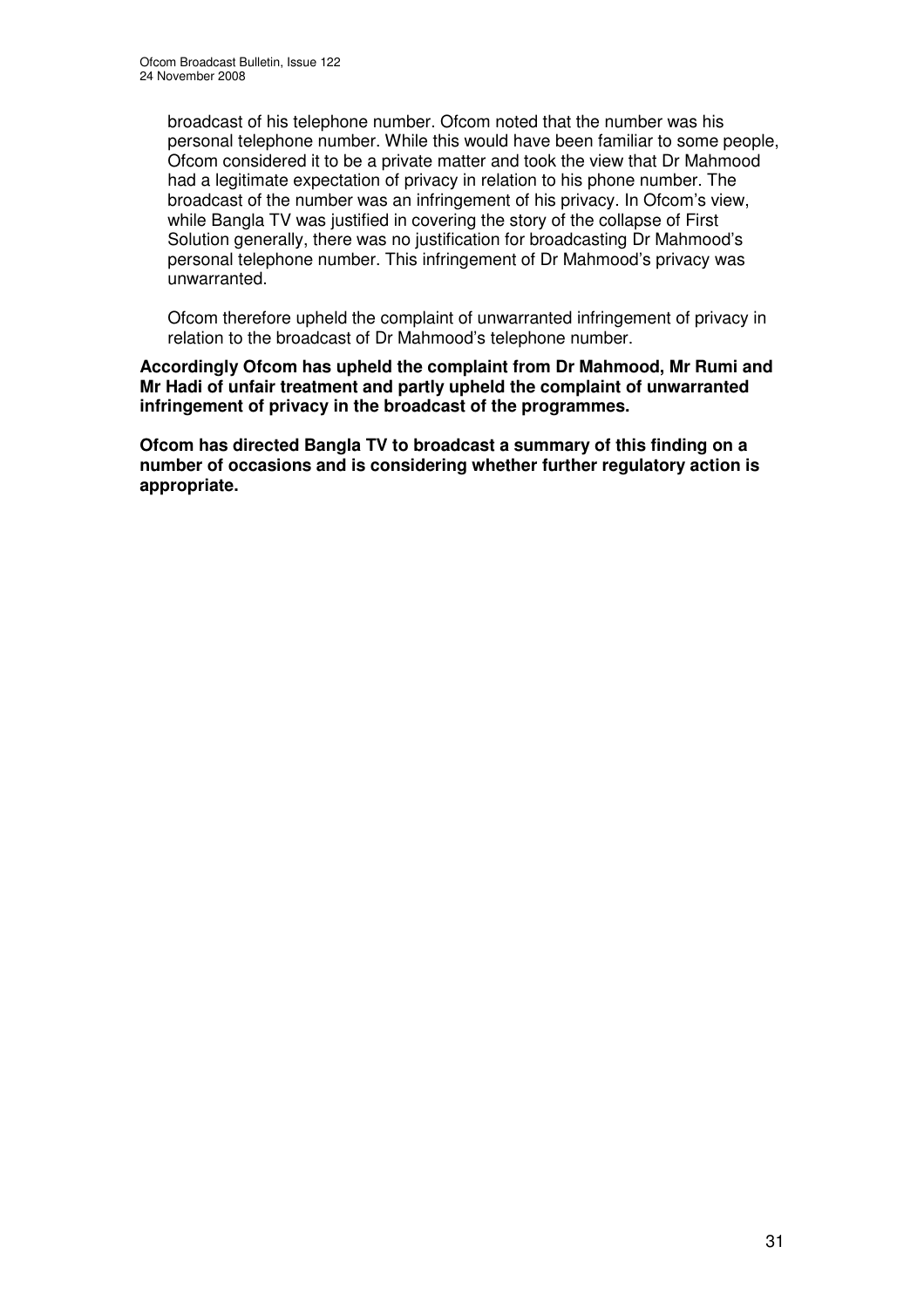# **Complaint by Mr Nazrul Islam Bashon**

*News, Bangla Television, 28 June and 8 July 2007 Friday Plus, Bangla Television, 29 June 2007*

**Summary:** Ofcom has upheld a complaint of unfair treatment made by Mr Nazrul Islam Bashon and had not upheld a complaint of unwarranted infringement of privacy.

During the period from June to September of 2007, Bangla TV, which broadcasts to the UK's Bengali community, broadcast a number of programmes that reported on the collapse of First Solution Money Transfer Limited ("First Solution"), a money transfer company. The story featured in an edition of the phone-in programme "Bangladesh Protideen", various editions of Bangla TV's daily news programmes and editions of its phone-in programme "Friday Plus". During the programmes, references were made to the affairs of First Solution. In two news broadcasts and one edition of Friday Plus, references and criticisms were also made to Mr Nazrul Islam Bashon.

Mr Bashon complained to Ofcom that he was treated unfairly and that his privacy was unwarrantably infringed in the programmes as broadcast.

In summary Ofcom found the following:

- The programmes unfairly contained serious allegations about Mr Bashon, both in terms of his alleged involvement with First Solution and how he had purchased his home. No material was provided to Ofcom to support these allegations. Bangla TV did not have systems in place to ensure that no unfairness resulted to the directors as a result of contributions to programmes by presenters, guests and callers.
- Bangla TV did not give Mr Bashon an appropriate and timely opportunity to respond to the serious allegations made about him in the programmes.
- The broadcast of a photograph of Mr Bashon did not amount to an infringement of his privacy.
- The broadcast of footage of Mr Bashon's home, filmed from the public highway, did not amount to an infringement of his privacy.

# **Introduction**

During the period from June to September 2007, Bangla Television ("Bangla TV"), which broadcasts to the Bengali community, included references in news items and in editions of a current affairs programme, *Friday Plus*, to problems involving First Solution Money Transfer Limited ("First Solution"). First Solution was a money transfer company, which became insolvent that period, causing extensive financial loss to many people in the Bangladeshi community.

In news reports on 28 June and 8 July 2007 and in *Friday Plus* on 29 June 2007, Mr Nazrul Islam Bashon was referred to. On 28 June 2007 a news item reported on the story and referred to it as *"the biggest scandal in the Bengali community"*. The report included footage of Mr Bashon and said that he was one of the directors of First Solution. It also said that he had built an empire of properties and become a business tycoon using money taken from First Solution clients. On 29 June 2007 *Friday Plus* included a lengthy report on the situation, including reference to Mr Bashon, with studio guests and callers to the programme giving their views. Footage of Mr Bashon's home was included.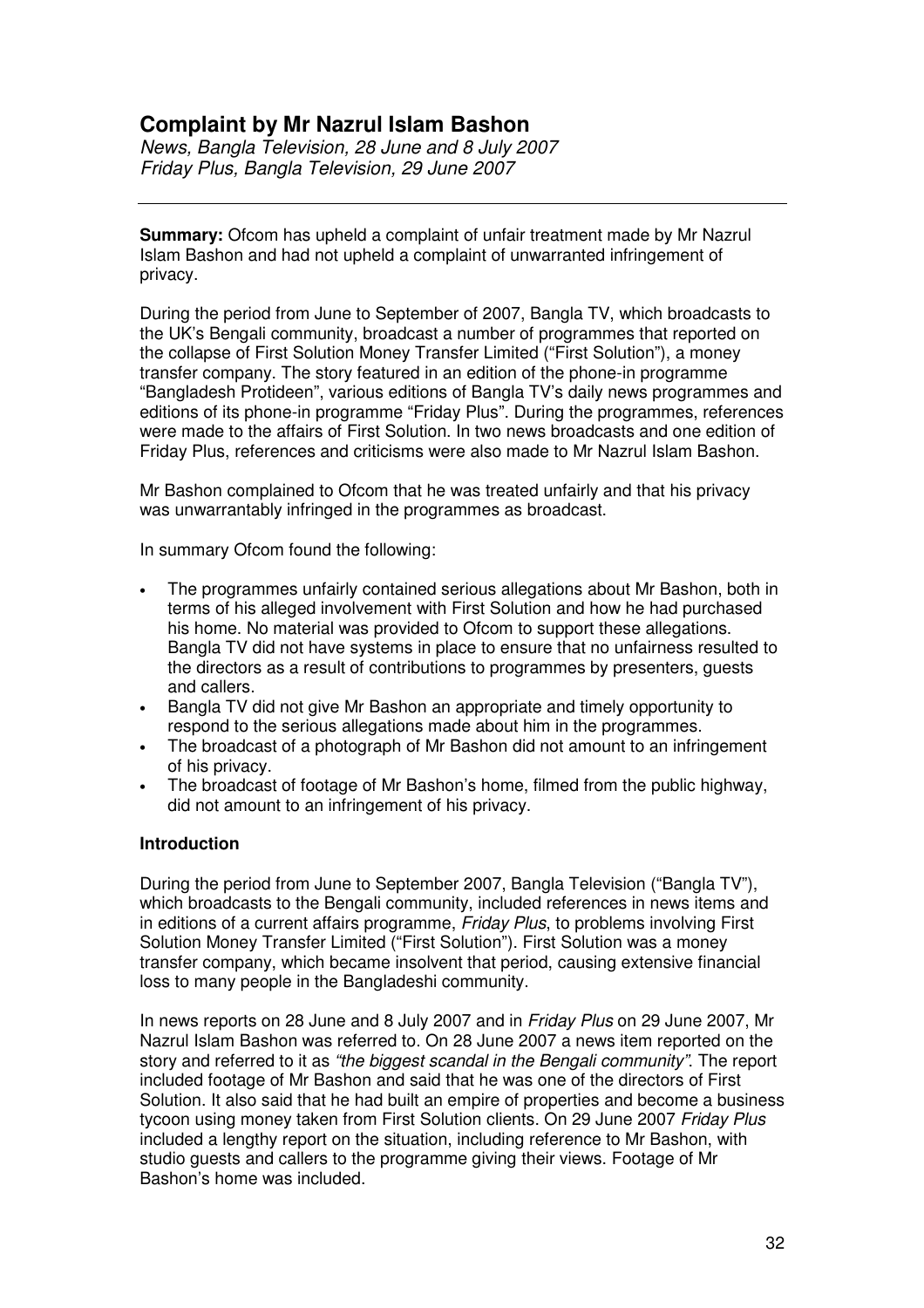On 8 July 2007 a news item reported that Mr Bashon had been dismissed from his position at Tower Hamlets Council as a result of the First Solution *"scandal"*.

Mr Bashon complained that he was treated unfairly and that his privacy was unwarrantably infringed in the broadcast of the programmes.

# **The Complaint**

## **Nazrul Bashon's case**

In summary, Mr Bashon complained that he was treated unfairly, because

- a) He was portrayed unfairly in that:
	- i) The news report on 28 June 2007 stated, incorrectly, that he was a director of First Solution.
	- ii) On *Friday Plus* on 29 June 2007, the presenter said, incorrectly, that Mr Bashon had bought his home with First Solution's money. In fact he had bought his home in 1997 and First Solution was set up in April 2004.
	- iii) Callers to *Friday Plus* were allowed and encouraged to "bad mouth" Mr Bashon and make threats to him.
- b) Mr Bashon was not given an appropriate and timely opportunity to respond to the allegations. He tried to explain his position to Bangla TV but his statement was twisted.

In summary, Mr Bashon complained that his privacy was unwarrantably infringed in the programme as broadcast in that:

- c) Footage of him was included in the news programmes on 28 June and 8 July 2007.
- d) Footage of his home was included in the *Friday Plus* programme on 29 June 2007.

# **Bangla TV's case**

In summary, Bangla TV responded to the complaint of unfair treatment as follows:

- a) As regards the complaint that Mr Bashon was portrayed unfairly, Bangla TV said in summary:
	- i) Mr Bashon was one of the founding directors of First Solution and was well known in the Bangladeshi community due to his connections with the company. Mr Bashon was still attending public events in relation to First Solution, giving the impression that he was still very much a part of the company. For example, Bangla TV said that Mr Bashon had attended and been actively involved in a ceremony involving First Solution in Birmingham in January 2007. At no point during the broadcasts did Bangla TV confirm that Mr Bashon was still a director of First Solution. During the news report on 28 June 2007, the presenter said: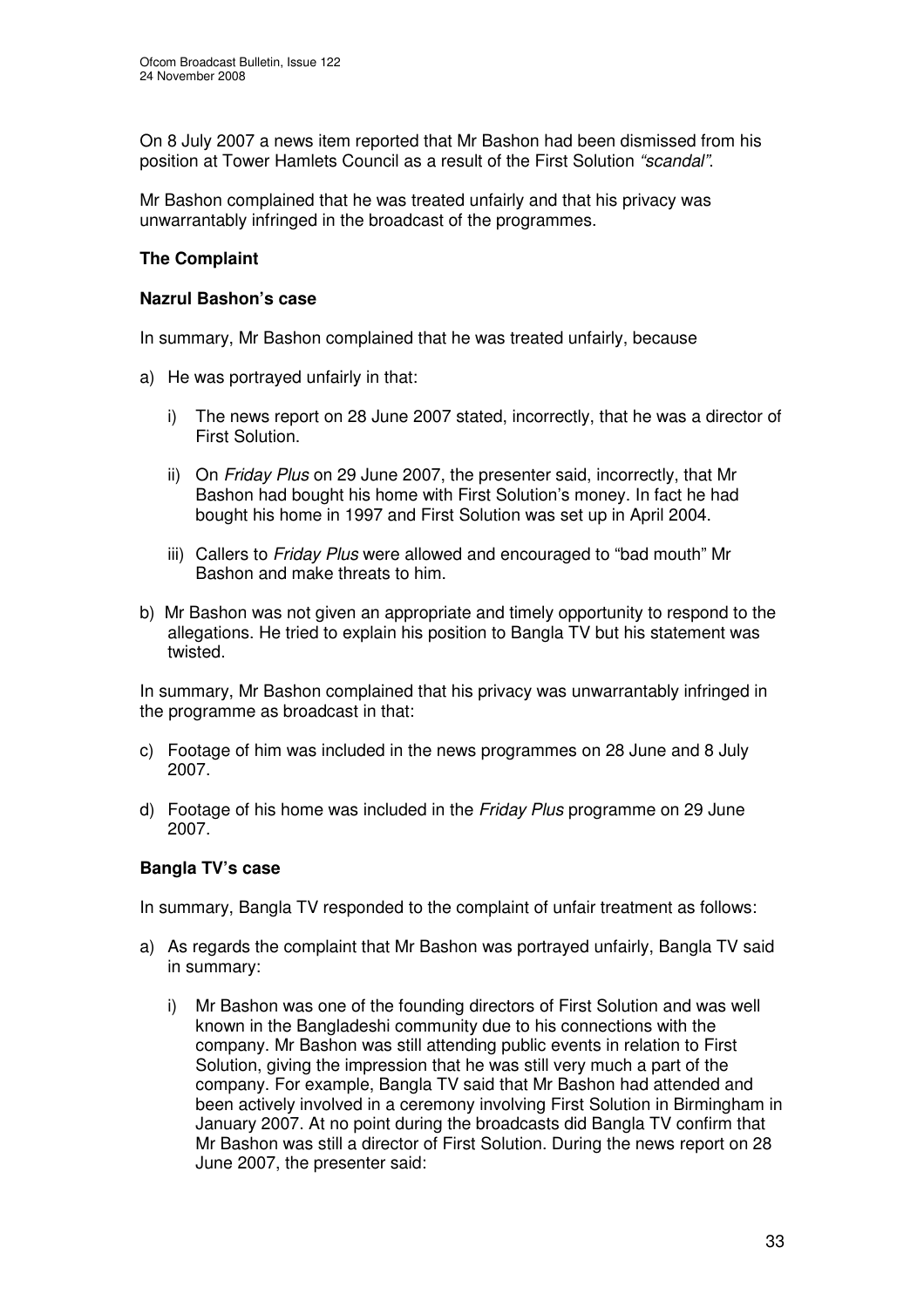*"The directors, Dr Fazal Mahmood, Gulam Robanni Rumi and Nazrul Islam Bashon have built up an empire…"* [Bangla TV's emphasis].

Bangla TV said that Mr Bashon was a founding director of the company and that the above statement should be put in context. The statement was not made in the present tense, but in the past tense.

- ii) The presenter of *Friday Plus* on 29 June 2007 had not stated that Mr Bashon had bought his home with money from customers of First Solution.
- iii) Bangla TV said that at no point had it encouraged any callers to make any threats against Mr Bashon. Where such negative comments or threats were made, the presenter reminded callers that unlawful actions could not be condoned. Bangla TV highlighted the following extract from the *Friday Plus* programme, when, in response to a suggestion from a caller that Mr Bashon and two other people *"should all be hanged"*, the presenter said:

*"We have heard your comment but as media, we can't accept this kind of opinion or message from any caller. We want justice to happen in accordance with the law".*

b) In response to the complaint that Mr Bashon was not given an appropriate and timely opportunity to respond, Bangla TV said that Mr Bashon was requested to put forward his position in writing before the *Friday Plus* programme on 29 June 2007. He did so by providing Bangla TV with a statement, which was sent from a Tower Hamlets Council fax machine. The scanned copy of his letter was transmitted live on the programme in an attempt to observe some impartiality. In this statement, Mr Bashon stated that he was not a director of the company. He did not state, however, that he had never been a director of the company and, therefore, confirmed the position.

In response to the complaint that Mr Bashon's privacy was unwarrantably infringed in the programme as broadcast, Bangla TV responded in summary as follows:

- c) As regards the complaint that Mr Bashon's privacy was infringed as a result of the use of a photograph of him in the news items, Bangla TV confirmed that a photograph of him was shown in the news programmes on 28 June and 8 July 2007. However, as he was a well known individual within the Bengali community, he was within the public domain. In these circumstances, Bangla TV said that there was no infringement of his privacy.
- d) As regards the complaint that footage of his home was included in the Friday Plus programme on 29 June 2007, Bangla TV confirmed that footage of Mr Bashon's home was shown in the programme. Only the outside of his house, along with other houses, was shown from a long shot. Whilst the street name was shown, the house number was not identified.

# **Decision**

Ofcom's statutory duties include the application, in the case of all television and radio services, of standards which provide adequate protection to members of the public and all other persons from unfair treatment and unwarranted infringement of privacy in, or in the making of, programmes included in such services.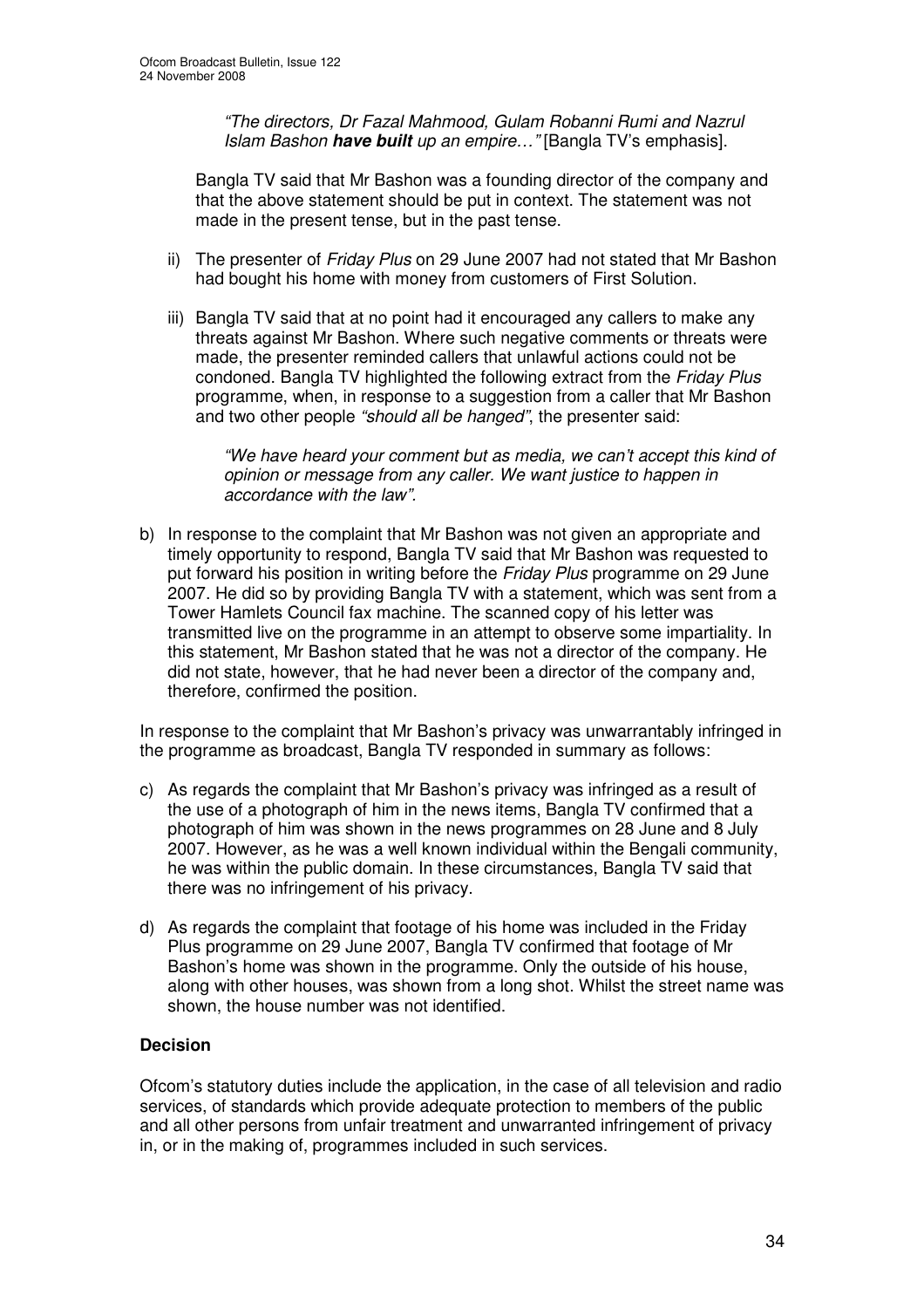In carrying out its duties, Ofcom has regard to the need to secure that the application of these standards is in the manner that best guarantees an appropriate level of freedom of expression. Ofcom is also obliged to have regard, in all cases, to the principles under which regulatory activities should be transparent, accountable, proportionate and consistent and targeted only at cases in which action is needed.

Mr Bashon's complaint was considered by Ofcom's Executive Fairness Group. In reaching its decision, Ofcom carefully considered all the relevant material provided by both parties. This included recordings of the programme as broadcast, English transcripts, Bengali transcripts with independent translations of some parts of some of the broadcasts and written submissions from the parties.

a) Ofcom considered the complaint that Mr Bashon was portrayed unfairly in the broadcasts.

In considering this part of the complaint Ofcom took account of Practice 7.9 of Ofcom's Broadcasting Code ("the Code"), which states that before broadcasting a factual programme, broadcasters should take reasonable care to satisfy themselves that material facts have not been presented, disregarded or omitted in a way that is unfair to an individual or organisation.

i) Ofcom first considered the complaint that the news report on 28 June 2007 stated incorrectly that Mr Bashon was a director of First Solution. Ofcom noted that the reporter stated:

*"The directors, Dr Fazal Mahmood, Gulum Robanni Rumi and Nazrul Islam Bashon have built up an empire of properties using this money…Gulum Robanni Rumi and Bashon have become business tycoons by using this money".*

Ofcom noted Bangla TV's view that the tense used in this comment was relevant. However, in Ofcom's view this statement by the reporter, taken together with the coverage of the story as a whole, clearly suggested that Mr Bashon was one of the directors of the company and that the criticisms directed in the report and First Solution and its directors applied equally to him. Furthermore, Ofcom noted that during *Friday Plus* on 29 June 2007 and in the news item on 8 July 2007 Mr Bashon was repeatedly referred to and criticised: as set out under decision head a) ii) below, it was suggested that Mr Bashon was a thief and had bought his home with money made from the losses suffered by customers of First Solution. Ofcom noted that the *Friday Plus* programme referred to Mr Bashon's denial that he was a director of First Solution (see decision head b) below), however the programme contained repeated references to him as a director and suggestions that he was one of the people responsible for the problems at First Solution.

In Ofcom's view, whatever the true reason for the collapse of First Solution, it was clear that it had a devastating effect on many of the company's customers. It was legitimate for Bangla TV to cover this story and to allow people affected by it to air their views. However, it was also incumbent on Bangla TV to ensure that it had clear and robust measures in place to ensure that, in doing so, it did not allow unfairness to result to people referred to in its programmes. Ofcom took the view that Bangla TV did not have systems in place to ensure that the information it gave about Mr Bashon did not result in unfairness, since no evidence was produced about his relationship, if any, with First Solution at the time of the broadcast.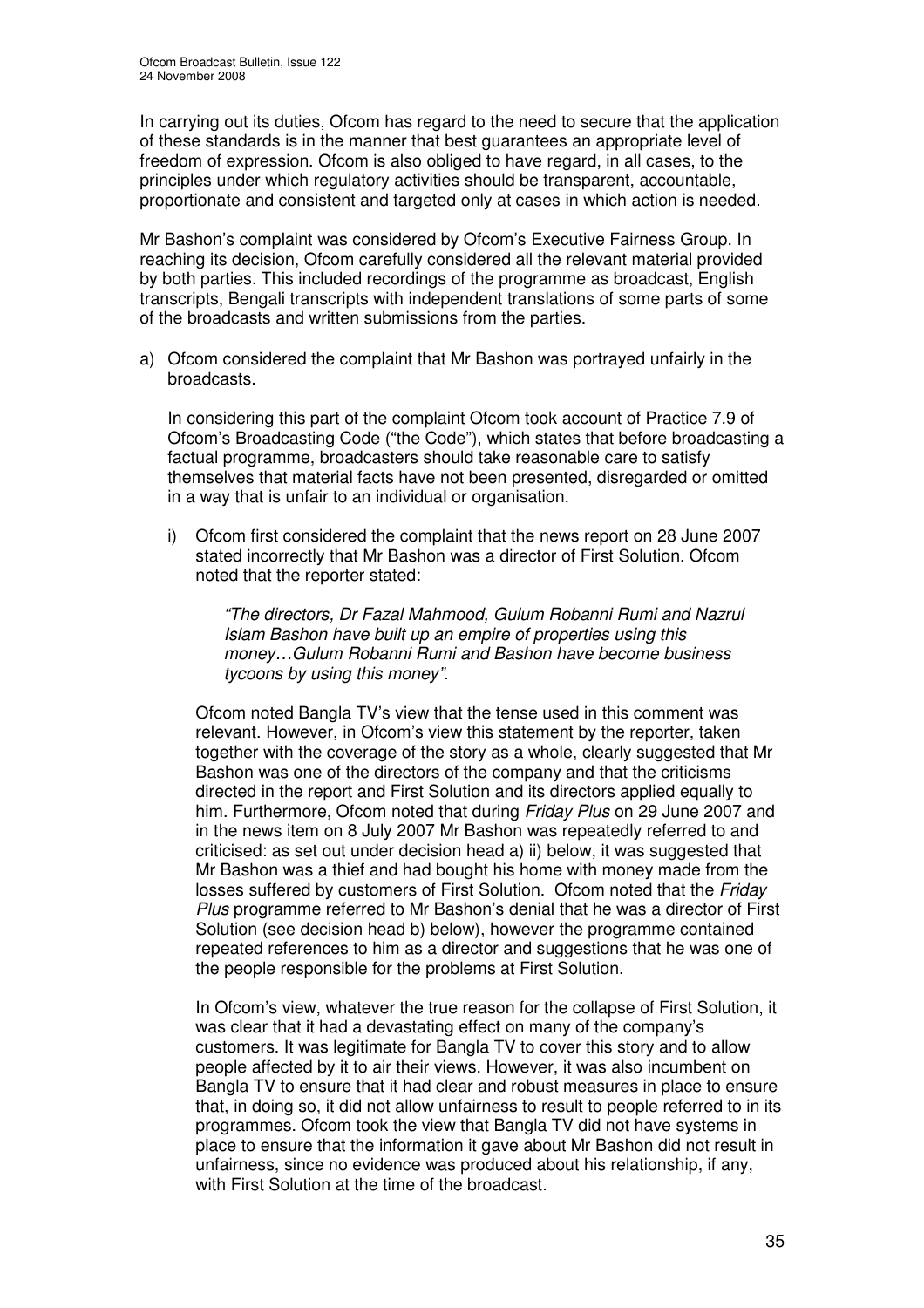The suggestion that Mr Bashon was, at the time of the collapse of First Solution, a director of the company was therefore made without evidence to support it and, given the serious criticisms made of him on the basis that he was a director, this was unfair to him.

ii) Ofcom considered next the complaint that it was stated incorrectly on *Friday Plus* that Mr Bashon had bought his home with First Solution's money.

Ofcom noted that Bangla TV denied that this was the case. Ofcom considered the content of the programme and noted that towards the beginning of the programme, the reporter said:

*"The directors of the company, Dr Fazal Mahmood, Gulum Robanni Rumi and Nazrul Islam Bashon have put together a huge amount of wealth and money from the hard-earned money of the common people…"*

Later in the programme a caller said:

*"…This son of a thief, Nazrul Bashon, they all have lots of properties. So many people have lost their money…"*

In a later section of the programme there was footage of the homes of Dr Mahmood and Mr Rumi, with references to them as *"mansions"* or *"palaces"*. The presenter said of Dr Mahmood's home that:

*"It can be said that on every single brick there is Dullah Miah's 1 cry"*.

The presenter said of Mr Rumi's home:

*"…another big palace. Even in the bricks of this palace remains the sorrow of Dullah Miah. Not just Dullah Miah but also everyone like him all over the country".*

The programme then included footage of Mr Bashon's home and the presenter said:

*"Now we are going to Nazrul Islam Bashon's house".*

Taking this programme as a whole, Ofcom considered that there was a clear implication that Mr Bashon had profited from the customers of First Solution and that he had bought his home with the proceeds of directorship of the company.

Bangla TV produced no evidence to confirm that this was the case. As set out under decision head a) i) above, it was legitimate for Bangla TV to cover the story of the collapse of First Solution. It was also legitimate to allow people affected by the situation to air their views. However, it was also incumbent on Bangla TV to ensure that it had clear and robust measures in place to ensure that, in doing so, it did not allow unfairness to result to people referred to in it programmes. Ofcom took the view that Bangla TV did not have systems in place to ensure that the information it gave about Mr Bashon did not result in

 $<sup>1</sup>$  Dullah Miah was one of the guests on the programme, a customer of First Solution who had</sup> lost money.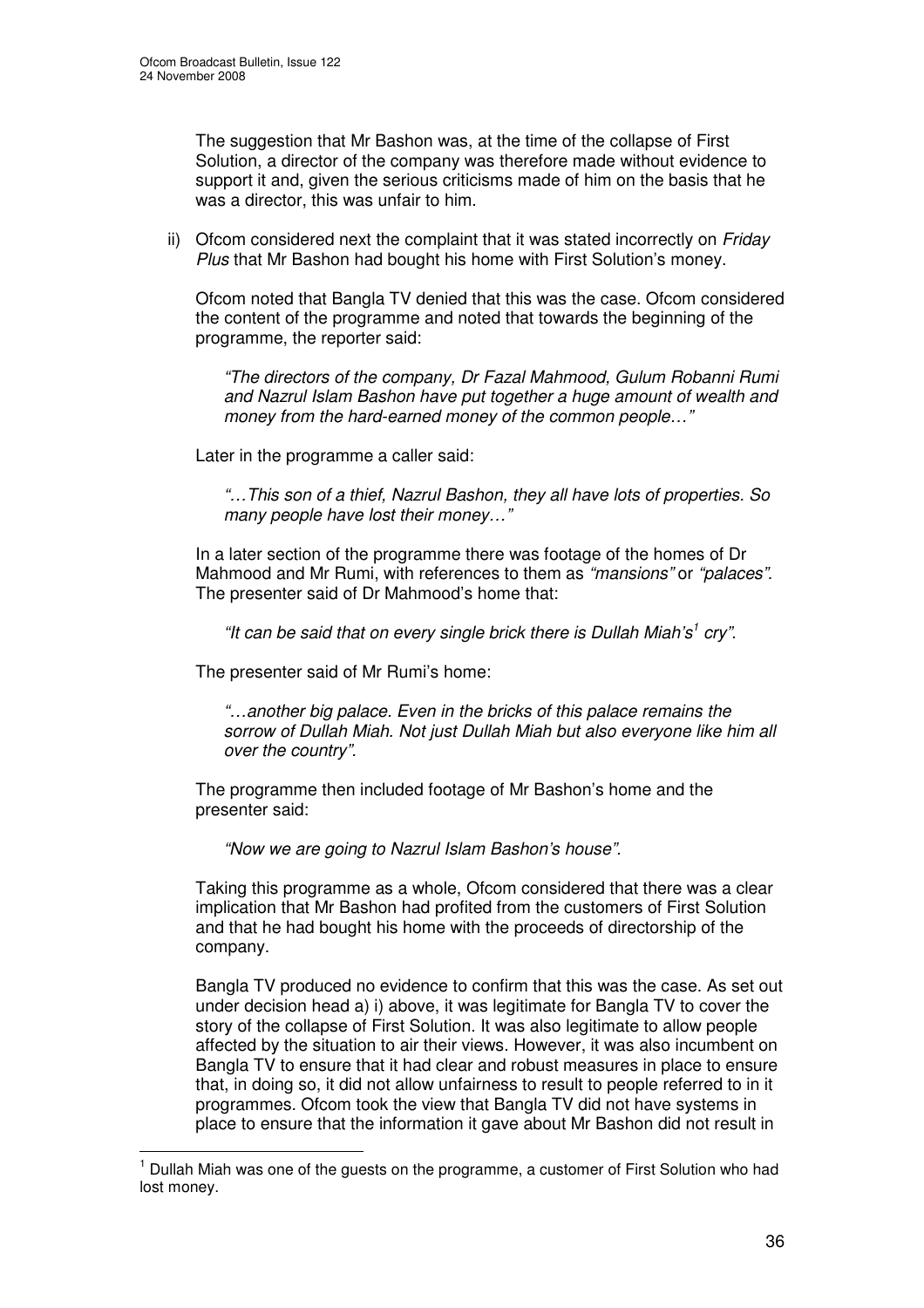unfairness, since no evidence was produced about his relationship, if any, with First Solution nor was any evidence produced to verify the claims made regarding his home.

The serious allegation that Mr Bashon had bought his home at the expense of customers of First Solution was therefore made without evidence to support it and was unfair to him.

iii) Ofcom considered the complaint that callers to *Friday Plus* were allowed and encouraged to "bad mouth" Mr Bashon and make threats to him.

Ofcom noted that, as set out above under decision heads a) i) and ii), it was suggested on Bangla TV programmes both that Mr Bashon was a director of First Solution and that he had profited from customers of the company. Ofcom also noted that one caller to *Friday Plus* said:

*"So many people have lost their money… Can you catch them [i.e. the directors] and sell their properties? Can you do this?*

Another caller said:

*"My comment is that Bashon, Dr Fazal Mahmood and Mahee Ferdahus Jalil should all be hanged".*

In Ofcom's view, Bangla TV did not expressly solicit such comments about or threats to Mr Bashon. However the format of the programme, in which callers were encouraged to contribute their views on the situation, and the sustained coverage over a period of months of the story of the collapse of First Solution resulted in a situation where callers expressed strong and often personal opinions about people involved or implicated in the story. Ofcom noted that the presenter said, in response to the statement that Mr Bashon and others should be hanged:

*"We have heard your comment but as a media, we can't accept this kind of opinion or message from any caller. We want justice to happen in accordance with the law".*

However, considering the programme as a whole, Ofcom took the view that the presenter did little to moderate effectively the views being expressed about Mr Bashon. In Ofcom's view this represented a failure on the part of Bangla TV to ensure that its broadcasts did not result in unfairness to Mr Bashon. This was because the calls suggesting extreme action against Mr Bashon were clearly made on the assumption that Mr Bashon was dishonestly involved in some way in the collapse of First Solution and the attempts by the presenter to moderate the more extreme suggestions by callers were insufficient to ensure that no unfairness resulted to Mr Bashon.

Furthermore, as set out under head b) of the decision below, Mr Bashon was not given an appropriate and timely opportunity to respond to the allegations made about him.

b) Ofcom next considered the complaint that Mr Bashon was not given an appropriate and timely opportunity to respond to the allegations made in the programmes.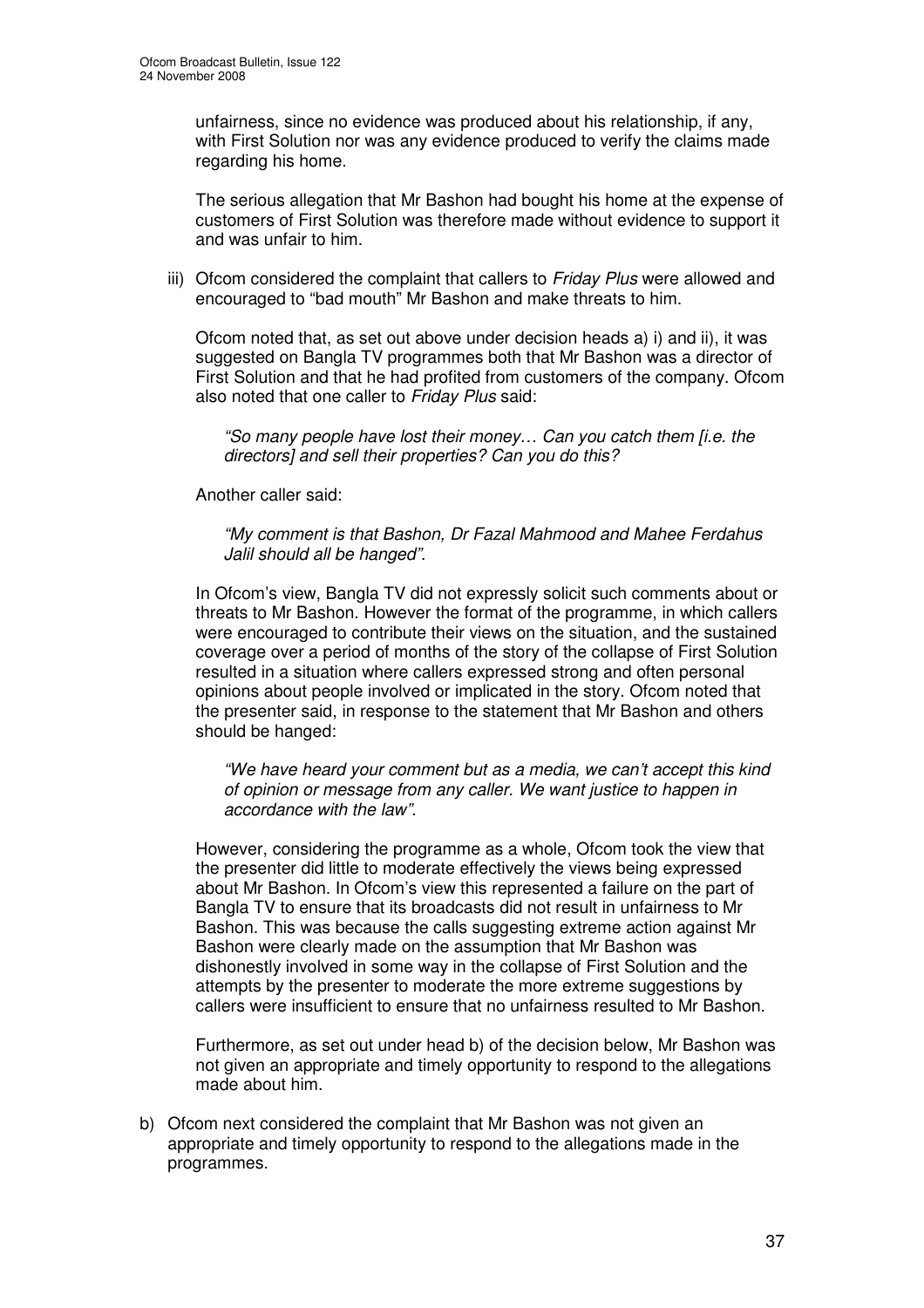In considering this part of the complaint Ofcom took account of Practice 7.11 of the Code, which states if a programme alleges wrongdoing or incompetence or makes other significant allegations, those concerned should normally be given an appropriate and timely opportunity to respond.

As set out under decision head a) above, Ofcom took the view that the allegations and criticisms made about Mr Bashon were serious. Unsupported claims of were made about him, both in terms of his involvement in First Solution and the way in which he was alleged to have profited from the losses of customers of the company. In these circumstances, it was incumbent on Bangla TV to provide him with an appropriate and timely opportunity to respond to the allegations.

Ofcom noted that no response from Mr Bashon was included in either of the news items in which he was referred to and Bangla TV did not suggest that such an opportunity was offered to him. It appears therefore that he was not given any opportunity to respond to the allegations in these programmes.

As regards *Friday Plus* the presenter said:

*"…And the other director Nazrul Islam Bashon when contacted claimed he had no relation with First Solution".*

Later in the programme the presenter said:

*"Tower Hamlets member, Mr Bashon, said he is not a director of First Solution fraudulence".*

A copy of a letter written by Mr Bashon to Bangla TV was also shown briefly on screen. It was clear to Ofcom, therefore, that Mr Bashon was, in relation to *Friday Plus*, approached and asked to comment on the allegations being made. However Ofcom has not been provided with copies of any letters or any other communications inviting Mr Bashon to take part or setting out questions for him to answer in response to the serious allegations being made about him. Furthermore the comments attributed to him simply included his denial that he was a director but did not address the serious allegation that he had profited from the losses of customers of First Solution. Ofcom is therefore not satisfied that Mr Bashon was given an appropriate and timely opportunity to respond to the serious allegations made about him.

Ofcom therefore found unfairness to Mr Bashon in this respect.

c) Ofcom next considered the complaint that Mr Bashon's privacy was unwarrantably infringed as a result of the inclusion of a photograph of him in the news items on 28 June and 8 July 2007.

In Ofcom's view, the line to be drawn between the public's right to information and the citizen's right to privacy can sometimes be a fine one. In considering complaints about the unwarranted infringement of privacy both in relation to the making and the broadcast of the programme, Ofcom must consider two distinct questions: First, has there been an infringement of privacy? Secondly, if so, was it warranted? (Rule 8.1 of the Code).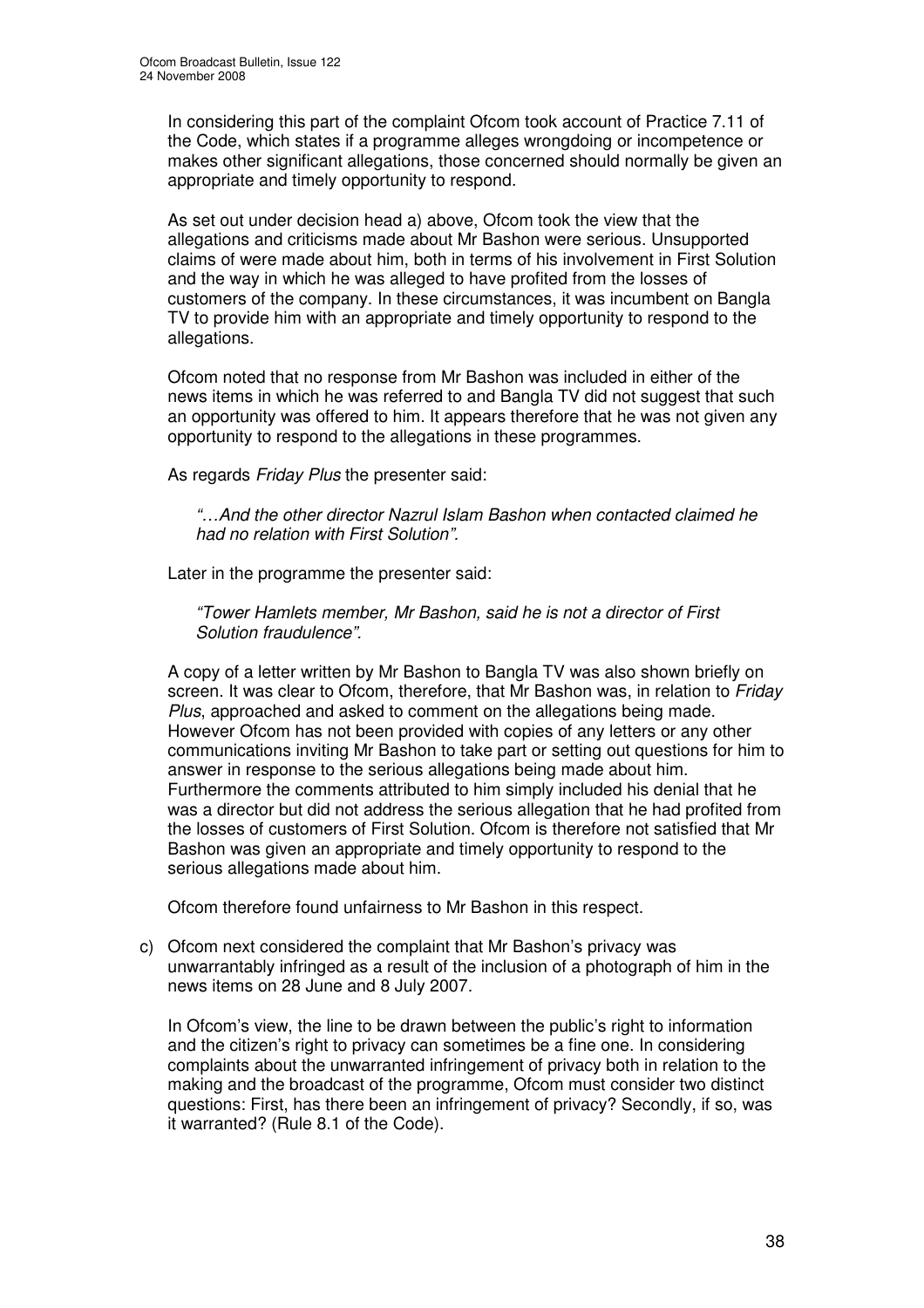In considering whether Mr Bashon's privacy was infringed in the programmes as broadcast, Ofcom considered whether he had a legitimate expectation of privacy in relation to the broadcast of a photograph of him.

Ofcom noted that the two news items featured a portrait photograph of Mr Bashon. This was a photograph of his face, in which he was not seen to be taking part in any personal or sensitive act. Taking into consideration these factors, it is Ofcom's view that Mr Bashon did not have a legitimate expectation of privacy in relation to the use of his photograph. Given this Ofcom therefore found that his privacy was not infringed in the broadcasts and it was not necessary for Ofcom to further consider whether any infringement of privacy was warranted.

Ofcom therefore did not uphold the complaint of unwarranted infringement of privacy in relation to the broadcast of the photograph of Mr Bashon.

d) Ofcom then considered the complaint that Mr Bashon's privacy was unwarrantably infringed as a result of the inclusion of footage of his home in the broadcast of *Friday Plus*.

In considering whether Mr Bashon's privacy was infringed in the programme as broadcast, Ofcom considered whether he had a legitimate expectation of privacy in relation to the broadcast of footage of his homes. Ofcom noted that the footage of Mr Bashon's home was filmed from the public highway, did not intrude on the complainants' personal and family life and that nothing was broadcast that was not visible to anyone who passed the house. Taking into consideration these factors, it is Ofcom's view that Mr Bashon did not have a legitimate expectation of privacy in relation to the footage of his home. Given this Ofcom therefore found that his privacy was not infringed in the broadcasts and it was not necessary for Ofcom to further consider whether any infringement of privacy was warranted.

Ofcom has therefore not upheld the complaint of unwarranted infringement of privacy in relation to the broadcast of footage of Mr Bashon's home.

## **Accordingly Ofcom has upheld Mr Bashon's complaint of unfair treatment and not upheld his complaint of unwarranted infringement of privacy in the broadcast of the programmes.**

**Ofcom has directed Bangla TV to broadcast a summary of this finding on a number of occasions and is considering whether further regulatory action is appropriate.**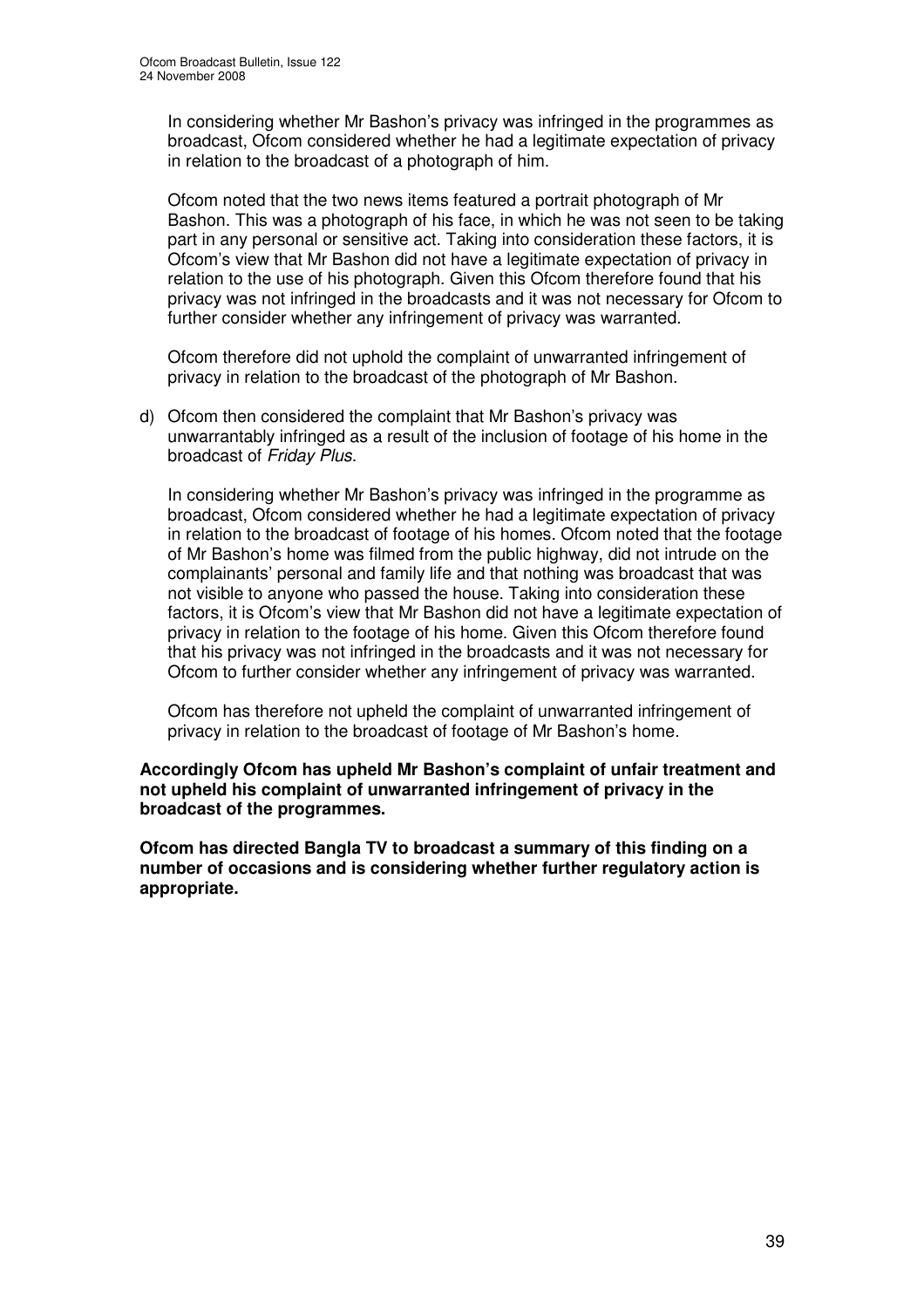# **Complaint by Channel S Global Limited and Mr Mahee Ferdahus made on their behalf by BACI Solicitors**

*News, Bangla Television, 1 July 2007 Friday Plus, Bangla Television, 29 June, 6 and 13 July 2007*

**Summary:** Ofcom has upheld this complaint of unfair treatment made by Channel S Global Limited ("Channel S") and Mr Mahee Ferdahus.

During the period from June to September of 2007, Bangla TV, which broadcasts to the UK's Bengali community, broadcast a number of programmes that reported on the collapse of First Solution Money Transfer Limited ("First Solution"), a money transfer company. The story featured in various editions of Bangla TV's daily news programmes and editions of its phone-in programme "Friday Plus". During the programmes, references were made to Channel S, which also broadcasts to the Bengali community, and to Mr Ferdahus, the Chairman and principal shareholder of Channel S, in connection with the problems at First Solution.

Channel S and Mr Ferdahus complained to Ofcom that they were treated unfairly in a news broadcast and in three editions of Friday Plus.

In summary Ofcom found the following:

- Bangla TV broadcast serious allegations of dishonesty against Channel S and Mr Ferdahus relating to the collapse of First Solution without an appropriate basis to support those allegations. Bangla TV did not have systems in place to ensure that no unfairness resulted to them as a result of contributions to programmes by guests and callers.
- Bangla TV did not give Channel S and Mr Ferdahus an appropriate and timely opportunity to respond to the serious allegations made about them in the programmes.

# **Introduction**

During the summer period in 2007, Bangla Television ("Bangla TV"), which broadcasts to the Bengali community, included references in news items and in editions of a current affairs programme, *Friday Plus*, to problems involving First Solution Money Transfer Limited ("First Solution"). First Solution was a money transfer company, which became insolvent during that period, causing extensive financial loss to many people in the Bangladeshi community. In programmes broadcast between 29 June and 13 July 2007, there were references to and criticisms of television broadcaster Channel S Global Limited ("Channel S"), which also broadcasts to the Bengali community, and Mr Mahee Ferdahus, the Chairman and principal shareholder of Channel S, in connection with the problems of First Solution.

Channel S and Mr Ferdahus complained to Ofcom that they were treated unfairly in the broadcast of the programmes.

#### **The Complaint**

#### **Channel S and Mr Ferdahus' case**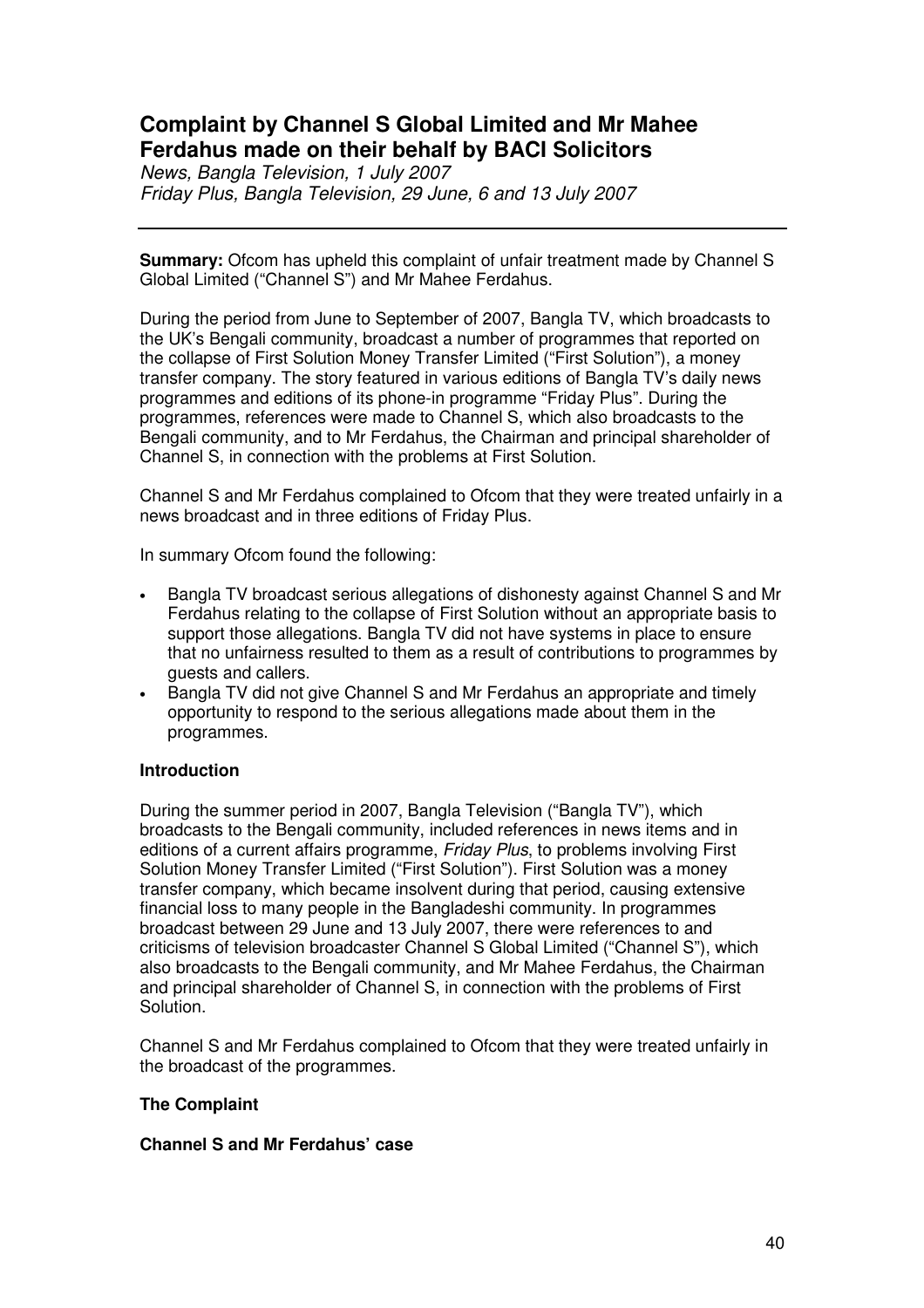In summary, Channel S and Mr Ferdahus complained that they were treated unfairly in that:

a) They were portrayed unfairly in that the programmes suggested incorrectly that Channel S and Mr Ferdahus were in some way associated with First Solution and were "in league with" First Solution in attempting to con the public into using services whilst knowing that First Solution was insolvent. Channel S was not directly involved in the First Solution scandal, as suggested by the programmes.

By way of background, the complainants said that the reality of the situation was that the main shareholder of First Solution, Dr Mahmood, was the honorary chairman of Channel S and, in that capacity, presented a number of programmes broadcast on the channel. Other than that, and the fact that First Solution placed advertisements with Channel S (on an arm's length basis), there was no further connection between Channel S and First Solution. Bangla TV had broadcast news reports and hosted live chat shows where the issues were discussed and appeared to consider that it was acceptable to broadcast the allegations complained of solely because the comments were made by third parties. The community was clearly divided over the insolvency of First Solution and Bangla TV had sought to present only one side of the very complicated argument. There had been little, if any, balanced reporting of the situation, which was unfair to Channel S and to Mr Ferdahus.

b) Bangla TV did not contact Channel S or Mr Ferdahus at any point for their comments on the allegations made in the programme.

# **Bangla TV's case**

In summary, Bangla TV responded to the complaint of unfair treatment as follows:

a) In response to the complaint that Channel S and Mr Ferdahus were portrayed unfairly in that it was suggested that they were associated with First Solution, Bangla TV denied that it had made any suggestions regarding the association of Channel S with First Solution. Callers to the programme had suggested that, since Dr Mahmood was both the managing director of First Solution and Chairman of Channel S, it was logical to believe that there was a connection between First Solution and Channel S. Bangla TV said that the relationship and the capacity of Dr Mahmood in his involvement with Channel S and First Solution and the specific distinction between the two roles could not be public knowledge to the callers and the demonstrators. They were simply aware that he was connected to both but were not aware of the distinctions. This was not discussed in any way by Bangla TV presenters in any of the broadcasts. Bangla TV said that Dr Mahmood was the principal director of First Solution and a senior employee of Channel S and that it was clear that there was a relationship.

Bangla TV said that on *Friday Plus* on 29 June 2007, it was guests and callers, rather than the presenter, who made the connection with First Solution. There were numerous references from callers referring to Channel S and First Solution. This association was not made by the presenter or Bangla TV.

On the news item on 1 July 2007, it was clear that an association was made between Channel S and First Solution by the public and that this knowledge was already in the public domain.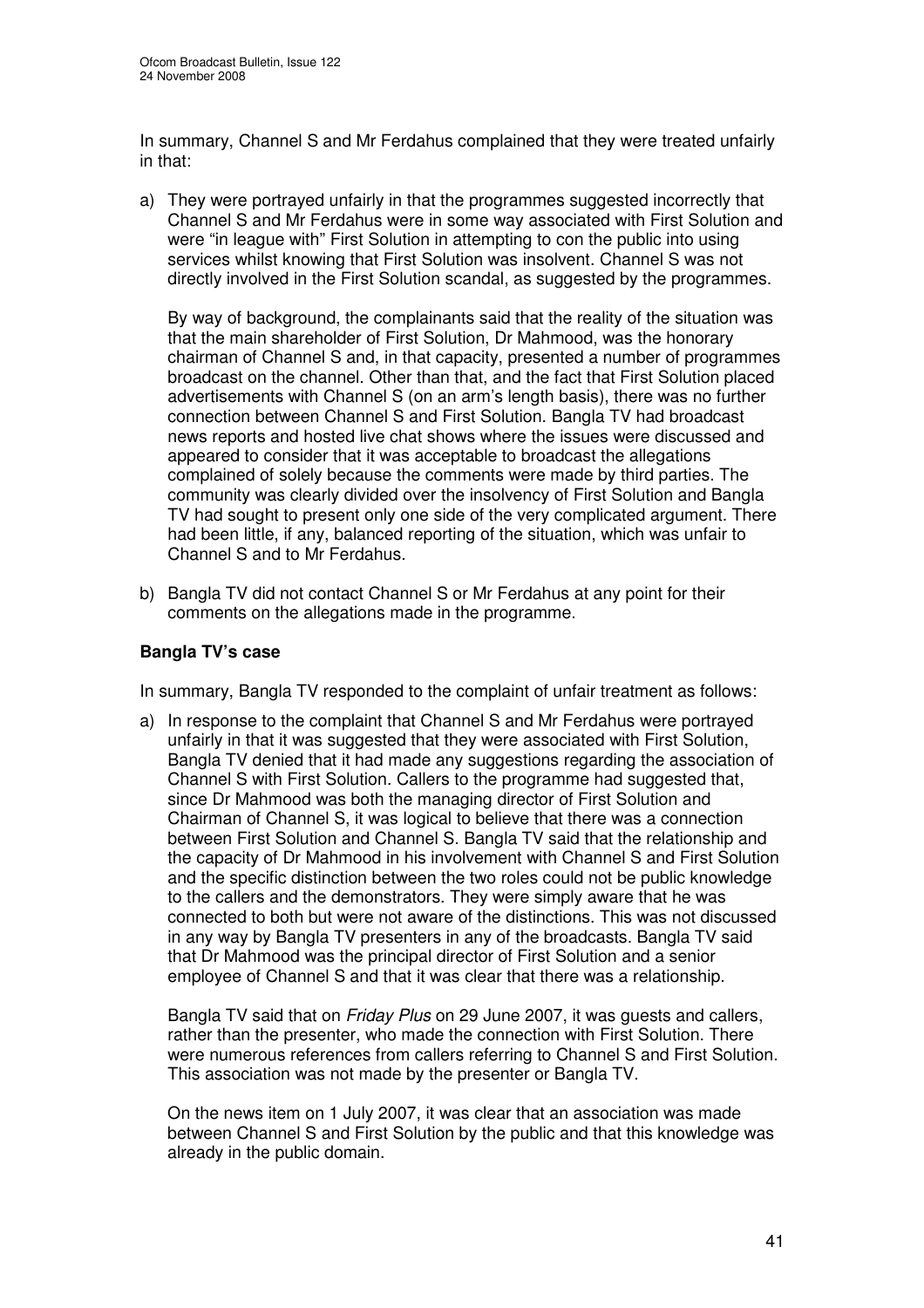During the edition of *Friday Plus* on 6 July 2007, there were references to Channel S and Dr Mahmood's, but it was clear from the presenter's response that the comments were not entertained in any way and no further discussions took place on these references.

During the edition of *Friday Plus* on 13 July 2007, the broadcast showed footage of a demonstration at Atlab Ali Park. A man had asked why Mr Ferdahus had not attended to prove that he was *"not a thief"*. Although some guests or callers made reference to Channel S and/or Mr Ferdahus, it was clear from the transcript that the presenter and Bangla TV did not wish to discuss this on the programme. No reference was made by the presenter in this regard. The presenter allowed guests and callers to voice their concerns and views, but did not make any representations. Where callers made references to threats and criminal acts committed by Mr Ferdahus, the presenter asked for evidence of such acts and asked callers to write to the show and/or their MP. Such comments were not entertained by the presenter in any way. Bangla TV said that the complainants had not given an accurate picture of the broadcasts in their complaints. Bangla TV said that a guest on the programme, Mr Kumar Murshid, said:

*"Because of the unfortunate coincidence that he is the chairman of First Solution and the managing director of Channel S people since would ask questions. We have to remember that nothing has been proven against him".*

Bangla TV was therefore highlighting what could be regarded as positive and negative.

It was clear therefore that it was not the presenters or reporters or Bangla TV that made an association between Channel S and First Solution, but it was the public. The relationship between Channel S and First Solution was also published in different leading media arenas. The relationship between Channel S and First Solution was also raised by George Galloway MP before a special committee at the House of Commons, where he commented that Channel S was the driving force of First Solution.

b) In response to the complaint that Channel S and Mr Ferdahus were not given an opportunity to respond, Bangla TV said it had made no allegations against Channel S or Mr Ferdahus and that the issue of requiring them to be contacted therefore did not arise.

# **Decision**

Ofcom's statutory duties include the application, in the case of all television and radio services, of standards which provide adequate protection to members of the public and all other persons from unfair treatment and unwarranted infringement of privacy in, or in the making of, programmes included in such services.

In carrying out its duties, Ofcom has regard to the need to secure that the application of these standards is in the manner that best guarantees an appropriate level of freedom of expression. Ofcom is also obliged to have regard, in all cases, to the principles under which regulatory activities should be transparent, accountable, proportionate and consistent and targeted only at cases in which action is needed.

The complaint by Channel S and Mr Ferdahus complaint was considered by Ofcom's Executive Fairness Group. In reaching its decision, Ofcom carefully considered all the relevant material provided by both parties. This included recordings of the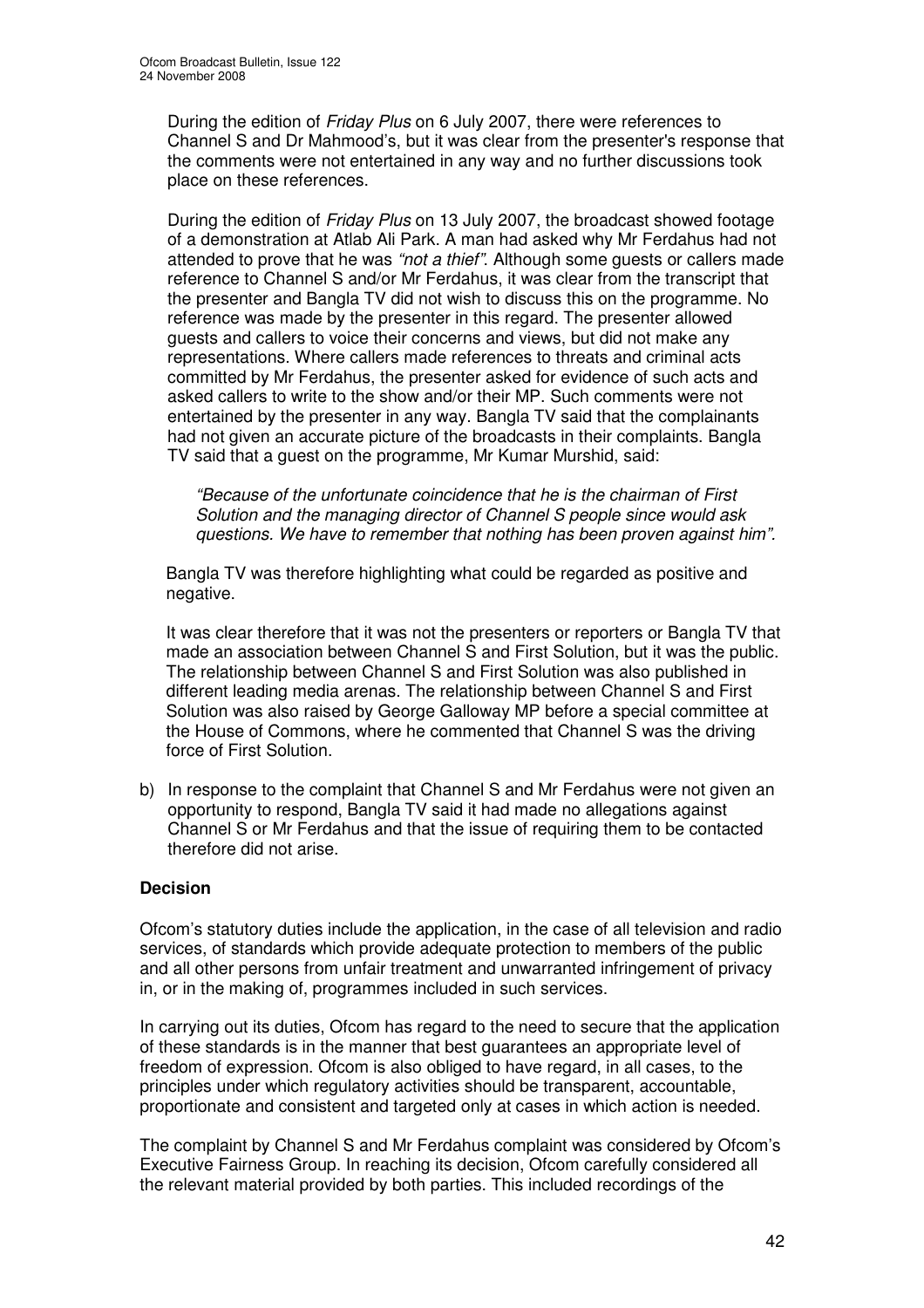programmes as broadcast, English transcripts, Bengali transcripts with independent translations of some parts of some of the broadcasts and written submissions from the parties.

Ofcom noted the content of the programmes, which is summarised as follows:

#### *News item*

In a *news* item on 1 July 2007, Bangla TV reported that *"victims"* of the First Solution collapse had gathered in Brick Lane to demonstrate about the situation. Demonstrators spoke on air about their belief that Channel S was involved, as the channel had *"promoted"* the people involved in First Solution and because Dr Fazal Mahmood, the chairman of First Solution, was also the managing director of Channel S. Mr Ferdahus was also referred to as having helped First Solution and having "conned" people out of their money.

# *Friday Plus*

On 29 June 2007, the story regarding First Solution was included on *Friday Plus*. The programme reported that the head office of First Solution had closed and the situation was discussed at length. The presenter, the reporter, and callers into the programme referred to misappropriation of money by the directors. Phone in callers to the programme said that Channel S was also involved and referred to Mr Ferdahus.

The story was included again in *Friday Plus* on 6 July 2007, when it was alleged that Channel S and Mr Ferdahus were involved in the collapse of First Solution.

The issue was raised again in the edition of *Friday Plus* broadcast on 13 July 2007, when a meeting of customers who had been affected by the First Solution collapse was referred to. A participant asked why Mr Ferdahus was not present to prove his innocence and it was suggested that *"another television channel"* was filming the event *"like thieves"*, unlike Bangla TV, which was airing the issue *"properly"*. Although Channel S was not named in this programme, it appears that it was the channel being referred to.

a) Ofcom considered the complaint that Channel S and Mr Ferdahus were unfairly portrayed in the programmes.

In considering this part of the complaint Ofcom took account of Practice 7.9 of Ofcom's Broadcasting Code ("the Code"), which states that before broadcasting a factual programme, broadcasters should take reasonable care to satisfy themselves that material facts have not been presented, disregarded or omitted in a way that is unfair to an individual or organisation.

Ofcom noted that on *Friday Plus* on 29 June 2007, a caller to the programme said:

*"I would also like to say that Mahee, chairman of Channel S is also involved in this fraud".*

Another caller said:

*"Mr Mahmood is thinking that he can continue his fraudulent activities under the shelter of Channel S…"*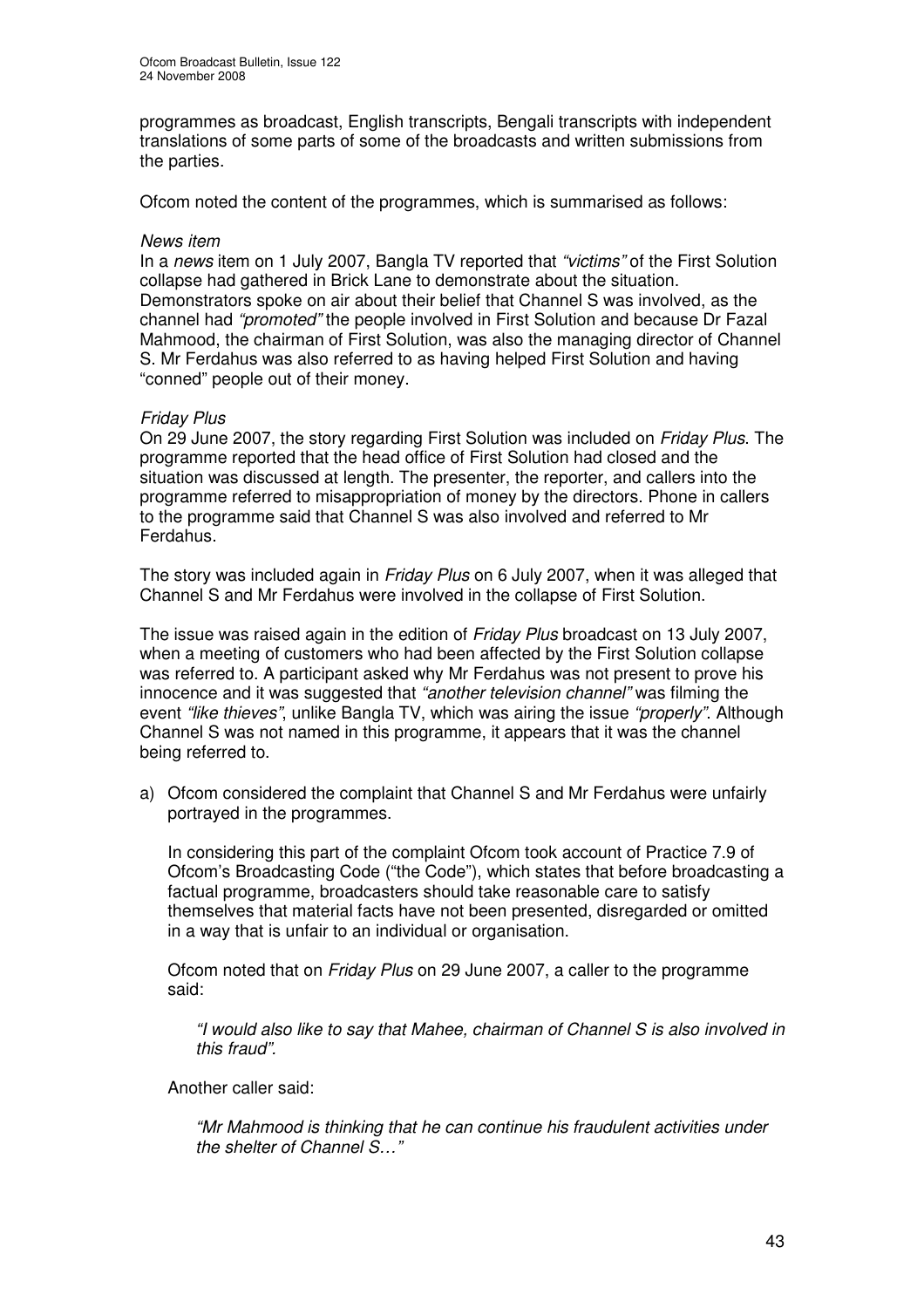On the news report on 1 July 2007, people at a demonstration in Brick Lane, London, were interviewed for the programme. One said:

*"All the corrupted people are the friends of the owner of S Channel. They promote all these corrupted people".*

Another said:

*"Channel S is a fraud channel, whatever happened till now, Channel S was always behind all these and Mahee of Channel S".*

Similar comments about a connection between Channel S and the directors of First Solution and the collapse of the company were made by contributors to *Friday Plus* on 6 and 13 July 2007.

In Ofcom's view whatever the reason for the collapse of First Solution, it was clear that it had a devastating effect on many of the company's customers. It was legitimate for Bangla TV to cover the story and to allow people affected by it to air their views, including views about Channel S and Mr Ferdahus. However, it was also incumbent on Bangla TV to ensure that it had clear and robust measures in place to ensure that, in doing so, it did not allow unfairness to result to people referred to in the programmes. In Ofcom's view, Bangla TV did not have such systems in place. It was clear that the programmes included suggestions that the connection between Channel S and Mr Ferdahus and First Solution went beyond the fact that Dr Mahmood was honorary chairman of Channel S and presented some programmes on the channel. The programmes contained clear allegations that Channel S and Mr Ferdahus were directly involved with the collapse of First Solution and were responsible in part for the losses sustained by some of First Solution's customers. These allegations were broadcast by Bangla TV without an appropriate basis and to permit statements such as those referred to under this decision head to be broadcast was unfair. This was because they were clearly made on the assumption that Channel S and Mr Ferdahus were dishonestly involved in some way in the collapse of First Solution. The presenters did little to moderate effectively the views being expressed about Channel S and Mr Ferdahus and their alleged role in the collapse of First Solution. The allegations continued to be aired over a period of several weeks, without any evidence being presented to justify them.

Furthermore, as set out under head b) of the decision below, Channel S and Mr Ferdahus were not given an appropriate and timely opportunity to respond to the allegation.

Accordingly Ofcom found that that Channel S and Mr Ferdahus were portrayed unfairly in the programmes.

b) Ofcom next considered the complaint that Channel S and Mr Ferdahus were not given an appropriate and timely opportunity to respond to the allegations made in the programmes.

In considering this part of the complaint Ofcom took account of Practice 7.11 of the Code, which states if a programme alleges wrongdoing or incompetence or makes other significant allegations, those concerned should normally be given an appropriate and timely opportunity to respond.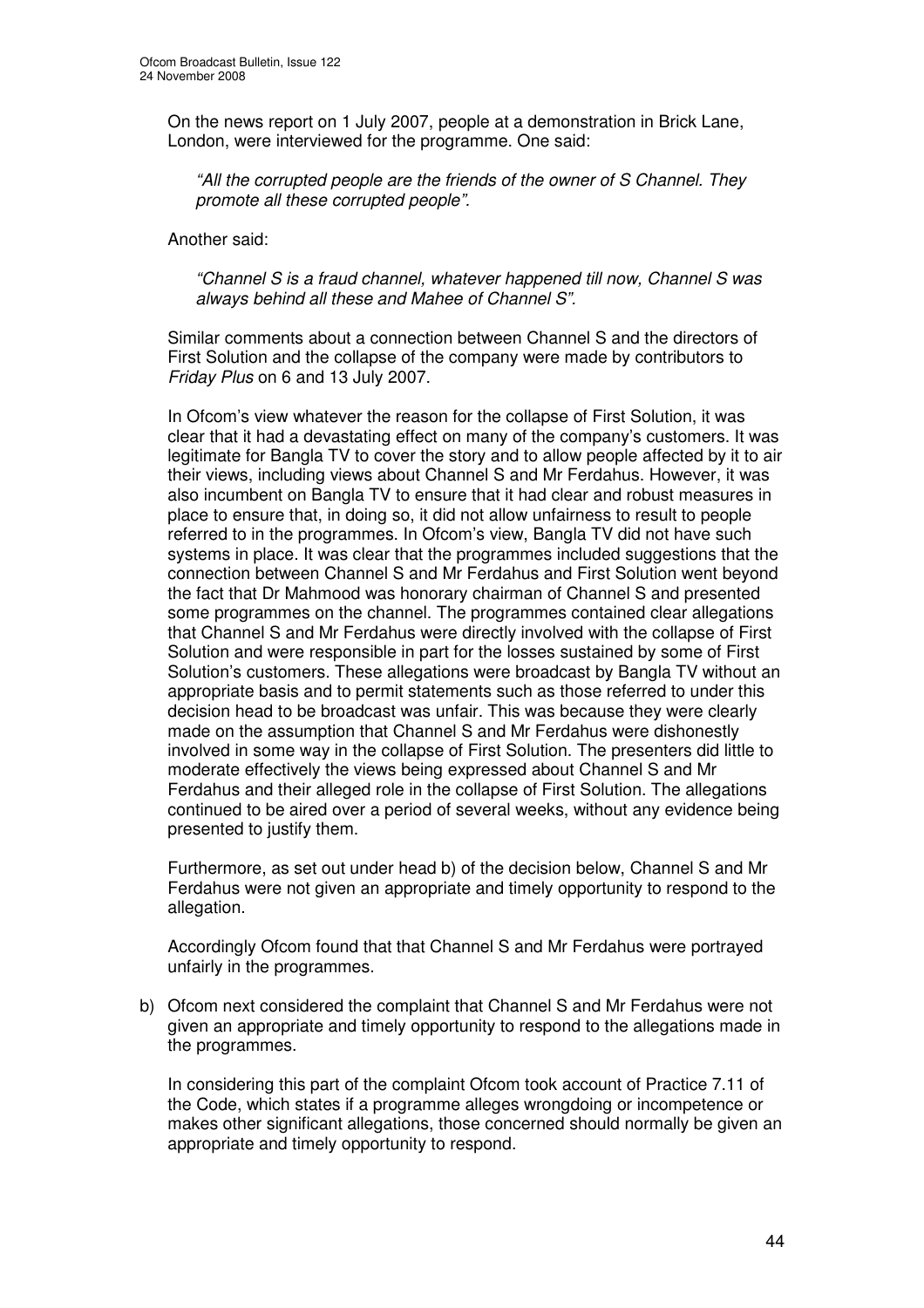Ofcom noted Bangla TV's assertion that no such opportunities were required, since no allegations were made about them. However, as set out under decision head a) above, Ofcom took the view that the programmes did include extremely serious allegations of wrong-doing by Channel S and Mr Ferdahus, in connection with the collapse of First Solution. In these circumstances, it was incumbent on Bangla TV to provide Channel S and Mr Ferdahus with an appropriate and timely opportunity to respond to the allegations. The failure of Bangla TV to do so was unfair to Channel S and Mr Ferdahus.

Ofcom therefore found unfairness to Channel S and Mr Ferdahus in this respect.

# **Accordingly Ofcom has upheld the complaint of unfair treatment made by Channel S and Mr Ferdahus.**

**Ofcom has directed Bangla TV to broadcast a summary of this finding on a number of occasions and is considering whether further regulatory action is appropriate.**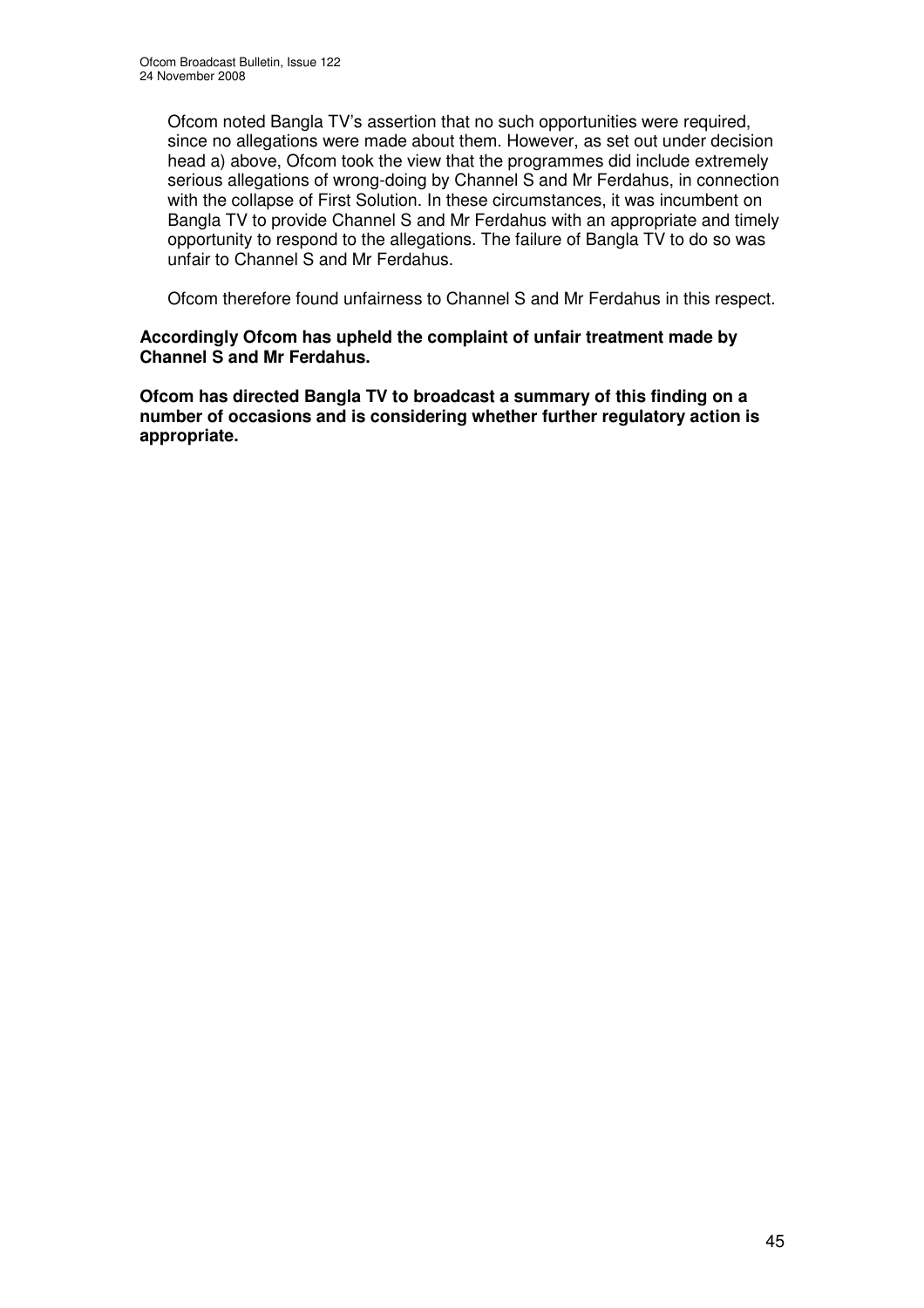# **Complaint by Dr Fazal Mahmood, Mr Gulam Robbani Rumi and Mr Shah Hadi made on their behalf by G Adams & Co Solicitors**

*News, Channel S Plus Limited trading as ATN Bangla, 2 July 2007 Eyes of ATN, Channel S Plus Limited trading as ATN Bangla, 2 and 9 July 2007*

**Summary:** Ofcom has upheld this complaint of unfair treatment made by Dr Fazal Mahmood, Mr Gulam Robbani Rumi and Mr Shah Hadi.

Between 2 and 9 July 2007, Channel S Plus Limited trading as ATN Bangla ("ATN Bangla") broadcast programmes that reported on the collapse of First Solution Money Transfer Ltd ("First Solution"), a money transfer company. The story was featured in a news report on 2 July 2007 and in editions of "Eyes of ATN" on 2 and 9 July 2007. During the programmes, references were made to the affairs of the company and to the company's directors, Dr Mahmood, Mr Rumi and Mr Hadi.

Dr Mahmood, Mr Rumi and Mr Hadi complained to Ofcom that they were treated unfairly in the programmes as broadcast.

In summary Ofcom found the following:

- ATN Bangla broadcast serious allegations by presenters and contributors of dishonesty or potential criminal behaviour against Dr Mahmood, Mr Rumi and Mr Hadi relating to the collapse of First Solution without an appropriate basis to support those allegations. ATN Bangla did not have systems in place to ensure that no unfairness resulted to the directors as a result of contributions to programmes.
- ATN Bangla did not give the directors of First Solution an appropriate and timely opportunity to respond to the serious allegations made about them in the programmes.

# **Introduction**

Between 2 and 9 July 2007, Channel S Plus Limited trading as ATN Bangla ("ATN Bangla"), which broadcasts to the Bengali community, broadcast programmes during which references were made to problems involving First Solution Money Transfer Ltd ("First Solution") and criticisms were made of the directors. First Solution was a money transfer company, which had become insolvent, causing extensive financial loss to many people in the Bangladeshi community. The directors of First Solution were Dr Fazal Mahmood, Mr Gulam Robbani Rumi and Mr Shah Hadi. The story was included in a news report on 2 July 2007 and editions of *Eyes of ATN* on 2 and 9 July 2007.

Dr Mahmood, Mr Rumi and Mr Hadi complained to Ofcom that they were treated unfairly in the broadcasts.

# **The Complaint**

# **Dr Mahmood, Mr Rumi, and Mr Hadi's case**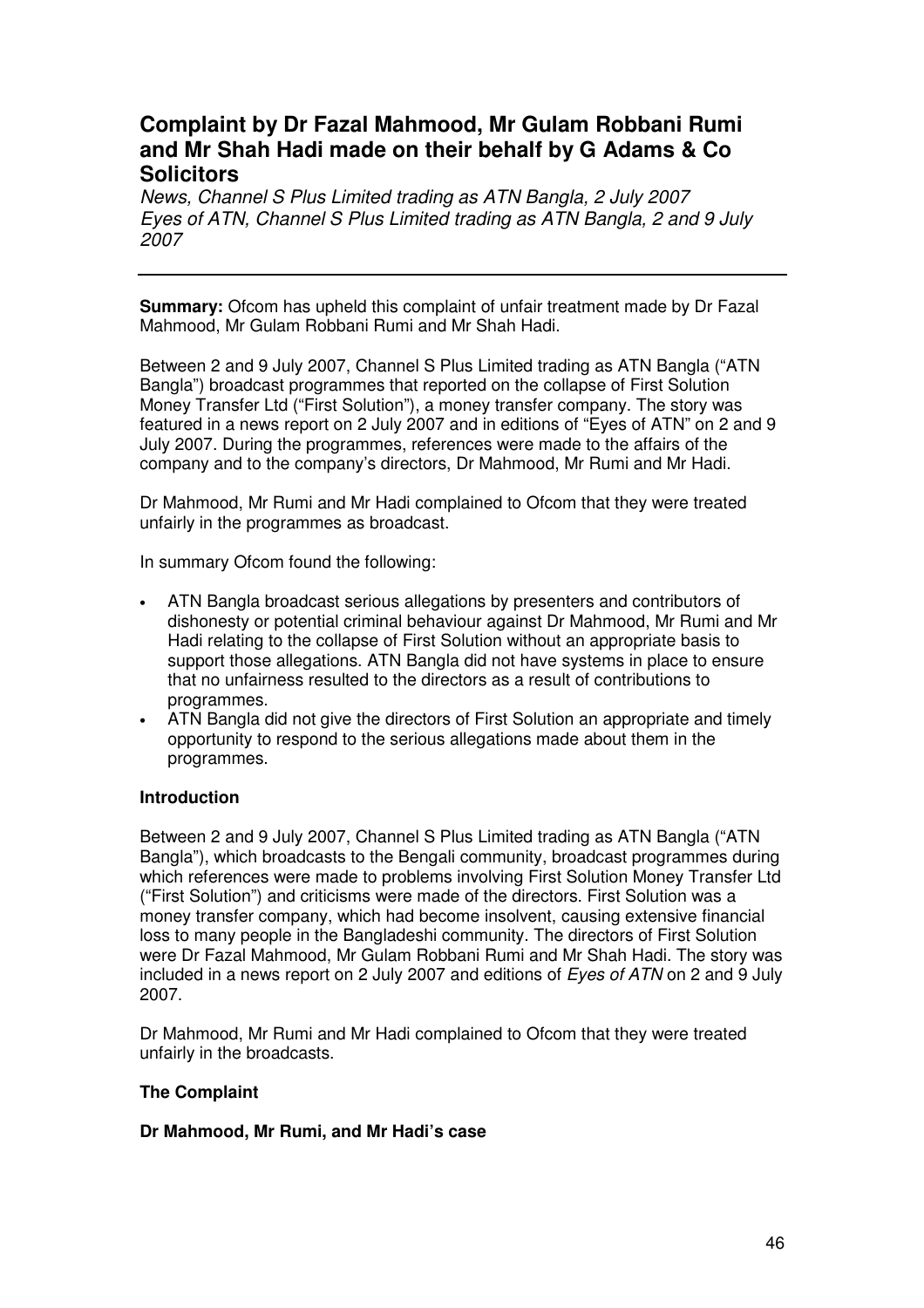By way of background, the complainants said that First Solution operated primarily as a company that dealt with the transfer of money belonging to customers within the Bangladeshi community to recipients in Bangladesh. The company grew rapidly and the directors were not efficient at managing the vast number of transactions processed each day due to the fact that the company did not have adequate technological infrastructure in place. As a result, the company had a cashflow problem, as it was committed to processing transfers but did so without its agents having banked the appropriate amount of money on time. The company therefore made losses as a result of exchange rate fluctuations. The directors recognised that there was a problem and had taken steps to resolve these issues so that the company could move forward. On 25 June 2007, during a live phone in programme on Bangla TV (another channel that also broadcasts to the Bengali community), Mr Suhel Chowdhury, a well known and respected businessman in the Bangladeshi community, stated incorrectly that First Solution had gone bankrupt that afternoon. This was followed by uproar at the office of First Solution and rumours spread about the situation.

In summary, Dr Mahmood, Mr Rumi and Mr Hadi complained that they were treated unfairly in the programmes, in that:

- a) They were portrayed unfairly in that:
	- i) In the news item and editions of *Eyes of ATN* statements were included from Mr George Galloway MP and interviewees alleging that millions of pounds of customers' money had been stolen by the directors of First Solution. The clear message was that the directors had acted dishonestly and embezzled money belonging to others.
	- ii) Unfair and damaging statements were included in the broadcasts suggesting that the directors should be found and punished.
- b) They were not given an appropriate and timely opportunity to respond to the allegations in that:
	- i) The broadcasts included conclusions about the situation before the lawyers and accountants had had an opportunity to consider all the evidence. This was unfair.
	- ii) No one from ATN had contacted the complainants' solicitor to ascertain the correct legal or factual position regarding First Solution.

# **ATN Bangla's case**

By way of background, ATN Bangla said that it was duty bound to broadcast the vulnerability of a myriad of aggrieved people who had lost their hard-earned money due to the complainants' inability to operate their business prudently. ATN Bangla had made an editorial decision to axe what many aggrieved people had said, but felt that it was appropriate to show what their public representative, Mr George Galloway MP, had to say in their defence.

In summary ATN Bangla responded to the complaint of unfairness as follows:

a) In response to the complaint that the complainants were unfairly portrayed, ATN Bangla said that Mr Galloway had shown a mere luminosity of hope at the end of a dark tunnel. ATN Bangla said that it would be a travesty of justice to drag Mr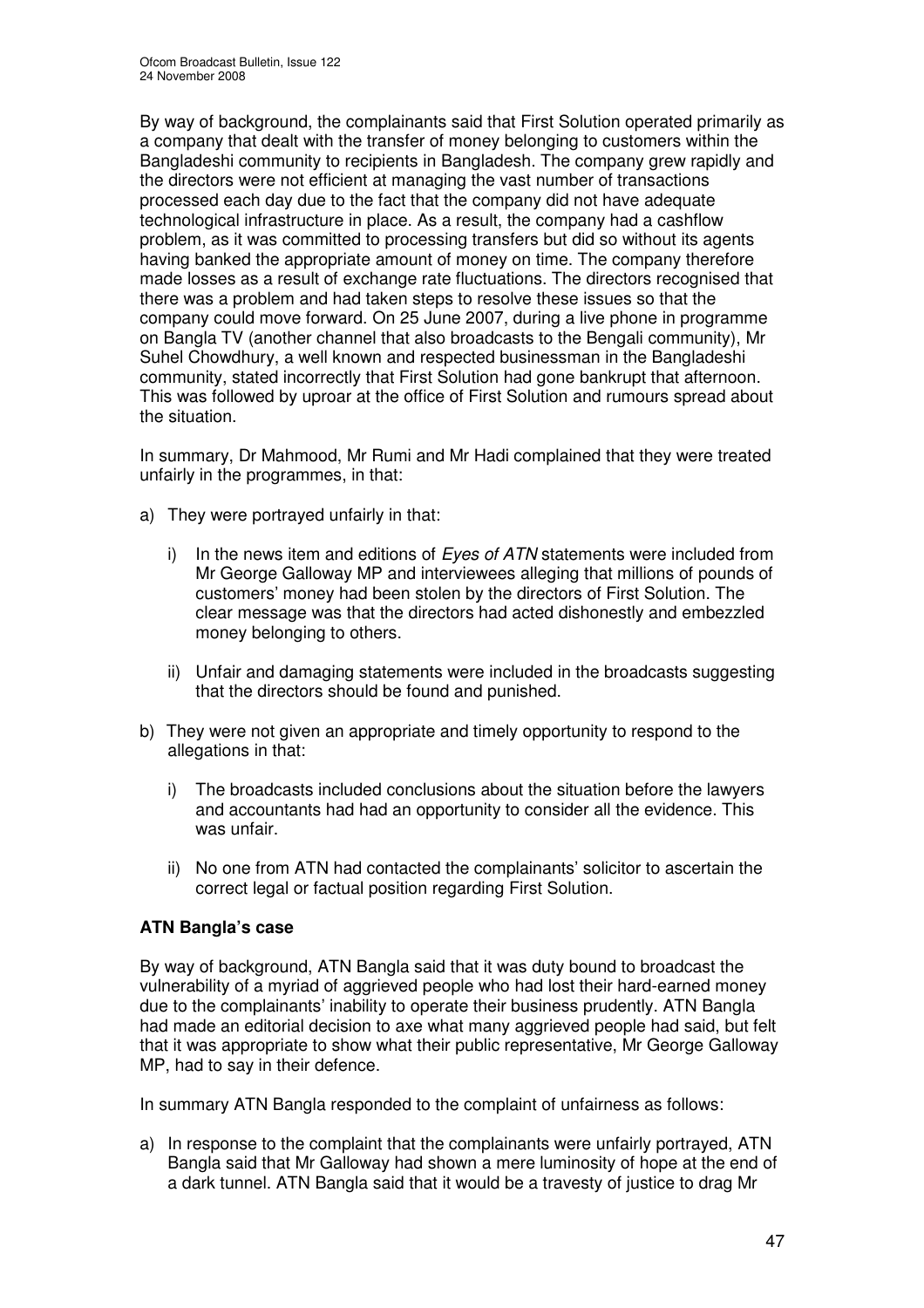Galloway's speech into the complaint, especially when Mr Galloway's comments were against the system, not against the complainants. The latter part of his delivery denoted how international money launderers siphoned millions of pounds due to fine loopholes. ATN Bangla said that Mr Galloway had delivered a speech in the House of Commons on 18 July 2007 that was evidently in relation to the complainants, but ATN Bangla had not broadcast the speech.

b) In response to the complaint that the complainants were not given an opportunity to respond to the allegations made in the broadcasts, ATN Bangla said that ATN Bangla reporters had exhausted every endeavour to contact both the accountants and the solicitors of the complainants, but they were nowhere to be found at the time.

# **The complainants' comments in response to the broadcaster's statement**

In relation to the complaints of unfair treatment, the complainants said in summary:

- a) The statements complained of within the programmes were not limited to those made by Mr Galloway and challenged the basis of Mr Galloway's speech to Parliament.
- b) As regards an opportunity to respond to the allegations, the complainants said that their solicitor at the time, Mr Gary Adams, said that no attempt whatever was made by ATN Bangla to contact him at the time of the broadcasts. First Solution's accountants, Messrs Gilchrists, had also never received any enquiry from ATN Bangla.

# **ATN Bangla's second statement in response to the complaint**

ATN Bangla submitted comments in response to the complainants' comments.

In summary, ATN Bangla said the broadcasts complained of were deemed necessary to ensure "Due Impartiality and Due Accuracy and Due Prominence of Views and Opinions" under section 5 of the Ofcom Broadcasting Code.

# **Decision**

Ofcom's statutory duties include the application, in the case of all television and radio services, of standards which provide adequate protection to members of the public and all other persons from unfair treatment and unwarranted infringement of privacy in, or in the making of, programmes included in such services.

In carrying out its duties, Ofcom has regard to the need to secure that the application of these standards is in the manner that best guarantees an appropriate level of freedom of expression. Ofcom is also obliged to have regard, in all cases, to the principles under which regulatory activities should be transparent, accountable, proportionate and consistent and targeted only at cases in which action is needed.

The complaint by Dr Mahmood, Mr Rumi and Mr Hadi was considered by Ofcom's Executive Fairness Group. In reaching its decision, Ofcom carefully considered all the relevant material provided by both parties. This included a recording of the programmes as broadcast, English transcripts and written submissions from the parties.

Ofcom noted the content of the programmes, which is summarised as follows: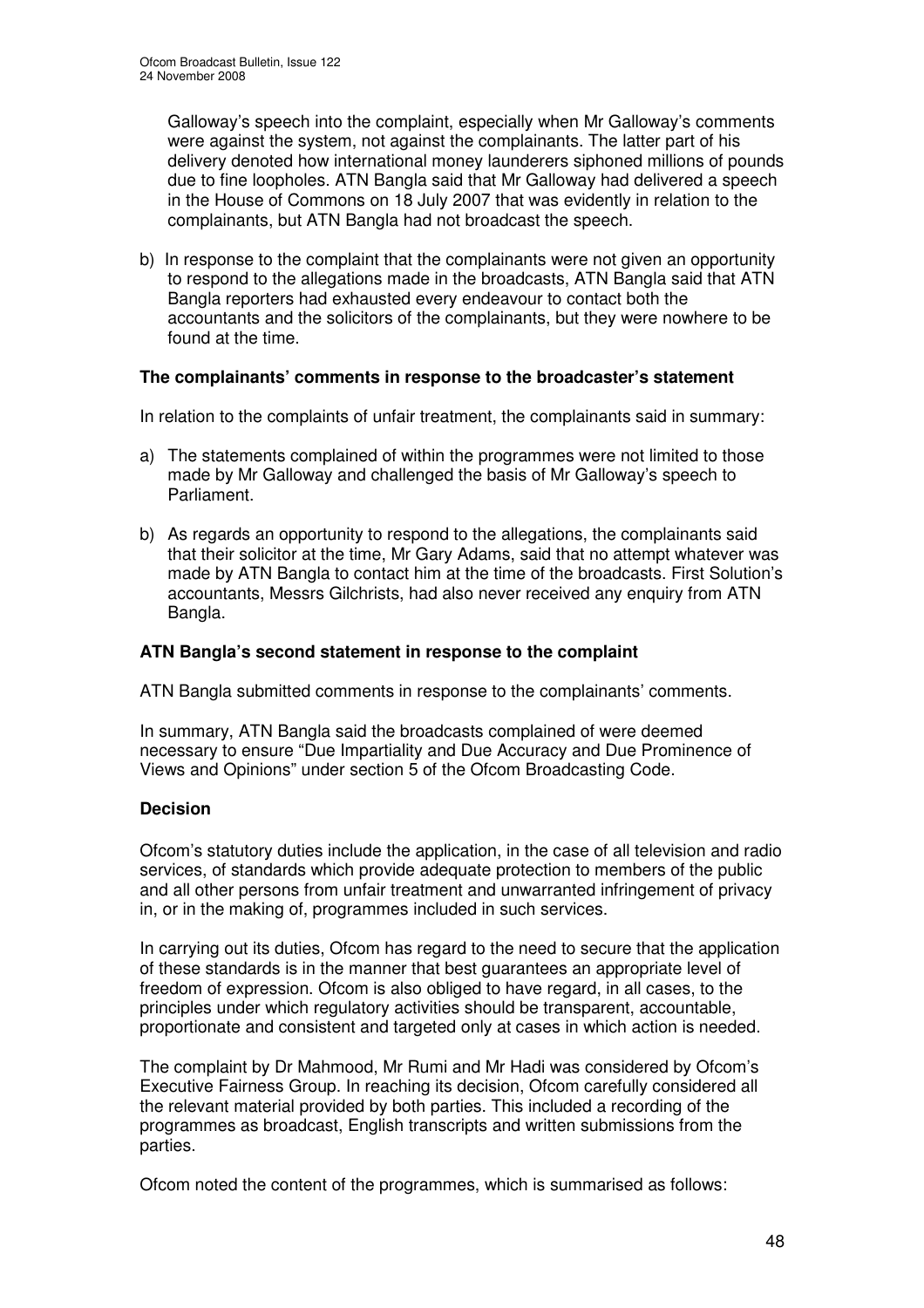## *News Item*

On 2 July 2007, ATN Bangla broadcast editions of its news programme during which an item reported that First Solution had gone into liquidation and that hundreds of customers had lost hope of receiving their money. The directors were named in connection with the problems.

## *Eyes of ATN*

On 2 July 2007, the programme referred to the collapse of First Solution and alleged that the directors, who were named, had stolen money from customers. The situation was discussed by George Galloway MP and a number of interviewees, who were critical of First Solution and the directors.

On 9 July 2007 the programme discussed the collapse of First Solution again, and during the programme the directors were criticized and accused of stealing money.

a) Ofcom first considered the complaint that Dr Mahmood, Mr Rumi and Mr Hadi were unfairly portrayed in the broadcasts.

In considering this part of the complaint Ofcom took account of Practice 7.9 of Ofcom's Broadcasting Code ("the Code"), which states that before broadcasting a factual programme, broadcasters should take reasonable care to satisfy themselves that material facts have not been presented, disregarded or omitted in a way that is unfair to an individual or organisation.

i) Ofcom first considered the complaint that the programmes unfairly suggested that the directors had acted dishonestly and embezzled money belonging to others. Ofcom noted that in addition to what Mr Galloway had said about the company, a number of other comments were included about the collapse of First Solution in the programmes. For example, on the news item on 2 July 2007, the presenter said:

*"First Solution has gone into liquidation after taking a lot of money from the Bangladeshis living in Britain".*

On the same date, "Tanya" said on *Eyes of ATN*:

*"They have stolen money from people who do hard labour to earn money. I think wherever the public find the directors, the public should do their own justice. I think that would be best. I think if the media wants to bring these people down and do justice the public will support them. I request to all the public if we do not stand united against these thieves then we will not be able to live in this country peacefully because when we go to the banks they will see that we are Bengali and think that we are all frauds".*

Also on the same programme, a contributor, Mr Forid Uddin, said:

*"I feel sad for the people who have had their money stolen by them. Fazal Mahmood, you have property here and you have property in Bangladesh. Sell everything and give the people's money back. If you do not, I can promise you that you will not be able to live in this country, you will not be able to live in Bangladesh, and wherever we find you we will do justice. Do not lie anymore, there are limits to lying. The agents are not to blame because you stole the money so you need to give it back".*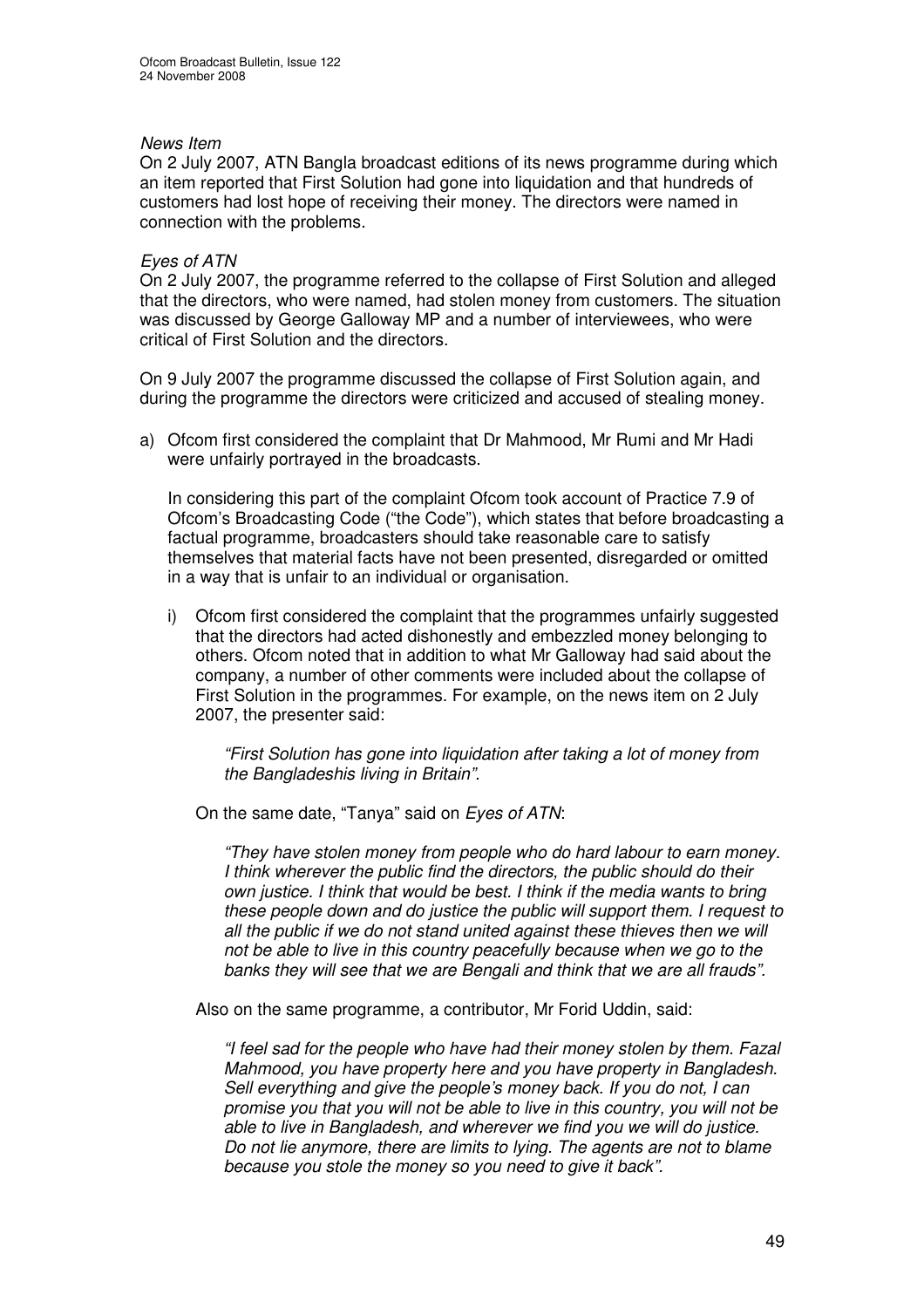Later on in the programme, Mr Galloway said:

*"We will stand by the people who have been robbed of their hard earned money. This money represents the sweat off the brow of the hardest working people in Britain. It's the money earned through hard work that these criminals have stolen. I want to know from the police where the money is. Where are the millions of pounds? I'll tell you where it is. It's in properties in Dubai; it's invested in the Arabian Gulf. It's been sorted away for the benefits of the thieves and if I have to go to Dubai and go knock on the doors where the money is I'll do it".*

Towards the end of the programme, the presenter said*:*

*"First Solution has stolen the money from hard working people".*

On the *Eyes of ATN* programme on 9 July 2007, "Salik" stated:

*"Our community's money has been stolen… We should all work together to catch these culprits so they cannot deceive our community anymore. We should all get together with the media to achieve this. They are an international crooks group… ATN is shown worldwide and I am grateful that you are asking me questions. It seems that the other channels only broadcast its support for the people who have stolen the money. They only show part of the piece and do not show any negative things against them. Only what is in support of the thieves they show. Anything said against these thieves, they never show".*

On the same programme, Mr Mustafizur Rahman stated:

*"First Solution head office has stolen this money and then closed their offices".*

In Ofcom's view whatever the reason for the collapse of First Solution, it was clear that it had a devastating effect on many of the company's customers. It was legitimate for ATN Bangla to cover the story and to allow people affected by it to air their views. However, it was also incumbent on ATN Bangla to ensure that it had clear and robust measures in place to ensure that, in doing so, it did not allow unfairness to result to the directors of First Solution. Ofcom noted that many of the statements made about the directors by presenters and contributors to the programmes were clear allegations of dishonesty. For example, the news presenter said on 2 July 2007 that the company had gone into liquidation *"after taking a lot of money..."*. Furthermore, following this comment, callers to the *Eyes of ATN* programmes aired similar views about the directors of First Solution.

Ofcom took the view that ATN Bangla did not have systems in place to ensure that the directors of First Solution were not treated unfairly in its programmes. The presenter of *Eyes of ATN* did little to moderate effectively the views being expressed about the directors and the serious allegations that were made against them. In Ofcom's view this represented a serious failure on the part of ATN Bangla to ensure that its broadcasts did not result in unfairness to the Dr Mahmood, Mr Rumi and Mr Hadi.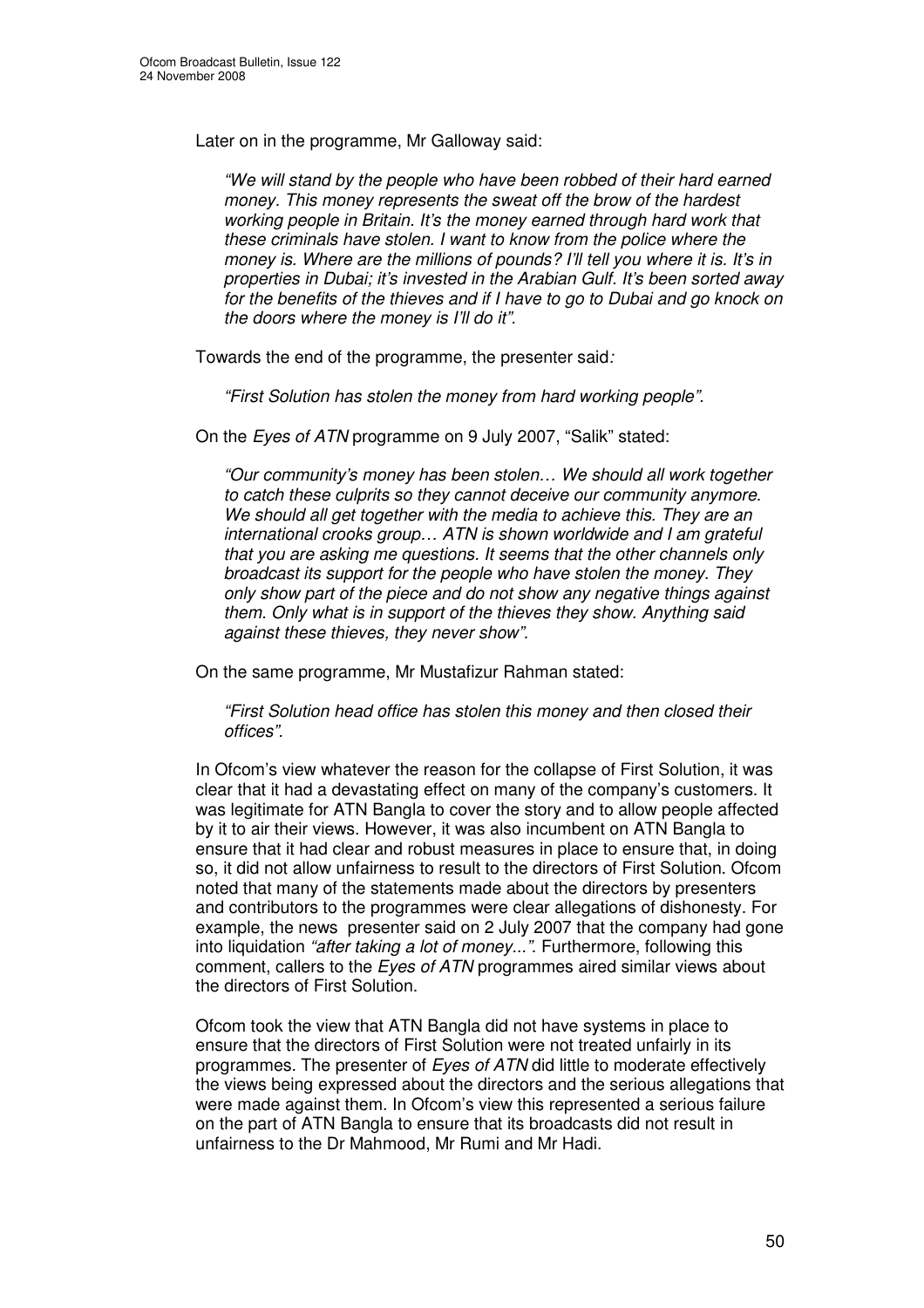Furthermore, as set out under head b) of the decision below, the directors of First Solution were not given an appropriate and timely opportunity to respond to the allegation.

In all these circumstances, Ofcom found that the inclusion of these allegations without ATN Bangla properly providing the basis for them was unfair to Dr Mahmood, Mr Rumi and Mr Hadi.

ii) Ofcom next considered the complaint that the editions of *Eyes of ATN* complained of included unfair and damaging statements suggesting that the directors should be found and punished.

In considering this complaint, Ofcom took into account the references to First Solution and the directors as set out in the summary of the programmes at the beginning of this decision and other comments made during the programmes complained of. As set out under decision head a) i) above, Ofcom takes the view that if contributors are allowed to make statements such as those set out in the summary of the programmes and under decision head a) i) above, the broadcaster must ensure that this is done in such a way as to avoid unfairness.

As set out above, in Ofcom's view the presenters did little to moderate effectively the views being expressed about the directors. An unidentified man said on *Eyes of ATN* on 2 July:

*"They should all be brought here, beaten with shoes and then be hanged. They have sat in the mosque and stolen from people".*

The presenter made no comment in response to this suggestion.

In Ofcom's view, ATN Bangla, through its presenters, made serious allegations about the directors of First Solution and permitted further such allegations by contributors to the programmes to be broadcast during the *Eyes of ATN*. This was done without an appropriate basis for the allegations. To permit statements such statements as those referred to under this decision head to be broadcast was unfair. This was because they were clearly made on the assumption that the directors were dishonestly involved in some way in the collapse of First Solution. No attempt was made by the presenter to question or moderate such an extreme suggestion by the caller under head ii). In Ofcom's view this represented a failure on the part of ATN Bangla to ensure that its broadcasts did not result in unfairness to the directors of First Solution.

b) Ofcom next considered the complaint that Dr Mahmood, Mr Rumi and Mr Hadi were not given an appropriate and timely opportunity to respond to the allegations made in the programmes.

In considering this part of the complaint Ofcom took account of Practice 7.11 of the Code, which states if a programme alleges wrongdoing or incompetence or makes other significant allegations, those concerned should normally be given an appropriate and timely opportunity to respond.

Ofcom has considered the two sub-heads of complaint together as they appear to raise the same issues.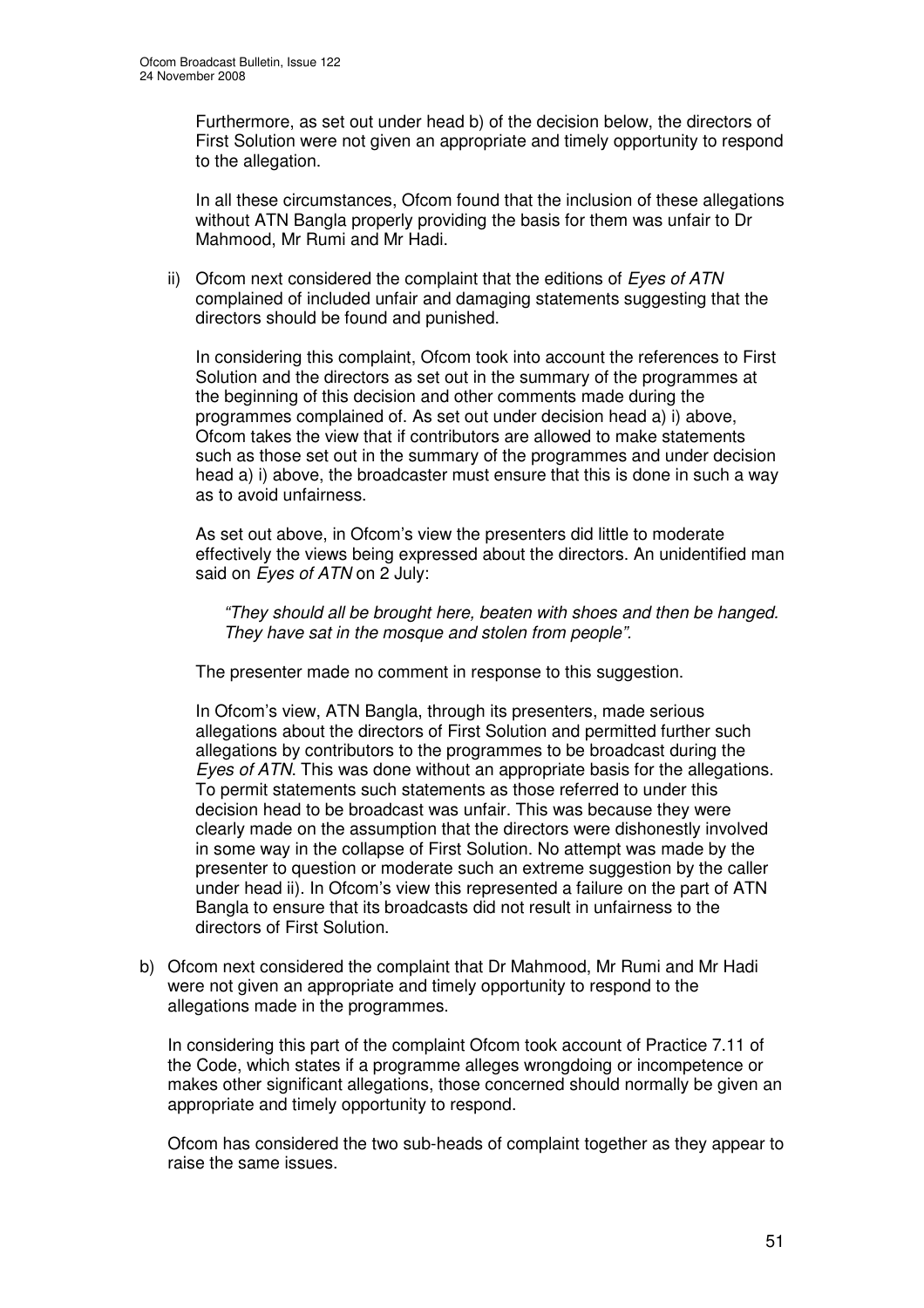As set out under decision head a) above, Ofcom took the view that many of the allegations made about the directors of First Solution were extremely serious. Serious claims of dishonesty were made about them, both in terms of their handling of First Solution and the ways in which they were alleged to have benefited from their customers' losses. In these circumstances, it was incumbent on ATN Bangla to provide the directors with an appropriate and timely opportunity to respond to the allegations. Ofcom noted ATN Bangla's assertion that such opportunities were offered, but Ofcom has not been provided with copies of any letters or any other communications inviting the directors or their representatives to take part or setting out questions for them to answer. Ofcom is therefore not satisfied that the directors of First Solution were given an appropriate and timely opportunity to respond to the serious allegations made about them.

Ofcom therefore found unfairness to Dr Mahmood, Mr Rumi and Mr Hadi in this respect.

**Accordingly Ofcom has upheld the complaint of unfair treatment in the broadcast from Dr Mahmood, Mr Rumi and Mr Hadi cast of the programme.**

**Ofcom has directed ATN Bangla to broadcast a summary of this finding.**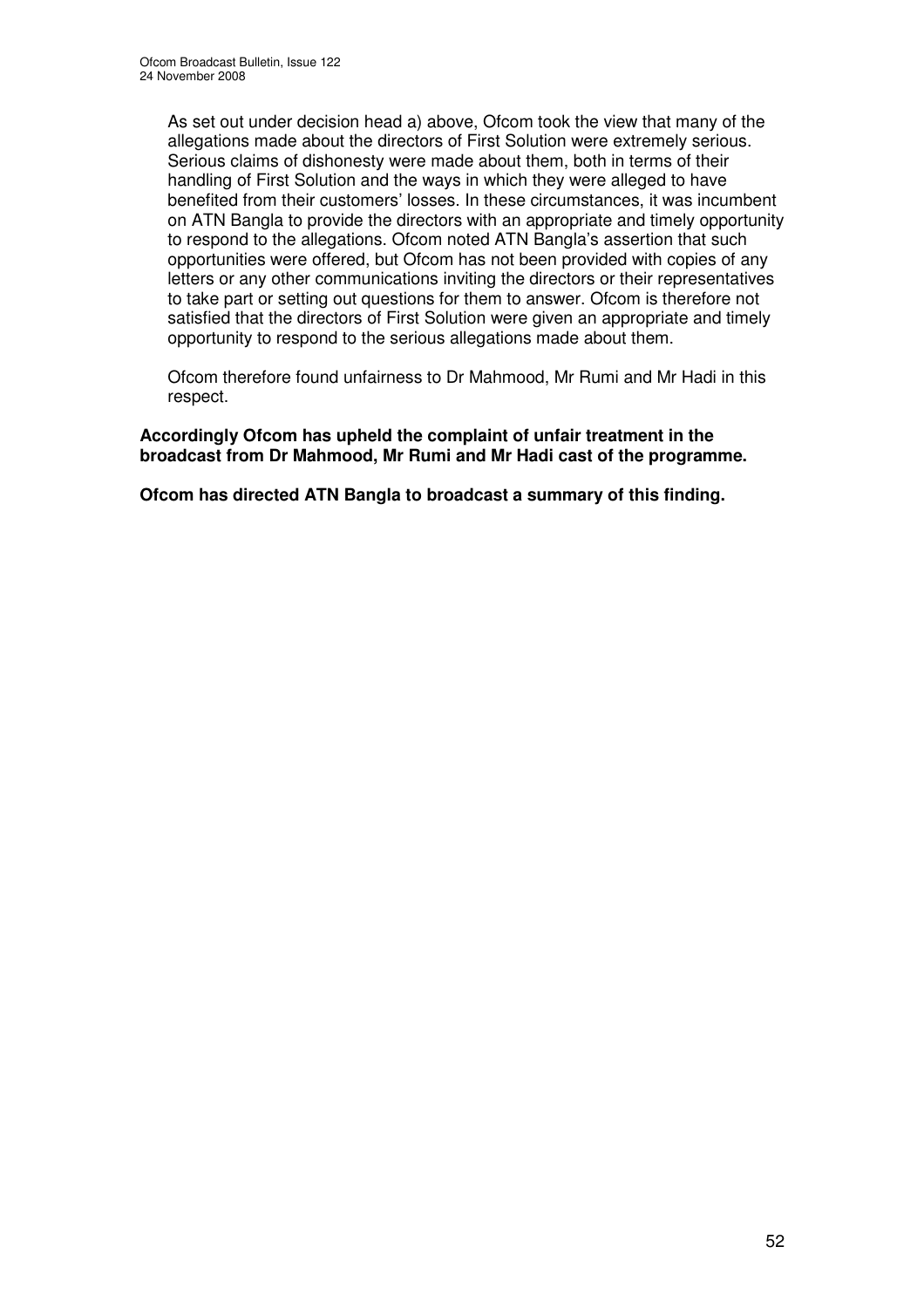# **Not Upheld**

**Complaint by Miss Tahmina Mahmood on her own behalf and on behalf of Aysha Mahmood, Ishrat Mahmood (a minor), Sanjida Mahmood (a minor) and Ridwan Mahmood (a minor)**

*Friday Plus, Bangla Television, 29 June, 6, 13 and 20 July, 3 and 17 August and 7 September 2007*

**Summary:** Ofcom has not upheld this complaint of unfair treatment and unwarranted infringement of privacy made by Miss Tahmina Mahmood on her own behalf and on behalf of Mrs Aysha Mahmood, Ishrat Mahmood (a minor), Sanjida Mahmood (a minor) and Ridwan Mahmood (a minor).

During the period from June to September of 2007, Bangla TV, which broadcasts to the UK's Bengali community, broadcast a number of programmes that reported on the collapse of First Solution Money Transfer Limited ("First Solution"), a money transfer company. The story featured in an edition of the phone-in programme, "Bangladesh Protideen", various editions of Bangla TV's daily news programmes and editions of its phone-in programme, "Friday Plus". During the programmes, references were made to the affairs of the company, to the company's directors and to the directors' families.

Miss Mahmood, the daughter of Dr Fazal Mahmood, one of the directors of First Solution, complained that she, her mother and her siblings were treated unfairly in the broadcasts and that their privacy was unwarrantable infringed in the making and the broadcast of the programmes.

In summary Ofcom found the following:

- Whilst the inclusion of comments from callers about punishments that should be meted out to Miss Mahmood, her mother, brother and siblings were unpalatable and offensive to them, no accusations were made about them that resulted in unfairness.
- The filming from the public highway of footage of the family home and car did not amount to an infringement of Miss Mahmood's privacy or that of her mother and siblings in the making of the programmes.
- The broadcast of footage of the family home, filmed from the public highway, did not amount to an infringement of Miss Mahmood's privacy or that of her mother and siblings.
- The broadcast of footage of the family car, the registration number of which was partially obscured, did not amount to an infringement of Miss Mahmood's privacy or that of her mother and siblings.

# **Introduction**

During the period from June to September 2007, Bangla Television ("Bangla TV"), which broadcasts to the Bengali community, included references in *Bangladesh Protideen*, news items and in editions of a current affairs programme, *Friday Plus,* to problems involving First Solution Money Transfer Ltd ("First Solution"). First Solution was a money transfer company, which became insolvent during that period, causing extensive financial loss to many people in the Bangladeshi community. One of the directors of First Solution was Dr Fazal Mahmood who was subjected to criticism in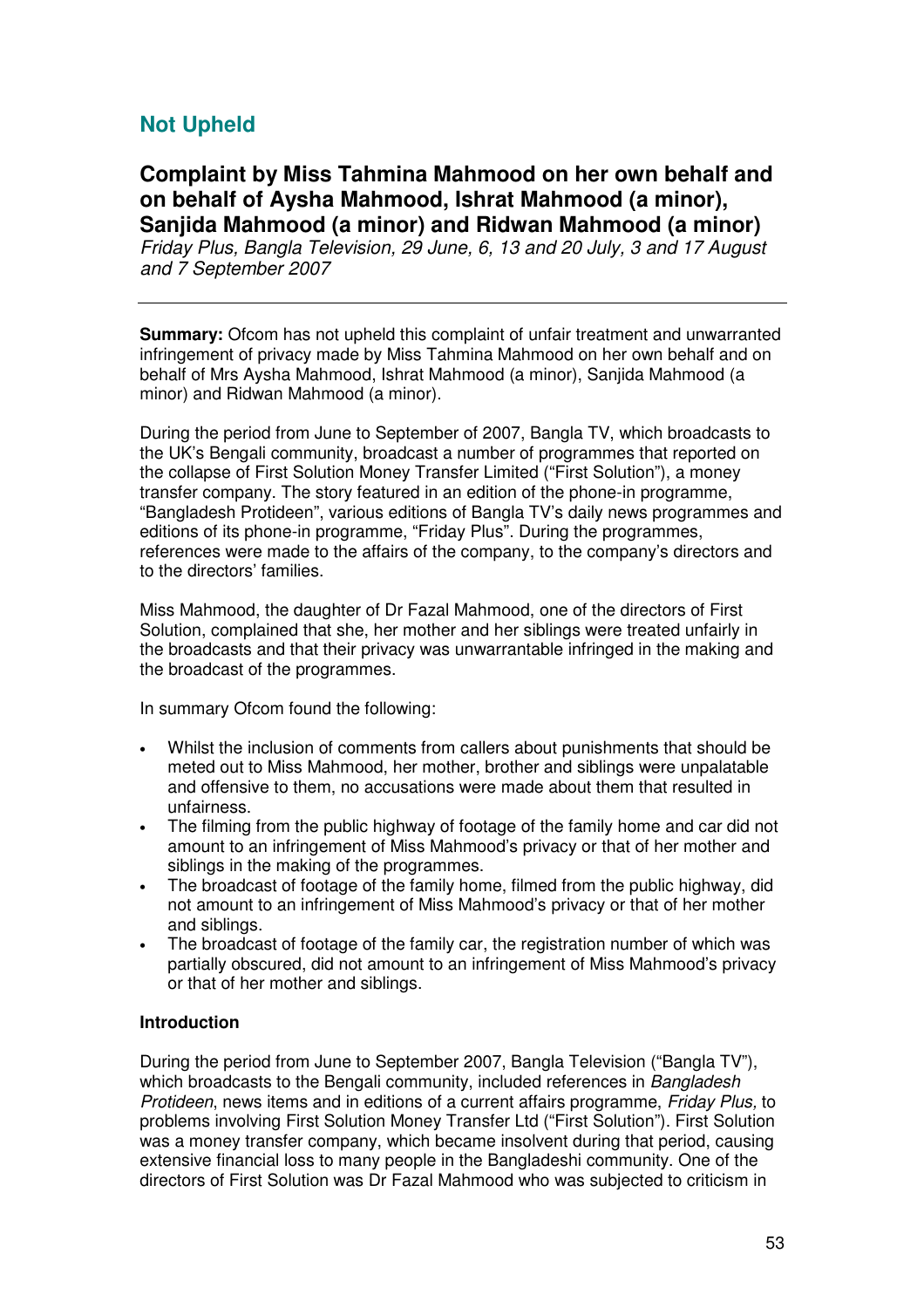the programme. During the broadcast of some editions of *Friday Plus*, references were made to his family.

Miss Tahmina Mahmood complained that she, her mother, her sisters and her brother were treated unfairly in the programmes and that their privacy was unwarrantably infringed in both the making and broadcast of the programmes.

# **The Complaint**

## **Miss Mahmood's case**

In summary, Miss Mahmood complained that she, her mother, her brother and her sisters were treated unfairly in the programmes in that:

a) Miss Mahmood's name was mentioned in the programme on 6 July 2007 by a caller who falsely stated that she had said that her father had properties worth millions. A guest on the same programme said that the directors' children would be classed as thieves for the rest of their lives. Nothing was done by the presenter to stop these statements being made. A guest on the programme on 17 August 2007 said that if he had done what Dr Mahmood had done his children would call him the father of thieves.

In summary, Miss Mahmood complained that her privacy and that of her mother, brother and sisters, was unwarrantably infringed in the making of the programmes in that:

b) Footage of the family home and car registration was recorded without the consent of the family.

In summary, Miss Mahmood complained that her privacy and that of her mother, brother and sisters, was unwarrantably infringed in the broadcast of the programmes in that:

- c) Footage of the family home was broadcast in the programme on 29 June 2007, zooming into the street name and door number. This was not warranted in relation to a report about the collapse of a business. A document was shown with the family's home address printed on it. This meant that the family could not stay in the house.
- d) Footage zooming in on the registration plate of the family car was included in the programme on 29 June 2007.

By way of background, Miss Mahmood said that Bangla TV had presented incorrect information about the situation with First Solution from the beginning to incite hatred against her father. First Solution had collapsed as a result of a call made to another programme broadcast on Bangla TV. In this call a prominent businessman incorrectly stated that First Solution had gone bankrupt. This was followed by chaos and panic in the Bengali community. Miss Mahmood also said by way of background that criticisms were made of Dr Mahmood without considering what the consequences would be for the family members and that their lives were put in danger as a result of the broadcasts; the family could not stay in the house; and the family could not go out in the car.

#### **Bangla TV's case**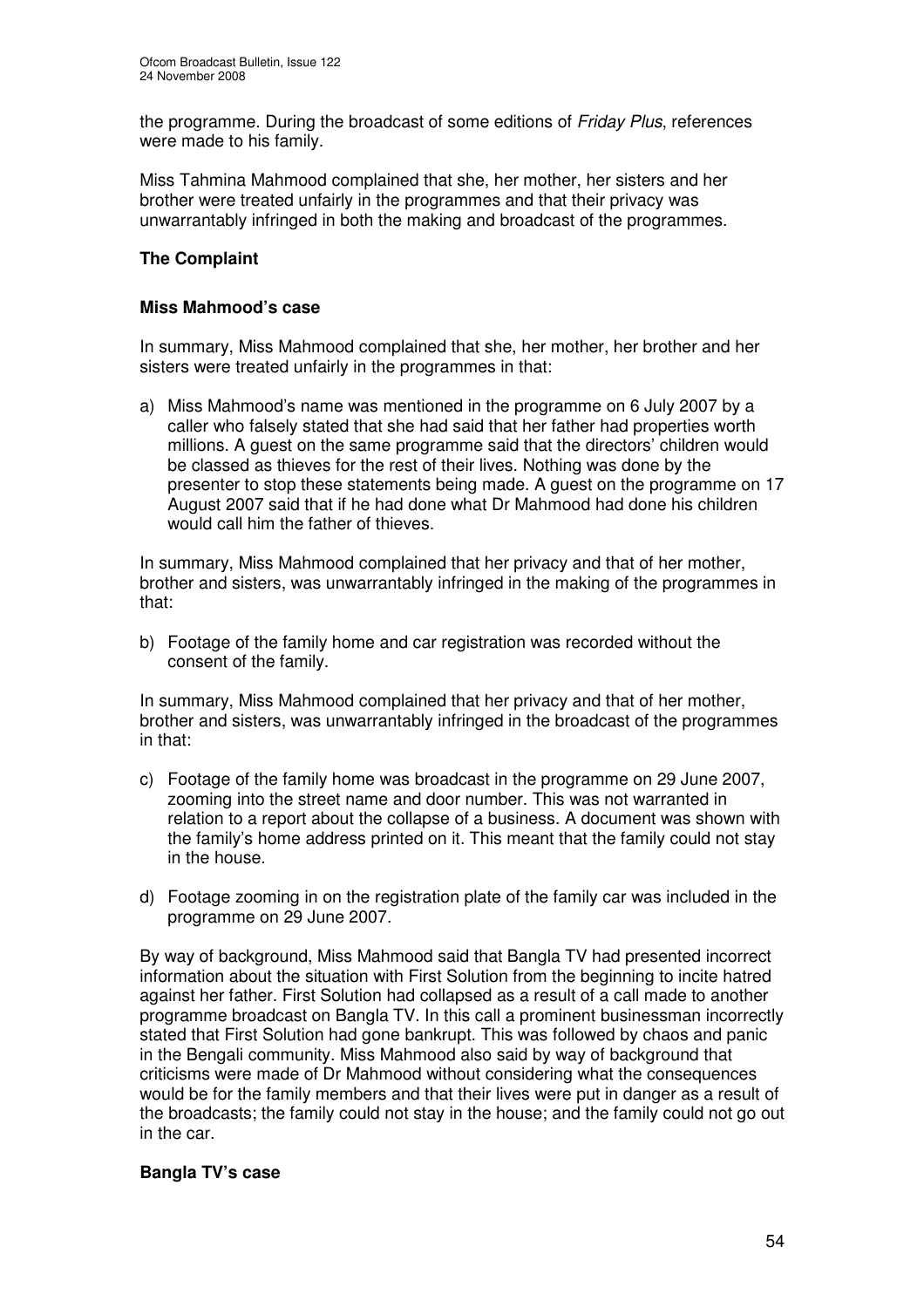Bangla TV responded to the complaint of unfair treatment as follows:

a) In response to the complaint that Miss Mahmood was named and her family members referred to, Bangla TV said that it was correct that on 29 June 2007 a caller aired on *Friday Plus* had made a reference to setting *"the directors' mothers and sisters naked on the streets"*. Bangla TV said that, unfortunately, the presenter had been momentarily distracted by messages in her earpiece and was unable to hear the caller's comments fully. She had been able to ascertain the gist of what was being said and to ensure that the call was cut short so as not to encourage the caller. The presenter quickly moved on to speaking with a guest on the show. It was clear from previous and subsequent comments by the presenter that such actions would not be condoned.

Bangla TV said that it was correct that Miss Mahmood's name was mentioned by a caller to the programme on 6 July 2007. Immediately after Miss Mahmood's name was mentioned, the presenter stopped the caller and stated that no information about the director's children could be discussed on the programme. With reference to the complaint that a caller was allowed to state on the same programme that the directors' children would be classed as thieves, Bangla TV said that the transcript provided by the complainants was incorrect and that the caller said:

*"Please inform Mr Mahmood, Hadi and Bashon that they and their families are part of our Bengali community. If they live in the community we would not want their children to be identified as the children of thieves"*

Bangla TV said that the presenter stopped the caller from continuing and that the statement was made in the spirit of inclusive cohesion and not out of a desire to ostracise the directors' children.

Bangla TV said that a comment was made by a guest on the programme on 17 August 2007. The guest said:

*"I feel that if I was in his situation my children would feel ashamed to call me dad. If I was to steal public money like this then my children would call me a father of thieves"*

The guest was not calling anyone the father of thieves, but stating that this was what his own children would call him should he have done something like this. The statement was positive in its intent.

Bangla TV said that Miss Mahmood's comments were understandably subjective and personal, but that Bangla TV had only presented factual details in relation to First Solution and no reason to incite hatred against Dr Mahmood and his family. Bangla TV said that the presenter specifically stated that no discussion regarding the directors' children should take place. Some callers did comment on Dr Mahmood's' family and his children, however they were reminded and instructed to desist from such comments.

In summary, Bangla TV responded to Miss Mahmood's complaint that her privacy and that of her mother, sisters and brother was unwarrantably infringed in the making and broadcast of the programmes as follows:

b) Bangla TV did not specifically respond to the complaint that the recording of footage of the family home and car registration without consent was an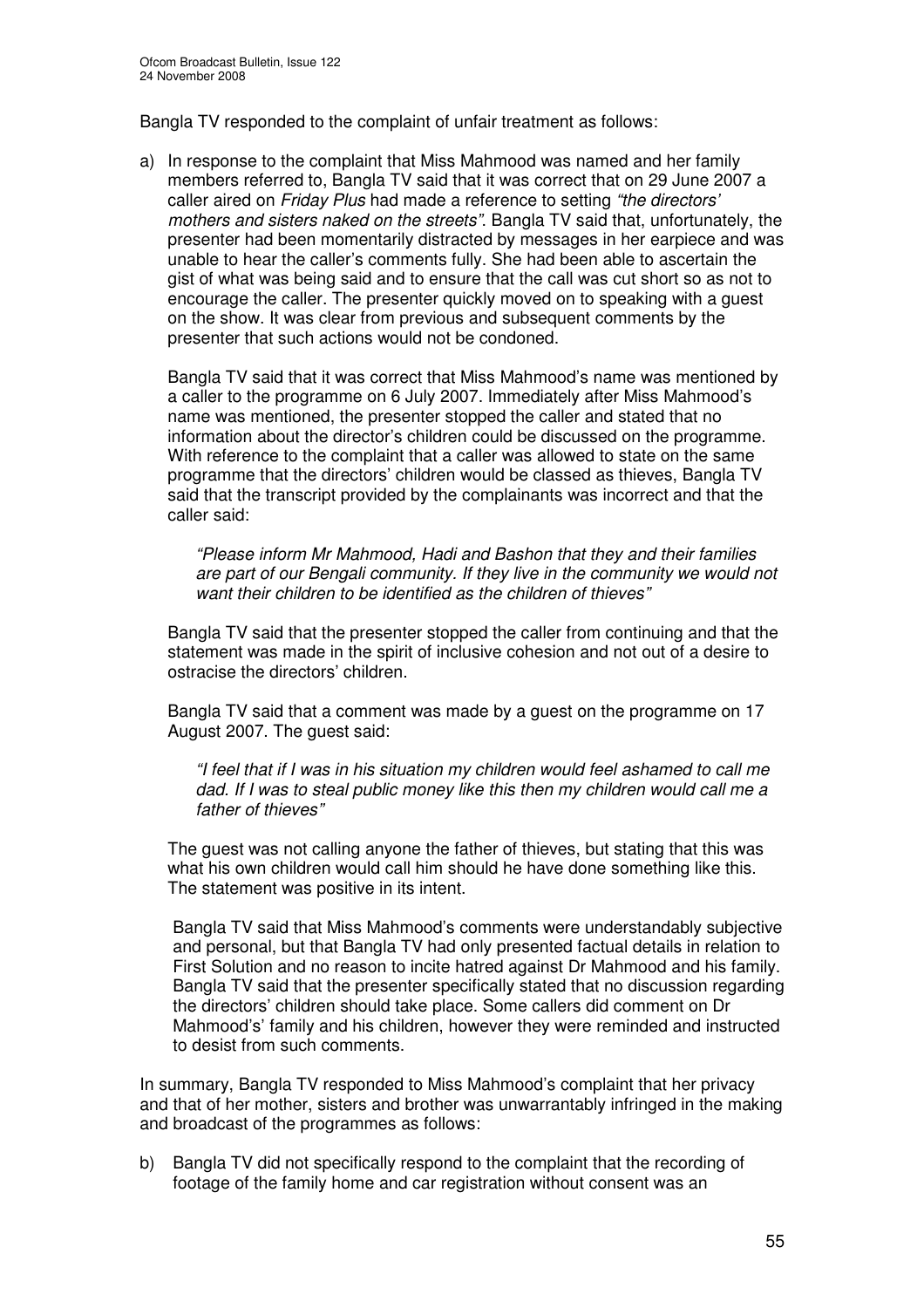infringement of Miss Mahmood's privacy and that of her mother and siblings in the making of the programme.

c) In relation to the broadcast of footage of the family home, Bangla TV accepted that footage of the family home was shown in the programme on 29 June 2007. Bangla TV said that the street name was not identified. Bangla TV said that on the same programme a caller said:

*"We have to find out where they are and where they live so we can go to them. Also we need to know where they live in Bangladesh so we can take action there also".*

The presenter replied:

*"We cannot give you any advice like this. It's your opinion".*

This made it clear that Bangla TV and the presenter did not at any stage intentionally disclose the personal information of the director and their families.

Bangla TV also acknowledged that a copy of the Companies House shareholder document was shown on the programme of 29 June 2007. This was displayed only fleetingly and specifically showed the share capital of First Solution and not the personal details of the company directors.

d) In relation to footage of the registration plate of the family car, Bangla TV said that the car registration was shown but was partially obscured.

## **Miss Mahmood's comments in response to Bangla TV's statement**

In response to Bangla TV's statement in response to the complaint that Miss Mahmood and her family members were portrayed unfairly, Miss Mahmood said in summary:

a) Miss Mahmood said that it was highly unlikely that the presenter would be able to remember the exact show, the exact comment and to recall that she was listening to her control room instead of the caller at that point. Even if that was the case, it did not explain all the other instances when callers were abusive.

Miss Mahmood said that in the first few programmes very little attempt was made to stop callers from making offensive comments. Instead they were encouraged, allowed to continue and were even thanked for their comments.

As regards the comment referred to from the programme on 17 August 2007, Miss Mahmood said that the fact was that the guest was calling her father a thief. Neither anyone at Bangla TV nor any of the guests or callers had any proof of this nor would they find such proof. Therefore no one should have been allowed to make these comments as though they were facts, because to do so was likely to and did incite hatred against the directors and in turn made their children victims as well as putting them all in danger. Miss Mahmood did not accept that the statement was positive in its intent. She said that the caller was saying that the children had a thief for a father and that they should be ashamed of him. This was offensive and Miss Mahmood's family found it disturbing that people believed that their father was a thief.

In summary, Miss Mahmood said in response to Bangla TV's statement relating to unwarranted infringement of privacy in the making and broadcast of the programme: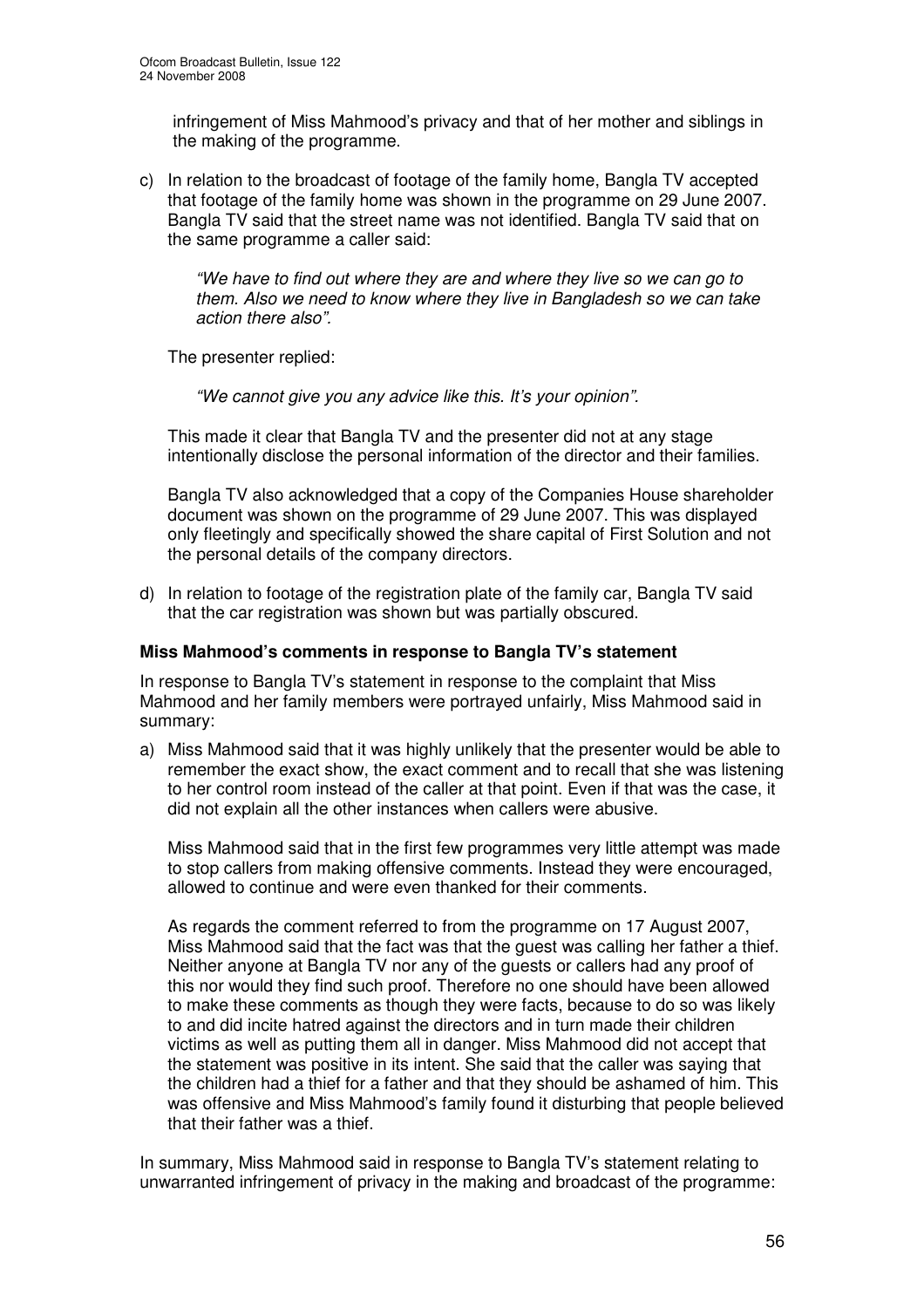- b) Miss Mahmood made no further comments regarding this head of complaint.
- c) The family home was shown without any permission. Miss Mahmood did not accept that Bangla TV and the presenter did not at any stage intentionally disclose the personal information of the directors and their families. She said that there had been no point in showing the house, house name and a document with household addresses, only then to say that this was not an attempt to intentionally disclose personal information. There was no need to show any of this in relation to the collapse of First Solution.
- d) Miss Mahmood said that the car number plate was not obscured and could be seen very clearly, as the programme makers zoomed right into the number plate. Again Miss Mahmood said that there was no need to show this.

#### **Bangla TV's second statement in response to the complaint***.*

On 9 May 2008 Bangla TV wrote to Ofcom following the comments from the complainants, but did not respond to the issues set out above

#### **Decision**

Ofcom's statutory duties include the application, in the case of all television and radio services, of standards which provide adequate protection to members of the public and all other persons from unfair treatment and unwarranted infringement of privacy in, or in the making of, programmes included in such services.

In carrying out its duties, Ofcom has regard to the need to secure that the application of these standards is in the manner that best guarantees an appropriate level of freedom of expression. Ofcom is also obliged to have regard, in all cases, to the principles under which regulatory activities should be transparent, accountable, proportionate and consistent and targeted only at cases in which action is needed.

The complaint was considered by Ofcom's Executive Fairness Group. In reaching its decision, Ofcom carefully considered all the relevant material provided by both parties. This included recordings of the programmes as broadcast, English transcripts, Bengali transcripts with independent translations of some parts of some of the broadcasts and written submissions from the parties.

Ofcom noted the content of the programmes and summarised it as follows:

On 29 June 2007 Bangla TV broadcast an edition of *Friday Plus* that reported at length on the collapse of First Solution. The presenter, the reporter, and callers into the programme referred to misappropriation of money by the directors. Footage of Dr Mahmood's family home and car was included and a caller said:

*"We should all go to their homes in Bangladesh and set their mothers and sisters naked in the streets"*.

On 6 July 2007, Bangla TV broadcast an edition of *Friday Plus* where they reported on First Solution again. It was stated that it had been *"proven that they truly have been running a business to deceive people".* The programme included criticisms of the company and of the directors and included footage of them but not their home or car. A caller said: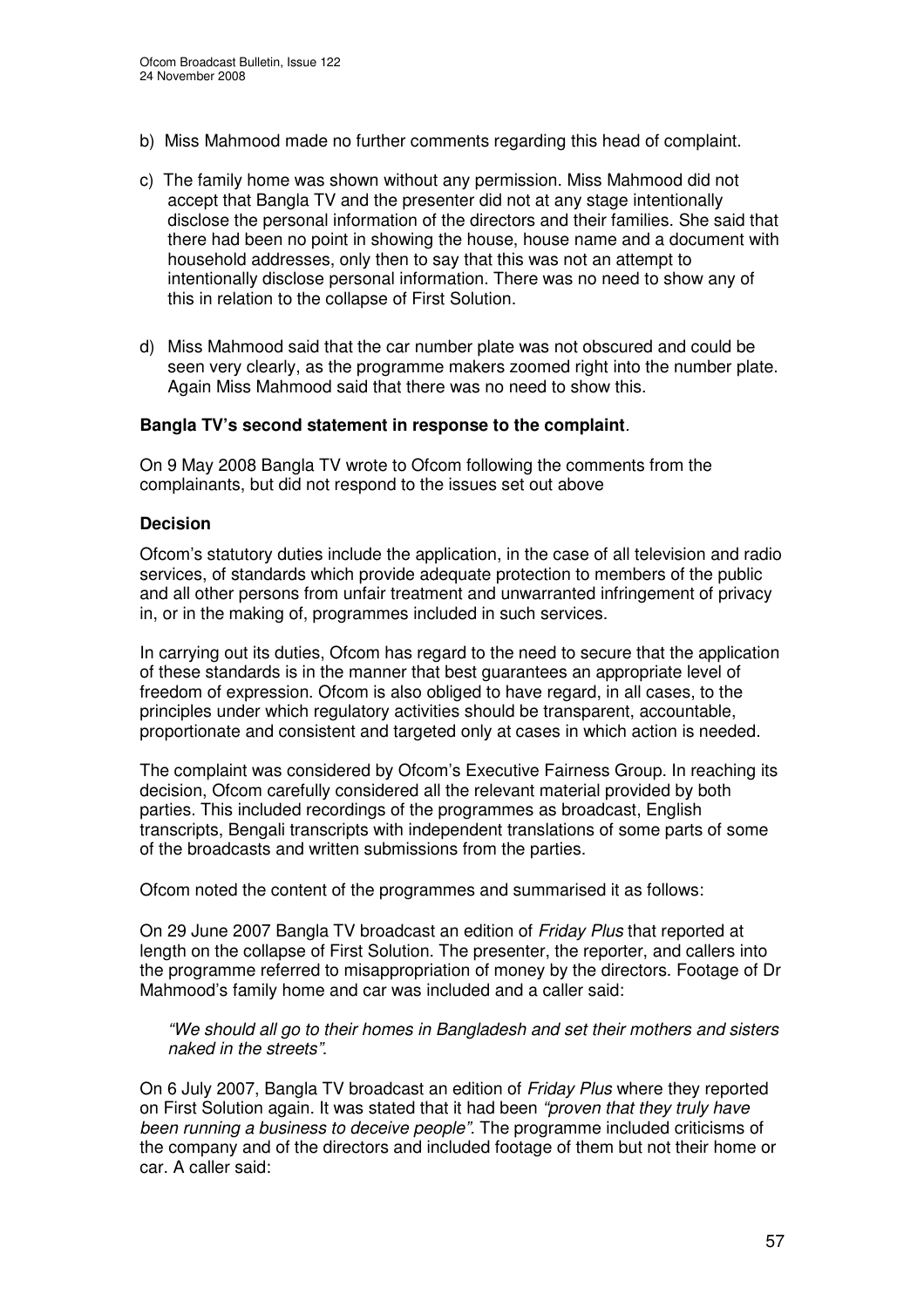*"I want to say that I have some information that I got from Dr Fazal Mahmood's daughter, Tahmina Mahmood. He has £5million assets. If he sells one or two properties then he will be able to return the money back to the community"*.

A guest said that sons of the directors of First Solution would be called thieves.

On 13 July 2007, the story was reported again, with callers telling stories of the money they had lost. Again the programme included criticisms of First Solution and its directors, from presenters, guests and callers. A caller said:

*"Not even his wife would vote for him. She and his children should throw him out of the house"*.

On 20 July 2007, the story was reported in similar terms and the directors named. Dr Mahmood called the programme and spoke about the situation from First Solutions' point of view. There was no mention of Dr Mahmood's family. On 3 August 2007 the programme reported briefly on the situation and included criticisms of the company and its directors. Again there was no footage of the family home, nor any mention of the family.

On 17 August 2007, the subject was included briefly, again with criticisms of First Solutions and Dr Mahmood. A guest said:

*"I feel that if I was in his situation my children would feel ashamed to call me dad. If I was to steal public money like this then my children would call me a father of thieves*".

On 7 September 2007, there was an update on the situation, with criticisms of the company included in the programme.

a) Ofcom first considered the complaint that Miss Mahmood, her mother, her sisters and her brother were portrayed unfairly.

In considering this part of the complaint Ofcom took account of Practice 7.9 of Ofcom's Broadcasting Code ("the Code"), which states that before broadcasting a factual programme, broadcasters should take reasonable care to satisfy themselves that material facts have not been presented, disregarded or omitted in a way that is unfair to an individual or organisation.

Ofcom noted the references to Miss Mahmood, her mother, her brother and sisters as set out in the summary of the programmes at the beginning of this decision. Ofcom also noted that the programmes complained of included allegations about First Solution and the directors of the company. In Ofcom's view, whatever the reason for the collapse of First Solution, it was clear that it had a devastating effect on many of the company's customers. It was legitimate for Bangla TV to cover the story and to allow people affected by it to air their views. However, it was also incumbent on Bangla TV to ensure that it had clear and robust measures in place to ensure that, in doing so, it did not allow unfairness to result to people referred to in its programmes.

In Ofcom's view it was unpalatable and offensive to Miss Mahmood and the minors on whose behalf she has complained for callers to make suggestions about what punishments or retribution they believed should be meted out to members of Dr Mahmood's family, some of whom were minors. Nor did it appear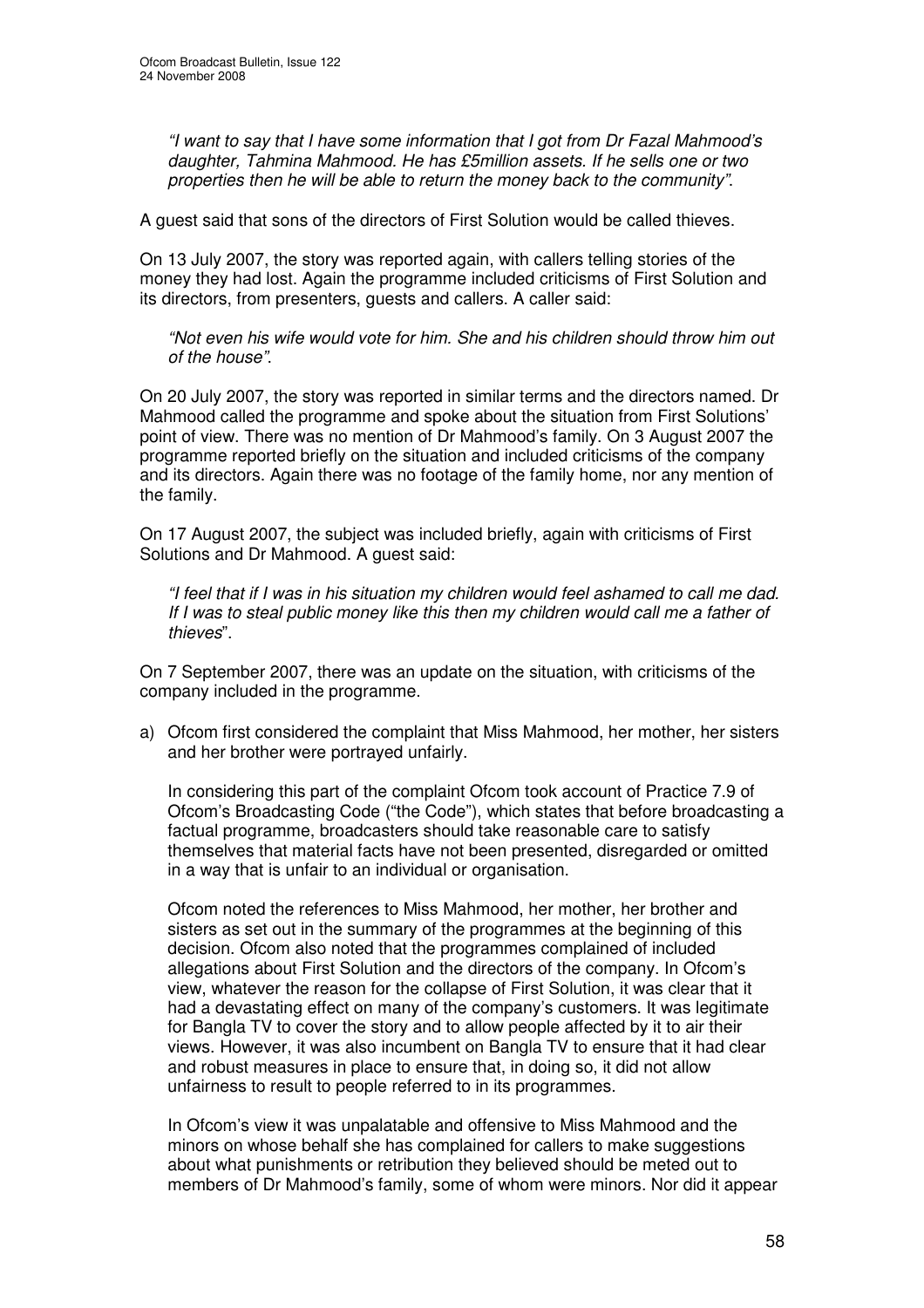that Bangla TV had systems in place to ensure that callers did not make such suggestions or that they were moderated or stopped by the presenters. Ofcom appreciated that the inclusion of these comments would have been distressing for Miss Mahmood, her mother, her brother and here sisters. One caller to *Friday Plus* on 6 July 2007 said:

*"I want to say that I have some information that I got from Dr Fazal Mahmood's daughter, Tahmina Mahmood. He has £5million assets. If he sells one or two properties then he will be able to return the money back to the community"*.

In this instance, Miss Mahmood was referred to by name and information attributed to her. No suggestion of wrong-doing on her part was made by this caller. Furthermore, Ofcom noted that all other references to Miss Mahmood, her mother, brother and sisters were in the context of callers suggesting how they considered the family should be treated or how the family should feel about Dr Mahmood. While measures should have been in place to ensure such comments were not made, no accusations of wrongdoing or involvement in the collapse of First Solution were made about Miss Mahmood or her mother or siblings.

In these circumstances, Ofcom found no unfairness to Miss Mahmood, her mother, her brother or her sisters.

b) Ofcom then considered the complaint that the privacy of Miss Mahmood, her mother and her siblings was unwarrantably infringed in the making of the programme as a result of the recording of footage of their home and car registration.

In Ofcom's view, the line to be drawn between the public's right to information and the citizen's right to privacy can sometimes be a fine one. In considering complaints about the unwarranted infringement of privacy both in relation to the making and the broadcast of the programme, Ofcom must consider two distinct questions: First, has there been an infringement of privacy? Secondly, if so, was it warranted? (Rule 8.1 of the Code).

In considering whether the complainants' privacy was infringed in the making of programmes, Ofcom considered whether they had a legitimate expectation of privacy in relation to the recording of footage of their home and car registration. Ofcom noted that the recording of footage of Dr Mahmood's home was conducted from the public highway, did not intrude on the complainants' personal and family life and nothing was filmed that was not visible to anyone who passed the house.

Taking into consideration these factors, it is Ofcom's view that Miss Mahmood, her mother and her siblings did not have a legitimate expectation of privacy in relation to the filming of footage of their home. Given this Ofcom therefore found that their privacy was not infringed in the making of the programmes and it was not necessary for Ofcom to further consider whether any infringement of privacy was warranted.

c) Ofcom then considered the complaint that the privacy of Miss Mahmood, her mother and her siblings was unwarrantably infringed in the as a result of the inclusion of footage of their home and address in some of the broadcasts.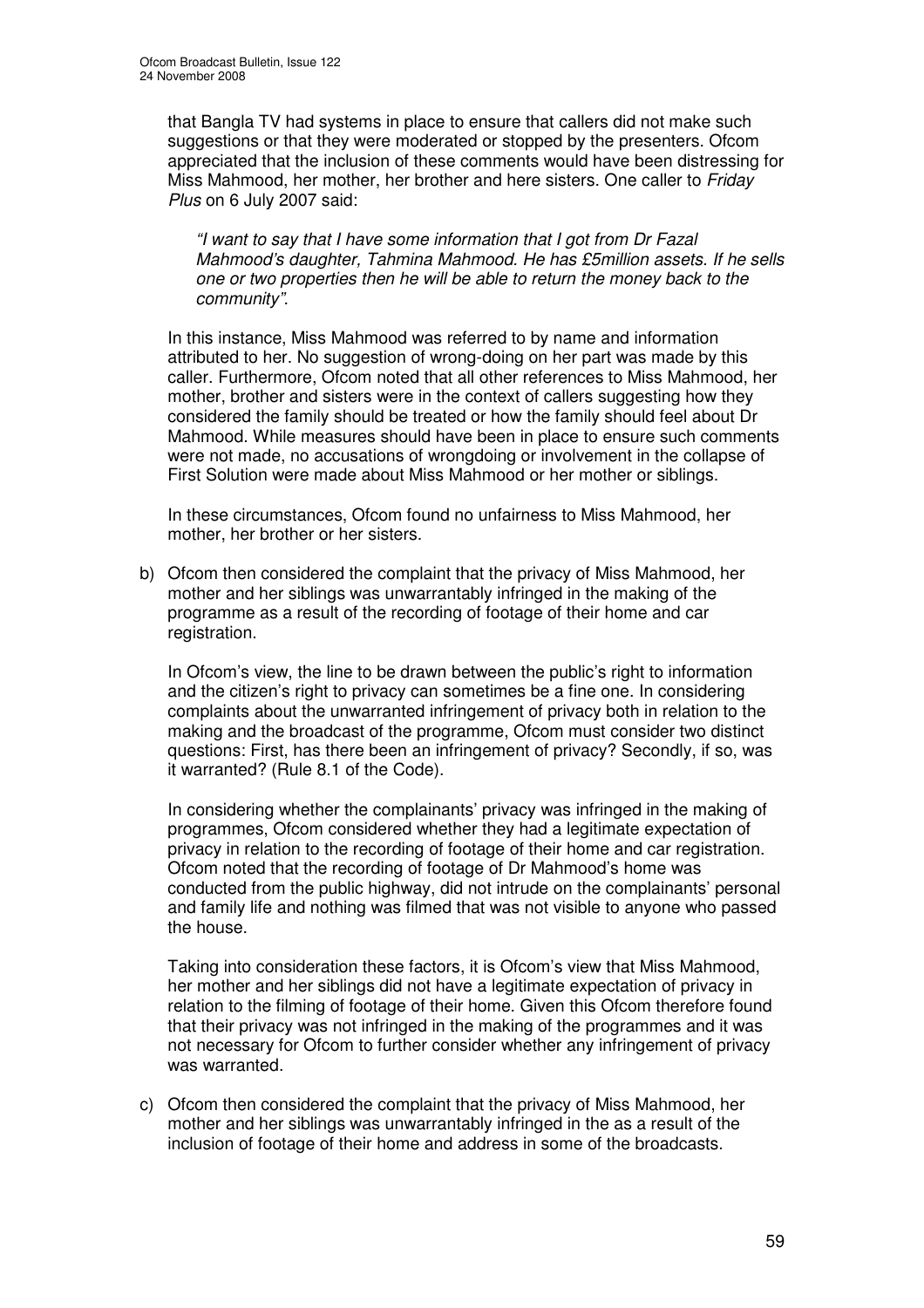In considering whether the complainants' privacy was infringed in the programmes as broadcast, Ofcom considered whether they had a legitimate expectation of privacy in relation to the broadcast of footage of their home. As discussed above Ofcom noted that the footage of the Mahmood family home was filmed from the public highway and that nothing was broadcast that was not visible to anyone who passed the house. Taking into consideration these factors, it is Ofcom's view that Miss Mahmood, her mother and her siblings did not have a legitimate expectation of privacy in relation to the broadcast of the footage of their homes.

Ofcom noted that during the *Friday Plus* programme broadcast on 29 July 2007, footage of a document relating to First Solution was shown on screen. Ofcom also noted that the Miss Mahmood considered that her family's home address was visible. Ofcom took the view that the footage of the documentation was so fleeting and the details so blurred that viewers would not have been able to read any addresses revealed. In these circumstances, no details of the home address were in fact shown. In relation to the address, Ofcom therefore considered that the complainants did not have a legitimate expectation of privacy. Given this, Ofcom found that their privacy was not infringed in the broadcast and it was not necessary for Ofcom to further consider whether any infringement of privacy was warranted.

Given this Ofcom therefore found that their privacy was not infringed in the broadcasts in this respect and it was not necessary for Ofcom to further consider whether any infringement of privacy was warranted.

d) Ofcom then considered the complaint that privacy of Miss Mahmood, her mother and siblings was unwarrantably infringed as a result of the broadcast of footage of the registration plate of their family car.

Ofcom first considered whether Miss Mahmood, her mother and siblings had a legitimate expectation of privacy in relation to the broadcast of footage of the family car. This was the Mahmood's private family car and, in Ofcom's view, the family had a legitimate expectation that footage of the car would not be broadcast. However, Ofcom noted that the registration plate of the car was partially obscured, as it was parked behind a gate which covered some of the letters and numbers of the registration plate, and took the view that the full registration number would not therefore have been revealed to any viewer. In these circumstances, Ofcom considered that there was no infringement of Miss Mahmood's privacy or that of her mother and siblings in relation to the broadcast of the footage of the car registration plate.

Given this, it was not necessary for Ofcom to further consider whether any infringement of privacy was warranted.

Ofcom therefore did not uphold the complaint of unwarranted infringement of privacy in relation to the broadcast of the Mahmood family's car registration plate.

**Accordingly Ofcom has not upheld Miss Mahmood's complaint on her own behalf and on behalf of Aysha Mahmood, Ishrat Mahmood (a minor), Sanjida Mahmood (a minor) and Ridwan Mahmood (a minor) of unfair treatment or unwarranted infringement of privacy in either the making or broadcast of the programme.**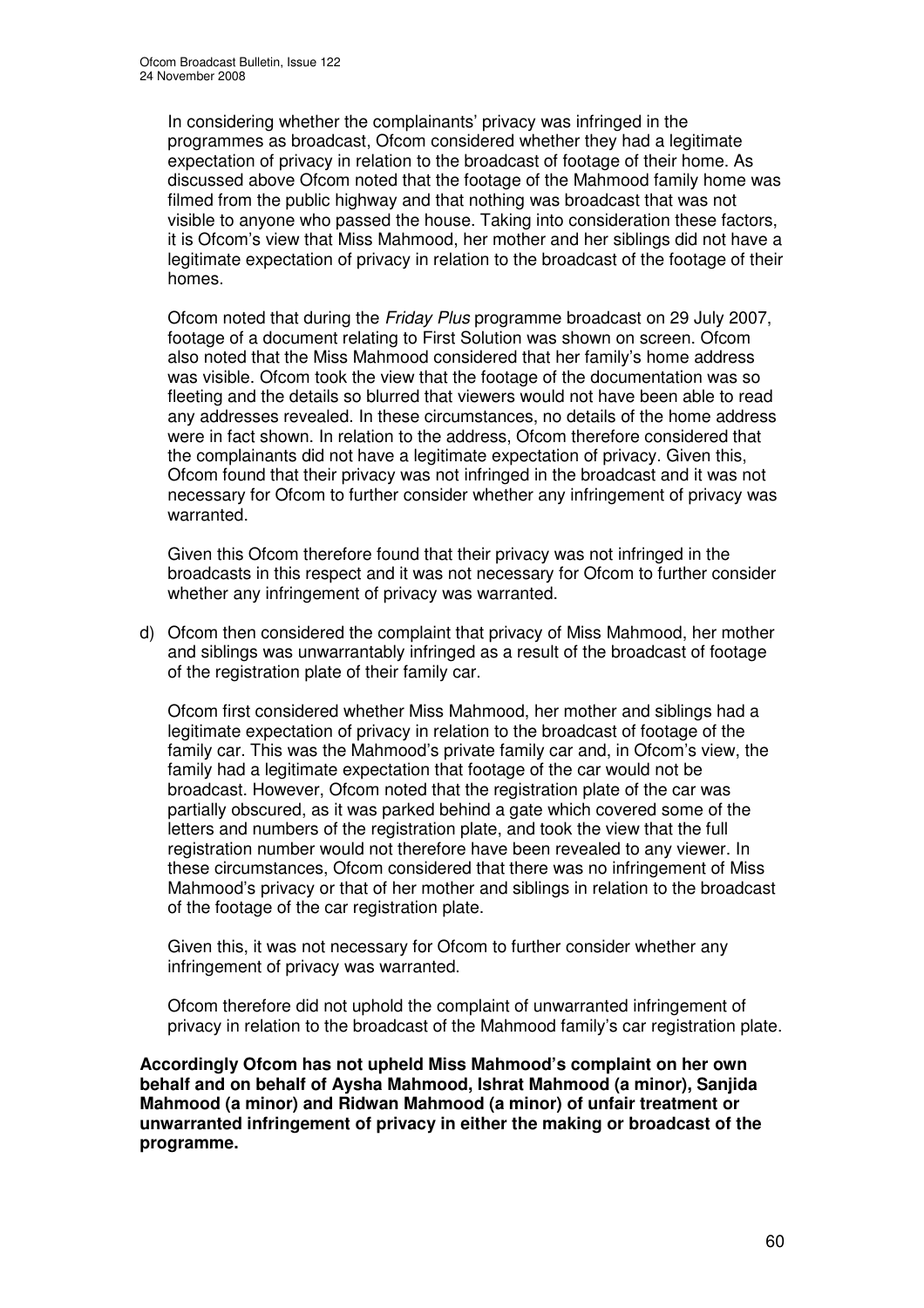# **Other Programmes Not in Breach/Resolved**

# **5 November to 18 November**

| Programme                                          | <b>Trans</b><br>Date | <b>Channel</b>            | Category                                      | No of<br><b>Complaints</b> |
|----------------------------------------------------|----------------------|---------------------------|-----------------------------------------------|----------------------------|
| A Place in the Sun: Home or<br>Away                | 17/10/2008           | Channel $4$               | Crime (incite/encourage)                      |                            |
| A Touch of Frost                                   | 26/10/2008           | ITV1                      | Violence                                      | 1                          |
| <b>Absolution With Tim Shaw</b>                    | 04/10/2008           | Absolute<br>Radio Digital | Generally Accepted<br>Standards               | 1                          |
| Alan Carr's Celebrity Ding Dong                    | 24/10/2008           | Channel 4                 | Generally Accepted<br><b>Standards</b>        | 1                          |
| Alpha Khabran                                      | 20/10/2008           | Alpha ETC<br>Punjabi      | Generally Accepted<br><b>Standards</b>        | 1                          |
| America's Newsroom                                 | 03/10/2008           | <b>Fox News</b>           | <b>Commercial References</b>                  | 1                          |
| <b>BBC News</b>                                    | 07/10/2008           | BBC1                      | Generally Accepted<br>Standards               | 1                          |
| Babestation                                        | 25/08/2008           | Get Lucky TV              | Generally Accepted<br>Standards               | 1                          |
| Born Survivor: Bear Grylls                         | 09/11/2008           | Channel 4                 | Generally Accepted<br>Standards               | 1                          |
| <b>Britain's Best Dish</b>                         | 22/10/2008           | ITVI                      | Generally Accepted<br>Standards               | 3                          |
| Britannia High                                     | 01/11/2008           | ITV <sub>2</sub>          | Offensive Language                            | 1                          |
| Britannia High                                     | 26/10/2008           | ITV1                      | Offensive Language                            | $\overline{\mathbf{4}}$    |
| Carphone Warehouse<br>sponsorship / The X Factor   | 08/11/2008           | ITV1                      | Flashing images                               | 1                          |
| Casualty                                           | 25/10/2008           | BBC1                      | Violence                                      | 3                          |
| Casualty                                           | 25/10/2008           | BBC1                      | <b>Animal Welfare</b>                         | 1                          |
| CelebAir                                           | 23/10/2008           | ITV <sub>2</sub>          | Generally Accepted<br>Standards               | 1                          |
| Channel 4 News                                     | 22/08/2008           | Channel 4                 | Inaccuracy/Misleading                         | 1                          |
| Channel 4 News                                     | 23/10/2008           | Channel 4                 | Inaccuracy/Misleading                         | 1                          |
| Channel 4 On Demand services                       | 03/11/2008           | Channel 4                 | Inaccuracy/Misleading                         | 1                          |
| <b>Chris Evans</b>                                 | 15/09/2008           | <b>BBC Radio 2</b>        | Offensive Language                            | 1                          |
| <b>Chris Moyles Show</b>                           | 27/10/2008           | <b>BBC Radio 1</b>        | Crime (incite/encourage)                      | $\overline{c}$             |
| <b>Colin Murray</b>                                | 28/10/2008           | <b>BBC Radio 1</b>        | Offensive Language                            | 1                          |
| Competition                                        | n/a                  | Magic 105.4               | Competitions                                  | 1                          |
| <b>Coronation Street</b>                           | 15/10/2008           | ITV1                      | <b>Generally Accepted</b><br><b>Standards</b> | 1                          |
| Coronation Street                                  | 05/11/2008           | ITV1                      | Inaccuracy/Misleading                         | 1                          |
| <b>Coronation Street</b>                           | 05/09/2008           | ITV1                      | Offensive Language                            | 1                          |
| Crime Scene Academy                                | 11/10/2008           | Five                      | Generally Accepted<br>Standards               | 1                          |
| Dead Set (Trailer)                                 | 23/10/2008           | Channel 4                 | Violence                                      | $\mathbf{1}$               |
| Deal or no Deal                                    | 27/10/2008           | Channel 4                 | Exorcism/Occult/Paranormal                    | 4                          |
| Dispatches: The Hidden World<br>of Lap Dancing     | 06/10/2008           | Channel 4                 | Sex/Nudity                                    | 1                          |
| Dispatches: The Jab That Can<br><b>Stop Cancer</b> | 21/07/2008           | Channel 4                 | Inaccuracy/Misleading                         | 1                          |
| Dispatches: The Truth About<br>Your Energy Bill    | 20/10/2008           | Channel 4                 | Generally Accepted<br><b>Standards</b>        | $\mathbf{1}$               |
| Dispatches: The Truth About<br>Your Energy Bill    | 20/10/2008           | Channel 4                 | Due Impartiality/Bias                         | 1                          |
| EU Decide: Tonight                                 | 20/10/2008           | ITV <sub>1</sub>          | Inaccuracy/Misleading                         | $\mathbf{1}$               |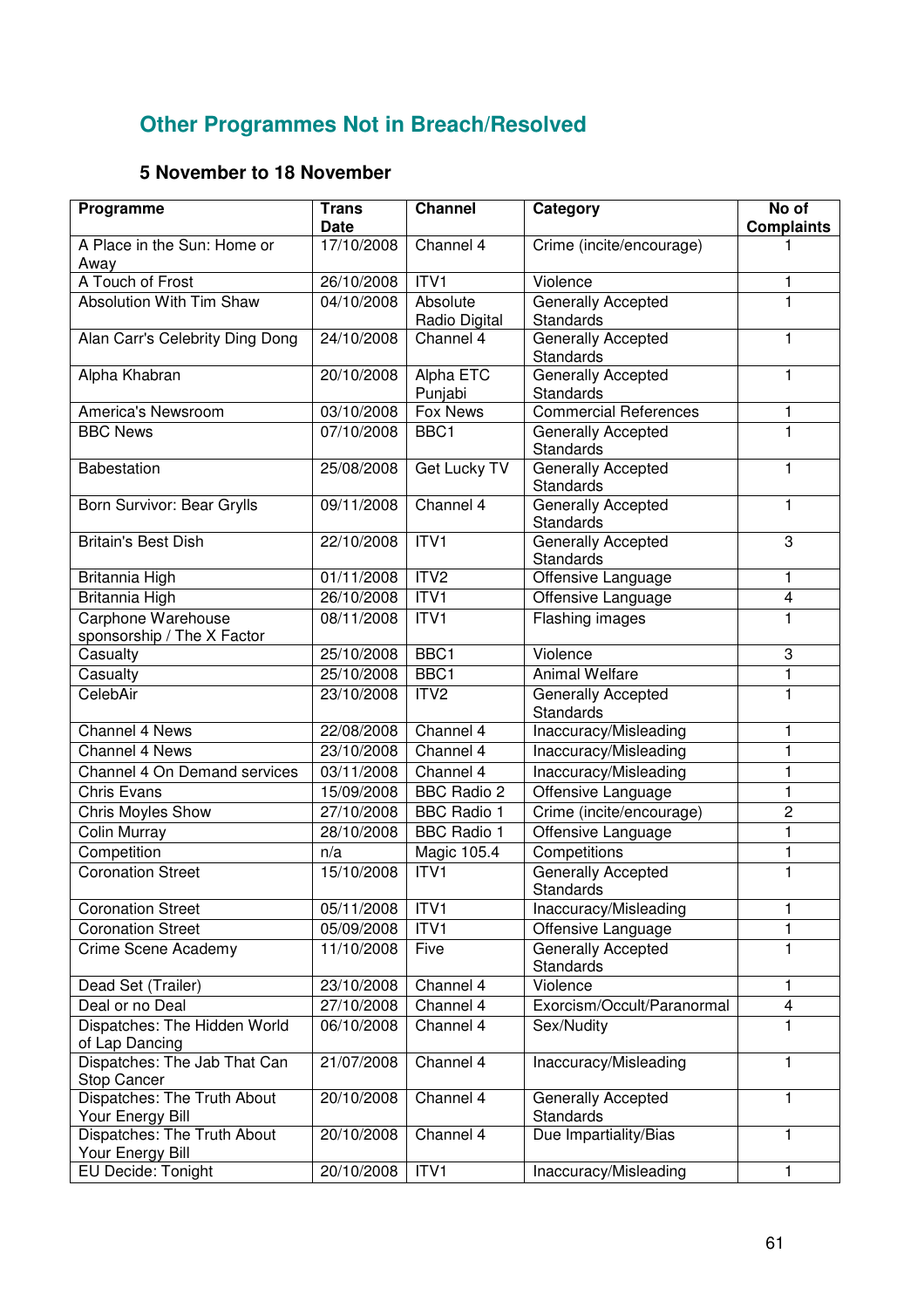| Eastenders                                                 | 28/08/2008 | BBC <sub>1</sub>   | Violence                                      | 45             |
|------------------------------------------------------------|------------|--------------------|-----------------------------------------------|----------------|
| Eastenders                                                 | 13/11/2007 | BBC <sub>1</sub>   | Generally Accepted                            | 1              |
|                                                            |            |                    | <b>Standards</b>                              |                |
| <b>Embarrassing Teenage Bodies</b>                         | 19/10/2008 | Channel 4          | Sex/Nudity                                    | 5              |
| (Trailer)                                                  |            |                    |                                               |                |
| Extraordinary People: Million<br><b>Dollar Mind Reader</b> | 25/09/2008 | Five               | Inaccuracy/Misleading                         | 1              |
| Fame Asylum                                                | 06/11/2008 | Channel 4          | Generally Accepted                            | 1              |
|                                                            |            |                    | <b>Standards</b>                              |                |
| <b>Family Guy</b>                                          | 29/10/2008 | <b>BBC Three</b>   | Offensive Language                            | 1              |
| Fonejacker                                                 | 28/10/2008 | E <sub>4</sub>     | Generally Accepted<br><b>Standards</b>        | 1              |
| Fox News                                                   | 14/10/2008 | Fox News           | Generally Accepted<br><b>Standards</b>        | 1              |
| <b>GMTV</b>                                                | 28/10/2008 | ITVI               | Dangerous Behaviour                           | 1              |
|                                                            |            |                    |                                               |                |
| Generation Sex (Trailer)                                   | 22/10/2008 | Five               | Generally Accepted<br><b>Standards</b>        | 1              |
| Geoff Lloyd                                                | 04/11/2008 | Absolute           | Generally Accepted                            | 1              |
|                                                            |            | Radio              | <b>Standards</b>                              |                |
| George Lamb                                                | 03/09/2008 | <b>BBC 6 Music</b> | Generally Accepted                            | 26             |
|                                                            |            |                    | <b>Standards</b>                              |                |
| Going For Gold                                             | n/a        | Five               | Competitions                                  | 3              |
| Goodfella's Pizza sponsors                                 | 25/10/2008 | ITV1               | Generally Accepted                            | 19             |
| You've been Framed                                         |            |                    | <b>Standards</b>                              |                |
| Gordon Ramsay: Cookalong<br>Live                           | 24/10/2008 | Channel 4          | Religious Offence                             | 1              |
| Gordon's sponsors Gordon                                   | 24/10/2008 | Channel 4          | Sponsorship                                   | 1              |
| Ramsay: Cookalong Live                                     |            |                    |                                               |                |
| Hairspray - the School Musical                             | 10/10/2008 | Sky <sup>1</sup>   | Inaccuracy/Misleading                         | 1              |
| Harry Hill's TV Burp                                       | 25/10/2008 | ITV1               | Generally Accepted<br><b>Standards</b>        | $\overline{2}$ |
| Have Your Say                                              | 29/09/2008 | My Channel         | Generally Accepted                            | 1              |
|                                                            |            |                    | <b>Standards</b>                              |                |
| Hollyoaks                                                  | 23/10/2008 | Channel 4          | <b>Generally Accepted</b>                     | 1              |
| <b>ITV News</b>                                            |            | $\overline{ITV}$   | <b>Standards</b><br><b>Generally Accepted</b> | 1              |
|                                                            | 20/10/2008 |                    | <b>Standards</b>                              |                |
| Ken Bruce                                                  | 17/10/2008 | <b>BBC Radio 2</b> | Generally Accepted                            | 1              |
|                                                            |            |                    | <b>Standards</b>                              |                |
| Little Britain USA                                         | 10/10/2008 | BBC1               | <b>Generally Accepted</b>                     | 1              |
|                                                            |            |                    | <b>Standards</b>                              |                |
| Loose Women                                                | 05/11/2008 | ITV1               | Dangerous Behaviour                           | 1              |
| Love Contract                                              | 29/10/2008 | <b>BBC Radio 4</b> | <b>Generally Accepted</b>                     | 1              |
|                                                            |            |                    | <b>Standards</b>                              |                |
| <b>MTV Europe Music Awards</b>                             | 06/11/2008 | MTV One            | Inaccuracy/Misleading                         | 1              |
| Meridian Tonight                                           | 18/10/2008 | ITV <sub>1</sub>   | <b>Commercial References</b>                  | 1              |
|                                                            |            | (Meridian)         |                                               |                |
| <b>Miss Naked Beauty</b>                                   | 04/11/2008 | Channel 4          | Offensive Language                            | 1              |
| Most Haunted Live: Village of                              | 26/10/2008 | Living             | <b>Generally Accepted</b>                     | 12             |
| the Damned                                                 |            |                    | <b>Standards</b>                              |                |
| Most Haunted Live: Village of<br>the Damned                | 30/10/2008 | Living             | Exorcism/Occult/Paranormal                    | 1              |
| Most Haunted Live: Village of                              | 28/10/2008 | Living             | Generally Accepted                            | 1              |
| the Damned                                                 |            |                    | <b>Standards</b>                              |                |
| Mum's Gone Gay                                             | 17/10/2008 | Channel 4          | Generally Accepted                            | 1              |
|                                                            |            |                    | <b>Standards</b>                              |                |
| Natural Born Sellers                                       | 09/10/2008 | ITV1               | <b>Undue Prominence</b>                       | 1              |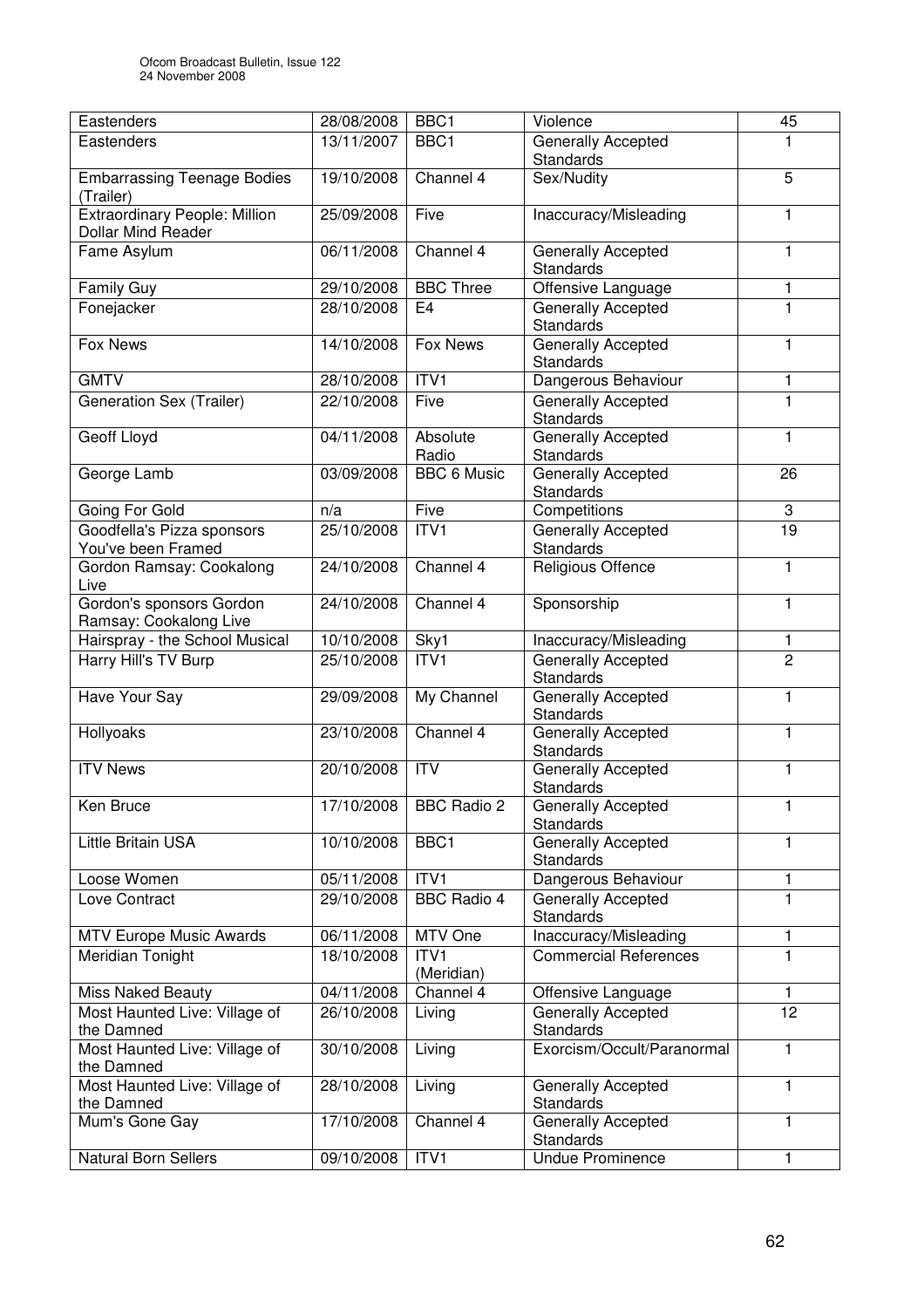| Nick Ferrari                                           | 02/10/2008              | LBC 97.3                       | Generally Accepted<br><b>Standards</b>           | 1                       |
|--------------------------------------------------------|-------------------------|--------------------------------|--------------------------------------------------|-------------------------|
| Peter Kay's Britain's Got the Pop<br>Factor            | 12/10/2008              | Channel 4                      | Generally Accepted<br>Standards                  | 1                       |
| Peter Kay's Britain's Got the Pop<br>Factor (Trailer)  | 08/10/2008              | Channel 4                      | Unconscious<br>influence/hypnosis/<br>subliminal | 1                       |
| Porn: A Family Business                                | 04/11/2008              | <b>TMF</b>                     | Sex/Nudity                                       | 1                       |
| Promo                                                  | 28/10/2008              | <b>Sky News</b>                | Offensive Language                               | 3                       |
| Real Football Phone-In                                 | 03/09/2008              | <b>Real Radio</b><br>Scotland  | <b>Generally Accepted</b><br>Standards           | 1                       |
| Ross Kemp meets the Glue Kids<br>of Kenya              | 29/09/2008              | <b>Sky News</b>                | <b>Trails/Promotions</b>                         | $\mathbf{1}$            |
| <b>Russell Brand's Ponderland</b>                      | 06/11/2008              | Channel 4                      | Offensive Language                               | 1                       |
| Ryan and Vicky in the Morning                          | 21/10/2008              | Beacon FM                      | Generally Accepted<br>Standards                  | 1                       |
| Sara Cox in for Jo Wiley                               | 27/10/2008              | <b>BBC Radio 1</b>             | Sex/Nudity                                       | $\mathbf{1}$            |
| Saw                                                    | 25/10/2008              | Channel 4                      | Violence                                         | 1                       |
| <b>Scotland Today</b>                                  | 07/10/2008              | <b>STV</b>                     | Generally Accepted<br>Standards                  | 1                       |
| Seven Days                                             | 28/09/2008              | <b>Sky News</b><br>Interactive | Generally Accepted<br>Standards                  | 1                       |
| Skins (Trailer)                                        | 15/10/2008              | E <sub>4</sub>                 | Substance Abuse                                  | 1                       |
| <b>Sky Bet Sponsorship Credit</b>                      | n/a                     | <b>Sky Sports</b>              | Generally Accepted<br>Standards                  | $\mathbf{1}$            |
| Sky HD promo                                           | n/a                     | Sky                            | Inaccuracy/Misleading                            | 1                       |
| <b>Sky News</b>                                        | 11/10/2008              | <b>Sky News</b>                | Due Impartiality/Bias                            | $\mathbf{1}$            |
| <b>Sky News</b>                                        | 12/10/2008              | <b>Sky News</b>                | Inaccuracy/Misleading                            | $\overline{\mathbf{c}}$ |
| <b>Sky News</b>                                        | 26/10/2008              | <b>Sky News</b>                | Generally Accepted<br>Standards                  | $\overline{1}$          |
| <b>Sky News</b>                                        | 27/10/2008              | <b>Sky News</b>                | Generally Accepted<br>Standards                  | 1                       |
| Songs of Praise                                        | 02/11/2008              | BBC <sub>1</sub>               | Sex/Nudity                                       | 4                       |
| South Africa: Body Parts For<br>Sale                   | $\frac{17}{17}$ 10/2008 | Channel $4$                    | Generally Accepted<br>Standards                  | $\overline{1}$          |
| South Africa: Body Parts For<br>Sale                   | 17/10/2008              | Channel 4                      | Violence                                         | 1                       |
| South Park                                             | 28/10/2008              | Paramount<br>Comedy            | Generally Accepted<br>Standards                  | 1                       |
| Spongebob Squarepants                                  | 13/10/2008              | Nickelodeon                    | Dangerous Behaviour                              | 1                       |
| Spooks                                                 | 27/10/2008              | BBC1                           | Generally Accepted<br>Standards                  | 1                       |
| Spy Master                                             | 11/10/2008              | ITV4                           | Dangerous Behaviour                              | 1                       |
| <b>Street Wars</b>                                     | 04/11/2008              | Sky 2                          | Dangerous Behaviour                              | 1                       |
| Τ4                                                     | 27/09/2008              | Channel 4                      | Sex/Nudity                                       | 1                       |
| <b>TRG Competition</b>                                 | n/a                     | Star FM Radio                  | Competitions                                     | 1                       |
| Terminator: The Sarah Connor<br>Chronicles (Trailer)   | 27/10/2008              | Virgin 1                       | <b>Trails/Promotions</b>                         | 1                       |
| The Comedy Hour                                        | 30/08/2008              | <b>BBC Radio 2</b>             | Offensive Language                               | 1                       |
| The Comedy Hour: Alan Carr's<br>Outings                | 18/10/2008              | <b>BBC Radio 2</b>             | Offensive Language                               | 1                       |
| The Girl with Two Faces: a<br><b>BodyShock Special</b> | 19/10/2008              | Channel 4                      | Generally Accepted<br>Standards                  | 1                       |
| The National Television Awards<br>2008                 | 29/10/2008              | ITV1                           | Religious Offence                                | 1                       |